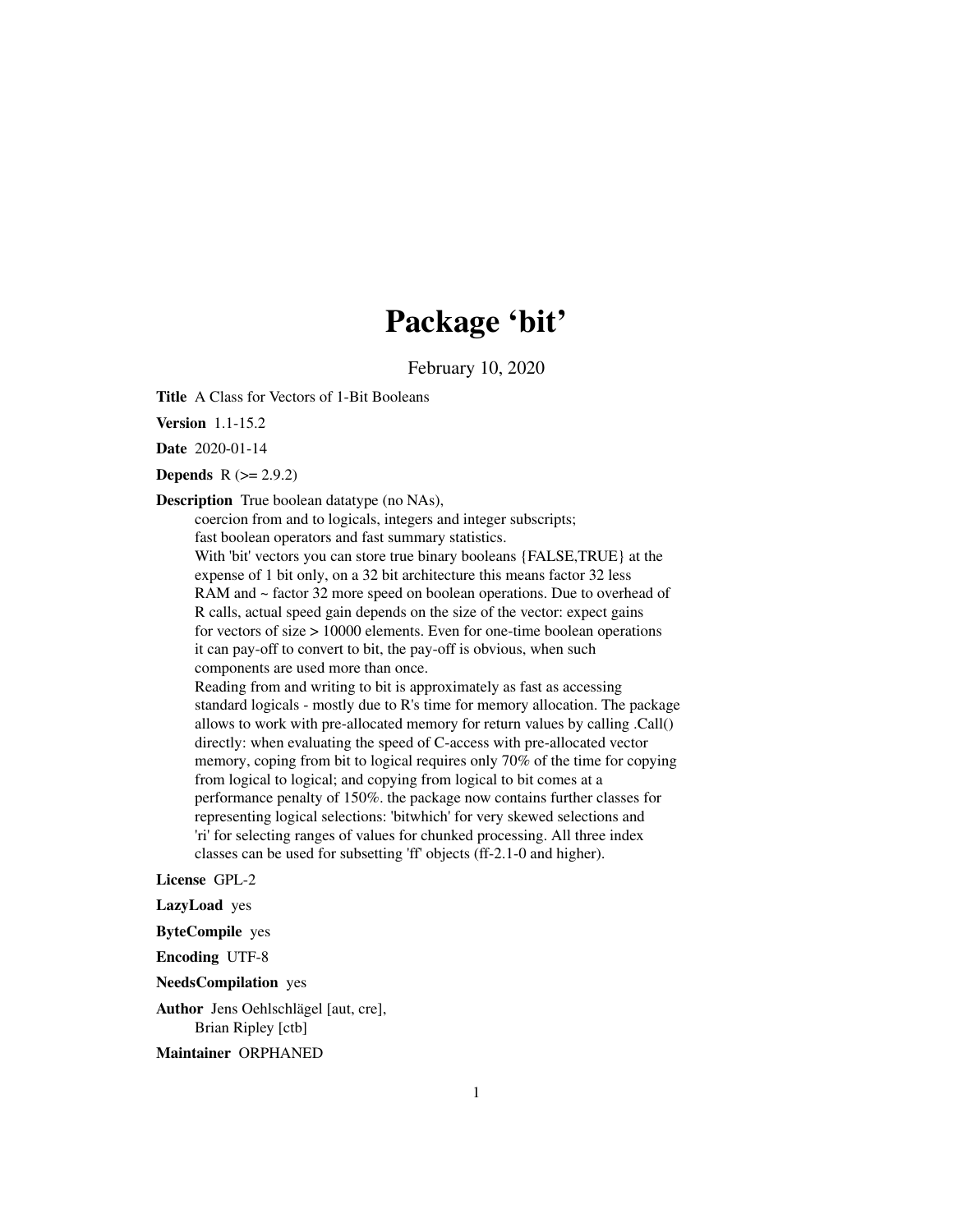- X-CRAN-Original-Maintainer Jens Oehlschlägel <Jens.Oehlschlaegel@truecluster.com>
- X-CRAN-Comment Orphaned on 2020-01-13 as check errors were not corrected.

Repository CRAN

Date/Publication 2020-02-10 10:06:33 UTC

# R topics documented:

|         | 3  |
|---------|----|
|         | 8  |
|         | 9  |
|         | 10 |
|         | 11 |
|         | 13 |
|         | 14 |
|         | 15 |
| c.bit   | 16 |
|         | 16 |
|         | 18 |
|         | 19 |
|         | 21 |
|         | 22 |
|         | 23 |
|         | 24 |
|         | 26 |
|         | 29 |
| ramsort | 30 |
|         | 32 |
|         | 33 |
|         | 34 |
|         | 35 |
|         | 36 |
|         | 37 |
|         | 39 |
|         | 42 |
|         | 43 |

**Index**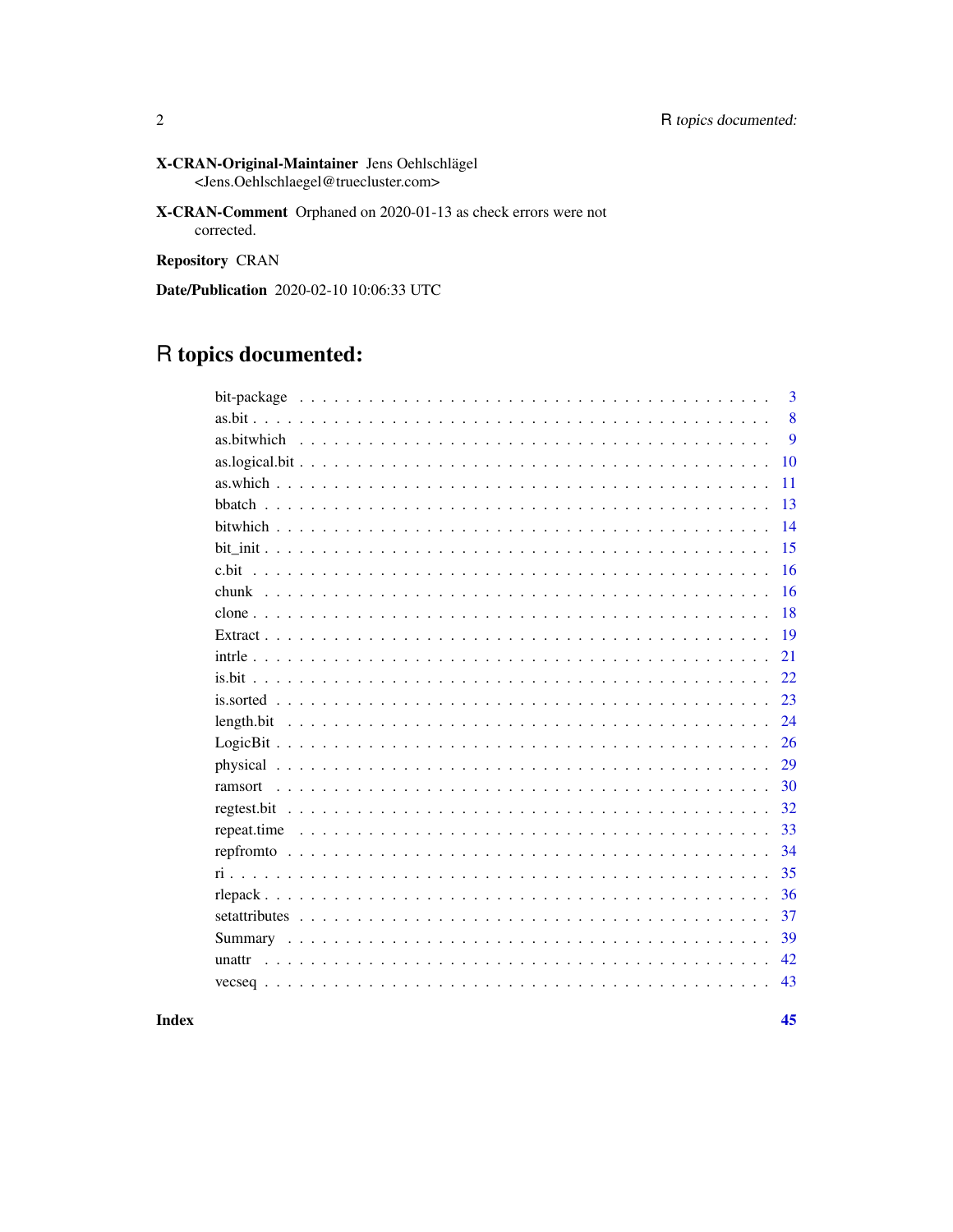<span id="page-2-1"></span><span id="page-2-0"></span>

Package 'bit' provides bitmapped vectors of booleans (no NAs), coercion from and to logicals, integers and integer subscripts; fast boolean operators and fast summary statistics.

With bit vectors you can store true binary booleans {FALSE,TRUE} at the expense of 1 bit only, on a 32 bit architecture this means factor 32 less RAM and factor 32 more speed on boolean operations. With this speed gain it even pays-off to convert to bit in order to avoid a single boolean operation on logicals or a single set operation on (longer) integer subscripts, the pay-off is dramatic when such components are used more than once.

Reading from and writing to bit is approximately as fast as accessing standard logicals - mostly due to R's time for memory allocation. The package allows to work with pre-allocated memory for return values by calling .Call() directly: when evaluating the speed of C-access with pre-allocated vector memory, coping from bit to logical requires only 70% of the time for copying from logical to logical; and copying from logical to bit comes at a performance penalty of 150%.

Since bit objects cannot be used as subsripts in R, a second class 'bitwhich' allows to store selections as efficiently as possible with standard R types. This is usefull either to represent parts of bit objects or to represent very asymetric selections.

Class 'ri' (range index) allows to select ranges of positions for chunked processing: all three classes 'bit', 'bitwhich' and 'ri' can be used for subsetting 'ff' objects (ff-2.1.0 and higher).

#### Usage

```
bit(length)
## S3 method for class 'bit'
print(x, \ldots)
```
#### Arguments

| length | length of vector in bits   |
|--------|----------------------------|
| x      | a bit vector               |
| .      | further arguments to print |

#### **Details**

| bit        |
|------------|
| Package    |
| 1.1.0      |
| 2012-06-05 |
|            |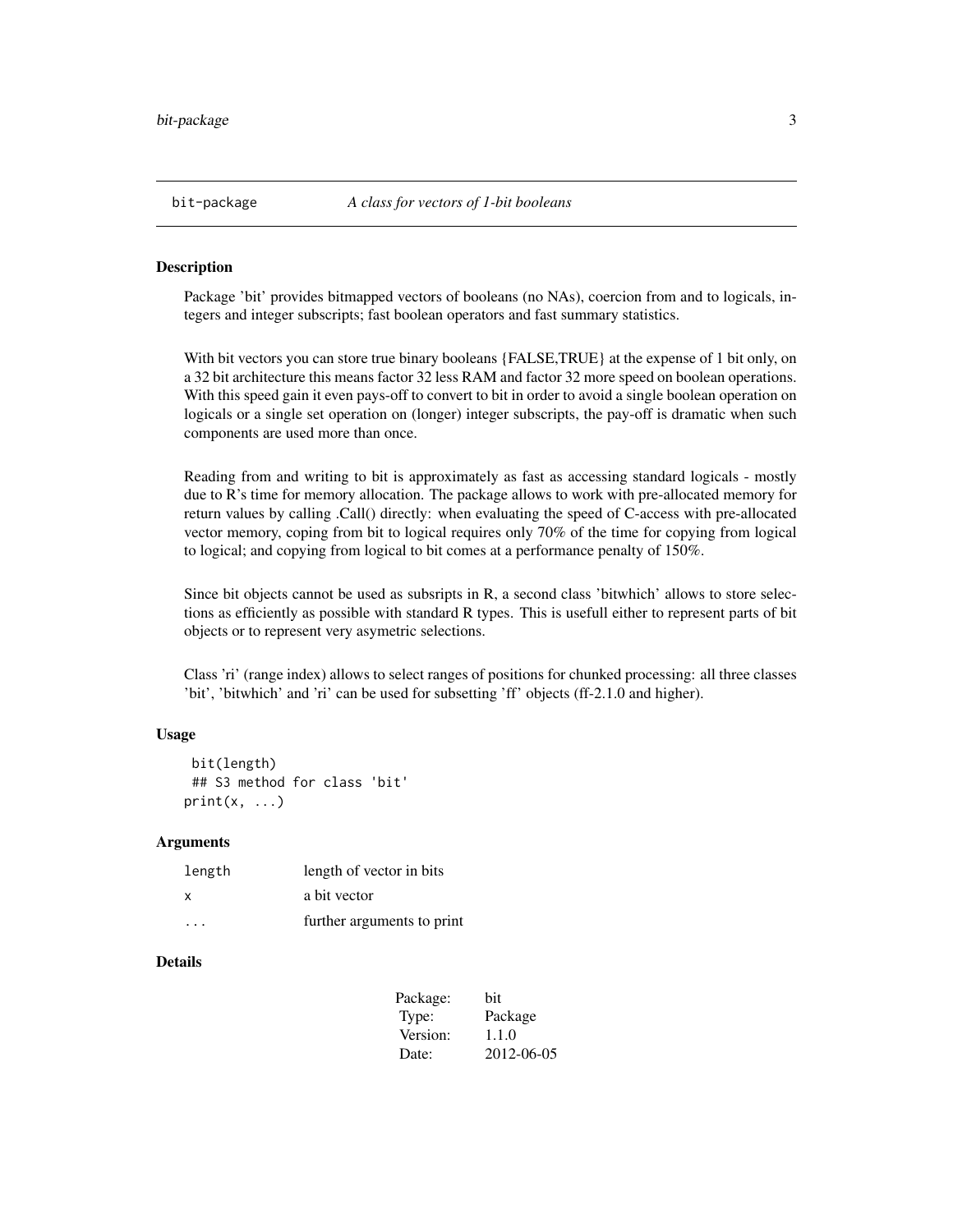# <span id="page-3-0"></span>4 bit-package

| $GPL-2$ |
|---------|
| yes     |
| latin1  |
|         |

# Index:

| bit function     | bitwhich function    | ri function             | see also         | description                                      |
|------------------|----------------------|-------------------------|------------------|--------------------------------------------------|
| .BITS            |                      |                         | globalenv        | variable holding number of bits on               |
| bit_init         |                      |                         | .First.lib       | initially allocate bit-masks (done in            |
| bit_done         |                      |                         | .Last.lib        | finally de-allocate bit-masks (done              |
| bit              | bitwhich             | ri                      | logical          | create bit object                                |
| print.bit        | print.bitwhich       | print.ri                | print            | print bit vector                                 |
| length.bit       | length.bitwhich      | length.ri               | length           | get length of bit vector                         |
| length <-. bit   | length <-. bitwhich  |                         | length <-        | change length of bit vector                      |
| c.bit            | c.bitwhich           |                         | $\mathsf{C}$     | concatenate bit vectors                          |
| is.bit           | is.bitwhich          | is.ri                   | is.logical       | test for bit class                               |
| as.bit           | as.bitwhich          |                         | as.logical       | generically coerce to bit or bitwhic             |
| as.bit.logical   | as.bitwhich.logical  |                         | logical          | coerce logical to bit vector (FALSI              |
| as.bit.integer   | as.bitwhich.integer  |                         | integer          | coerce integer to bit vector $(0 \Rightarrow F)$ |
| as.bit.double    | as.bitwhich.double   |                         | double           | coerce double to bit vector $(0 \Rightarrow F)$  |
| as.double.bit    | as.double.bitwhich   | as.double.ri            | as.double        | coerce bit vector to double (0/1)                |
| as.integer.bit   | as.integer.bitwhich  | as.integer.ri           | as.integer       | coerce bit vector to integer (0L/1L              |
| as.logical.bit   | as.logical.bitwhich  | as.logical.ri           | as.logical       | coerce bit vector to logical (FALSI              |
| as.which.bit     | as.which.bitwhich    | as.which.ri             | as.which         | coerce bit vector to positive intege             |
| as.bit.which     | as.bitwhich.which    |                         | bitwhich         | coerce integer subscripts to bit vec             |
| as.bit.bitwhich  | as.bitwhich.bitwhich |                         |                  | coerce from bitwhich                             |
| as.bit.bit       | as.bitwhich.bit      |                         | <b>UseMethod</b> | coerce from bit                                  |
| as.bit.ri        | as.bitwhich.ri       |                         |                  | coerce from range index                          |
| as.bit.ff        |                      |                         | ff               | coerce ff boolean to bit vector                  |
| as.ff.bit        |                      |                         | as.ff            | coerce bit vector to ff boolean                  |
| as.hi.bit        | as.hi.bitwhich       | as.hi.ri                | as.hi            | coerce to hybrid index (requires pa              |
| as.bit.hi        | as.bitwhich.hi       |                         |                  | coerce from hybrid index (requires               |
| [[.bit           |                      |                         | EE.              | get single bit (index checked)                   |
| $[$ [ $<$ -.bit] |                      |                         | $E<$ -           | set single bit (index checked)                   |
| [.bit            |                      |                         | E.               | get vector of bits (unchecked)                   |
| $[-5, 0]$        |                      |                         | $\mathsf{K}$     | set vector of bits (unchecked)                   |
| !.bit            | !.bitwhich           | (works as second arg in |                  | boolean NOT on bit                               |
| &.bit            | &.bitwhich           | bit and bitwhich ops)   | &                | boolean AND on bit                               |
| . bit            | .bitwhich            |                         |                  | boolean OR on bit                                |
| xor.bit          | xor.bitwhich         |                         | xor              | boolean XOR on bit                               |
| $!=$ .bit        | !=.bitwhich          |                         | $!=$             | boolean unequality (same as XOR)                 |
| $==.$ bit        | $==.$ bitwhich       |                         | $==$             | boolean equality                                 |
| all.bit          | all.bitwhich         | all.ri                  | a11              | aggregate AND                                    |
| any.bit          | any.bitwhich         | any.ri                  | any              | aggregate OR                                     |
| min.bit          | min.bitwhich         | min.ri                  | min              | aggregate MIN (first TRUE position               |
| max. bit         | max.bitwhich         | max.ri                  | max              | aggregate MAX (last TRUE position                |
| range.bit        | range.bitwhich       | range.ri                | range            | aggregate [MIN, MAX]                             |
|                  |                      |                         |                  |                                                  |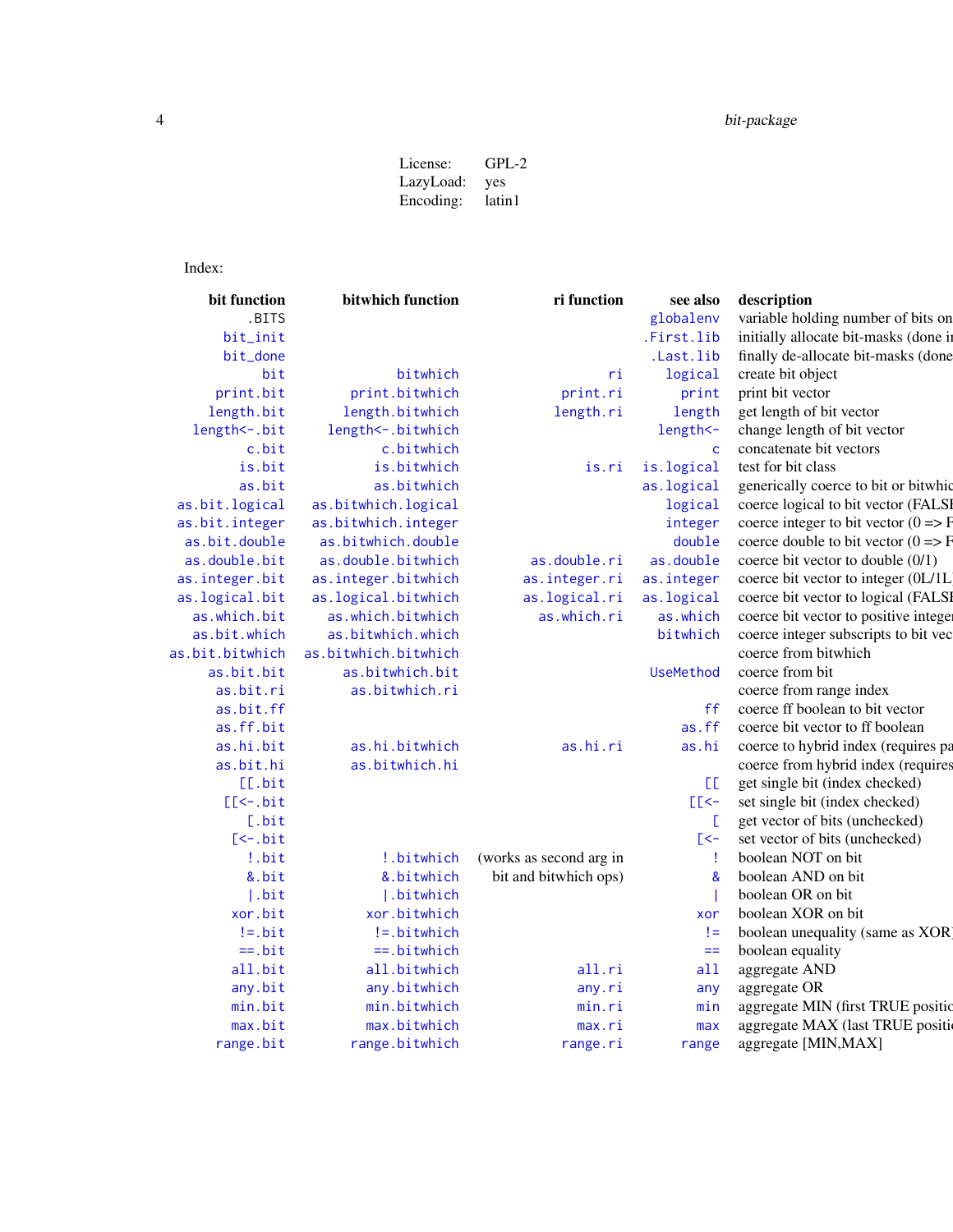<span id="page-4-0"></span>

| sum.bit     | sum.bitwhich     | sum.r <sub>1</sub> | sum aggregate SUM (count of TRUE)       |
|-------------|------------------|--------------------|-----------------------------------------|
| summary.bit | summary.bitwhich | summary.ri         | tabulate aggregate c(nFALSE, nTRUE, min |
| regtest.bit |                  |                    | regressiontests for the package         |

### Value

bit returns a vector of integer sufficiently long to store 'length' bits (but not longer) with an attribute 'n' and class 'bit'

#### Note

Currently operations on bit objects have some overhead from R-calls. Do expect speed gains for vectors of length  $\sim 10000$  or longer.

Since this package was created for high performance purposes, only positive integer subscripts are allowed: All R-functions behave as expected - i.e. they do not change their arguments and create new return values. If you want to save the time for return value memory allocation, you must use [.Call](#page-0-0) directly (see the dontrun example in [sum.bit](#page-38-1)).

#### Author(s)

Jens Oehlschlägel <Jens.Oehlschlaegel@truecluster.com>

Maintainer: Jens Oehlschlägel <Jens.Oehlschlaegel@truecluster.com>

#### See Also

[logical](#page-0-0) in base R and [vmode](#page-0-0) in package 'ff'

```
x \leq bit(12) # create bit vector
x \overline{a} x
length(x) < -16 # change length
length(x) # get length
x[[2]] # extract single element
x[[2]] <- TRUE # replace single element
x[1:2] \times[1:2] \times TRUE \times[1:2] \times TRUE \times[1:2] \times TRUE \times[1:2] \times TRUE \times TRUE \times TRUE \times TRUE \times TRUE \times TRUE \times TRUE \times TRUE \times TRUE \times TRUE \times TRUE \times TRUE \times TRUE \times TRUE \times 
                                        # replace parts of bit vector
as.which(x) \qquad \qquad \qquad \qquad \qquad \qquad \qquad \qquad \qquad \qquad \qquad \qquad \qquad \qquad \qquad \qquad \qquad \qquad \qquad \qquad \qquad \qquad \qquad \qquad \qquad \qquad \qquad \qquad \qquad \qquad \qquad \qquad \qquad \qquad \qquad 
x \le - as.bit.which(3:4, 4) \qquad # coerce subscripts to bit
as.logical(x) # coerce bit to logical
y <- as.bit(c(FALSE, TRUE, FALSE, TRUE)) # coerce logical to bit
is.bit(y) # test for bit
!x # boolean NOT
x & y # boolean AND
x | y \qquad # boolean OR
xor(x, y) \qquad # boolean Exclusive OR
x != y \begin{array}{ccc} x & = y & \end{array} \begin{array}{ccc} x & = y & \end{array} \begin{array}{ccc} \end{array} # boolean unequality (same as xor)
x == y # boolean equality
all(x) # aggregate AND
any(x) # aggregate OR
```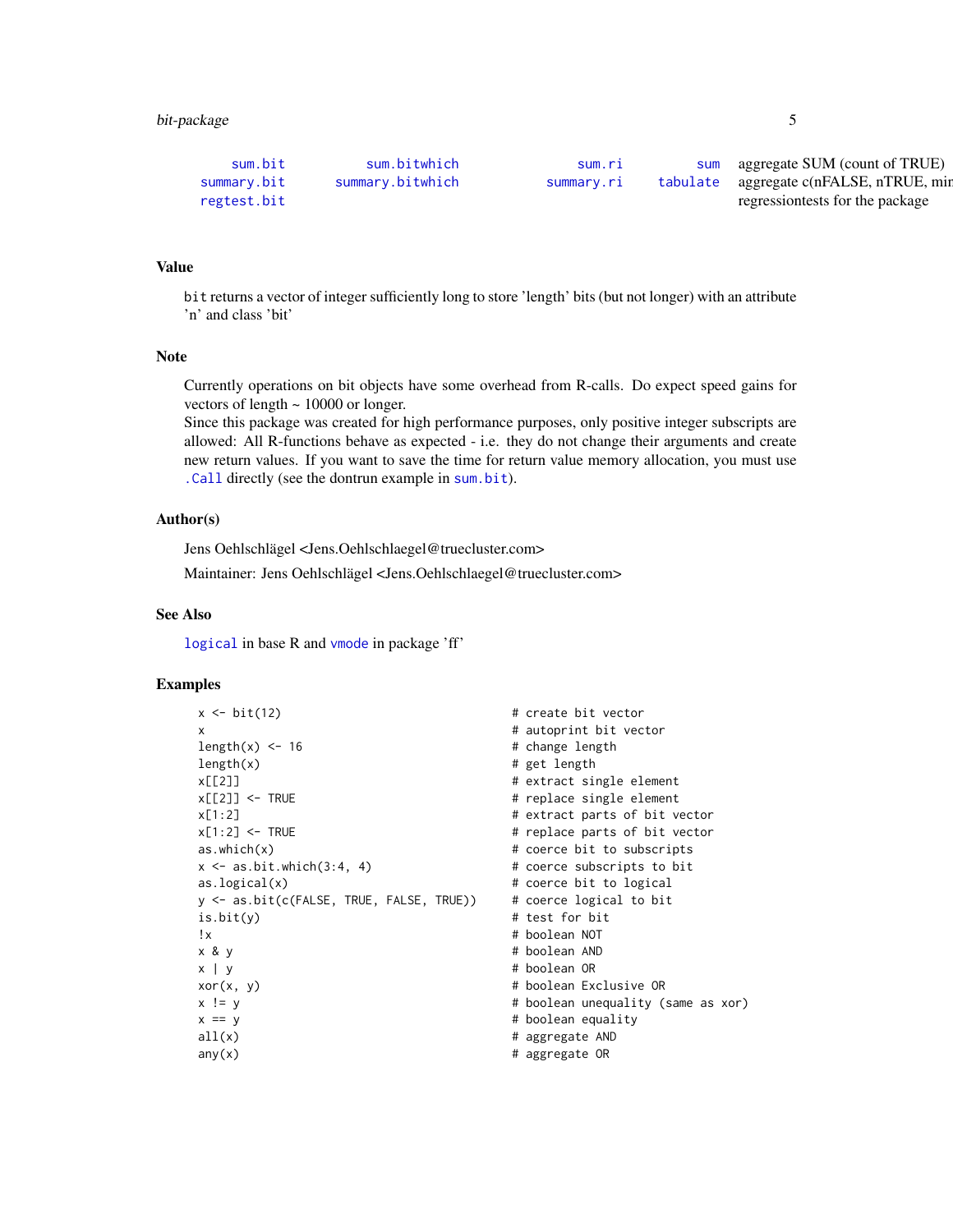```
min(x) # aggregate MIN (integer version of ALL)
max(x) \qquad # aggregate MAX (integer version of ANY)
range(x) \qquad # aggregate [MIN, MAX]
sum(x) \# aggregate SUM (count of TRUE)
summary(x) \qquad # aggregate count of FALSE and TRUE
## Not run:
 message("\nEven for a single boolean operation transforming logical to bit pays off")
 n <- 10000000
 x <- sample(c(FALSE, TRUE), n, TRUE)
 y <- sample(c(FALSE, TRUE), n, TRUE)
  system.time(x|y)
  system.time({
    x \leftarrow as.bit(x)y \leftarrow as.bit(y)})
  system.time(z \leq x | y)
 system.time( as.logical(z) )
 message("Even more so if multiple operations are needed :-)")
 message("\nEven for a single set operation transforming subscripts to bit pays off\n")
 n <- 10000000
 x \leftarrow sample(n, n/2)
 y <- sample(n, n/2)
  system.time( union(x,y) )
  system.time({
  x \leq -as.bit.which(x, n)y <- as.bit.which(y, n)
 })
 system.time( as.which.bit( x | y ) )
 message("Even more so if multiple operations are needed :-)")
 message("\nSome timings WITH memory allocation")
 n <- 2000000
 l <- sample(c(FALSE, TRUE), n, TRUE)
  # copy logical to logical
  system.time(for(i in 1:100){ # 0.0112
    12 < -1l2[1] <- TRUE # force new memory allocation (copy on modify)
    rm(l2)
  })/100
  # copy logical to bit
  system.time(for(i in 1:100){ # 0.0123
    b \leftarrow as.bit(1)rm(b)
 })/100
  # copy bit to logical
 b \leftarrow as.bit(1)system.time(for(i in 1:100){ # 0.009
    12 \leftarrow as.logical(b)rm(l2)
  })/100
  # copy bit to bit
```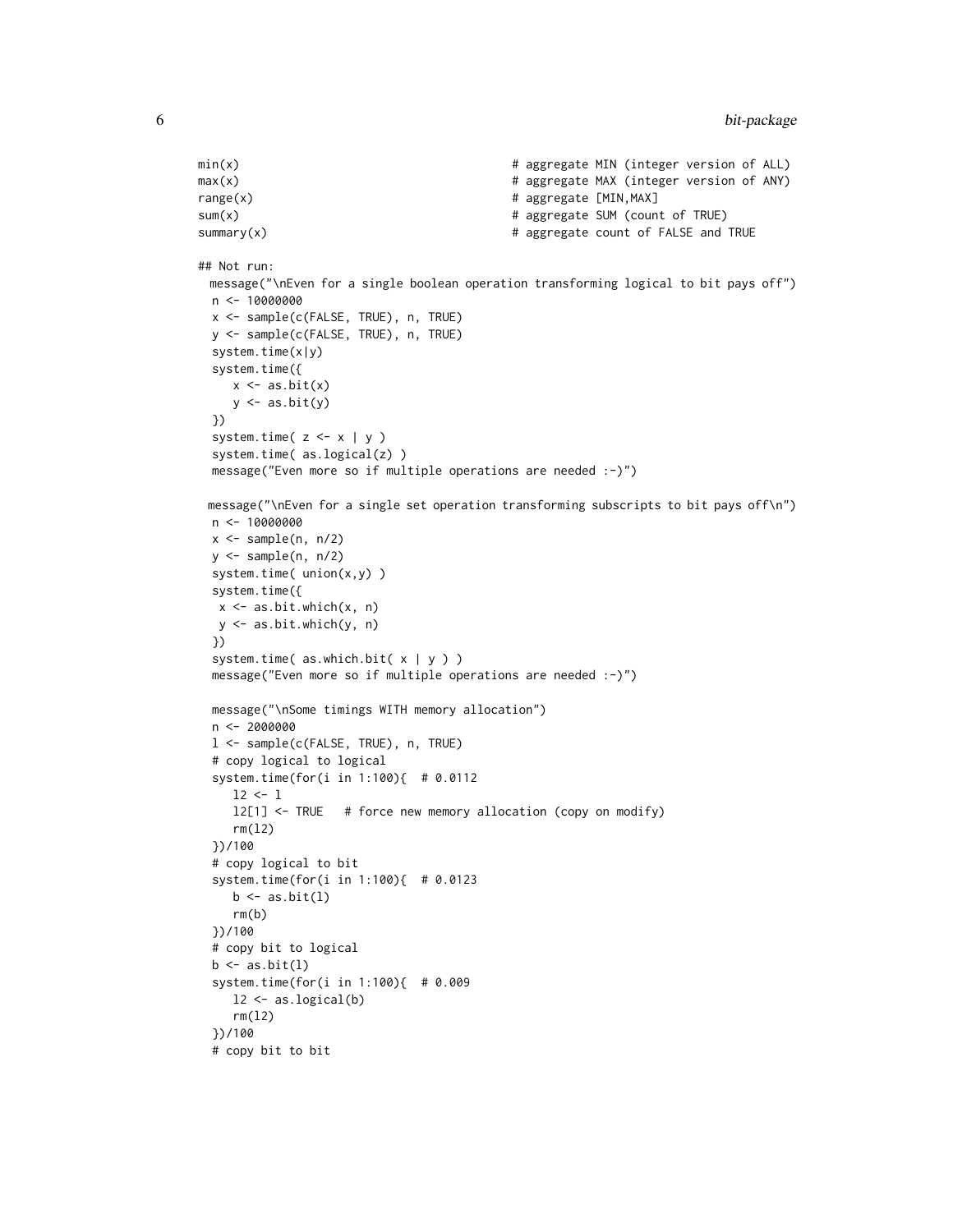# bit-package 7

```
b \leftarrow as.bit(1)system.time(for(i in 1:100){ # 0.009
     b2 \le - bb2[1] <- TRUE # force new memory allocation (copy on modify)
      rm(b2)
  })/100
  12 < -1# replace logical by TRUE
   system.time(for(i in 1:100){
      l[] <- TRUE
   })/100
   # replace bit by TRUE (NOTE that we recycle the assignment
# value on R side == memory allocation and assignment first)
   system.time(for(i in 1:100){
      b[] <- TRUE
  })/100
   # THUS the following is faster
   system.time(for(i in 1:100){
     b \leftarrow !bit(n)})/100
   # replace logical by logical
   system.time(for(i in 1:100){
     l[] <- l2
   })/100
   # replace bit by logical
   system.time(for(i in 1:100){
     b[] <- l2
   })/100
   # extract logical
   system.time(for(i in 1:100){
      l2[]
  })/100
   # extract bit
   system.time(for(i in 1:100){
      b[]
   })/100
  message("\nSome timings WITHOUT memory allocation (Serge, that's for you)")
  n <- 2000000L
  l <- sample(c(FALSE, TRUE), n, TRUE)
  b \leftarrow as.bit(1)# read from logical, write to logical
  l2 \leftarrow logical(n)system.time(for(i in 1:100).Call("R_filter_getset", l, l2, PACKAGE="bit")) / 100
   # read from bit, write to logical
  12 \leftarrow \text{logical}(n)system.time(for(i in 1:100).Call("R_bit_get", b, l2, c(1L, n), PACKAGE="bit")) / 100
   # read from logical, write to bit
   system.time(for(i in 1:100).Call("R_bit_set", b, l2, c(1L, n), PACKAGE="bit")) / 100
```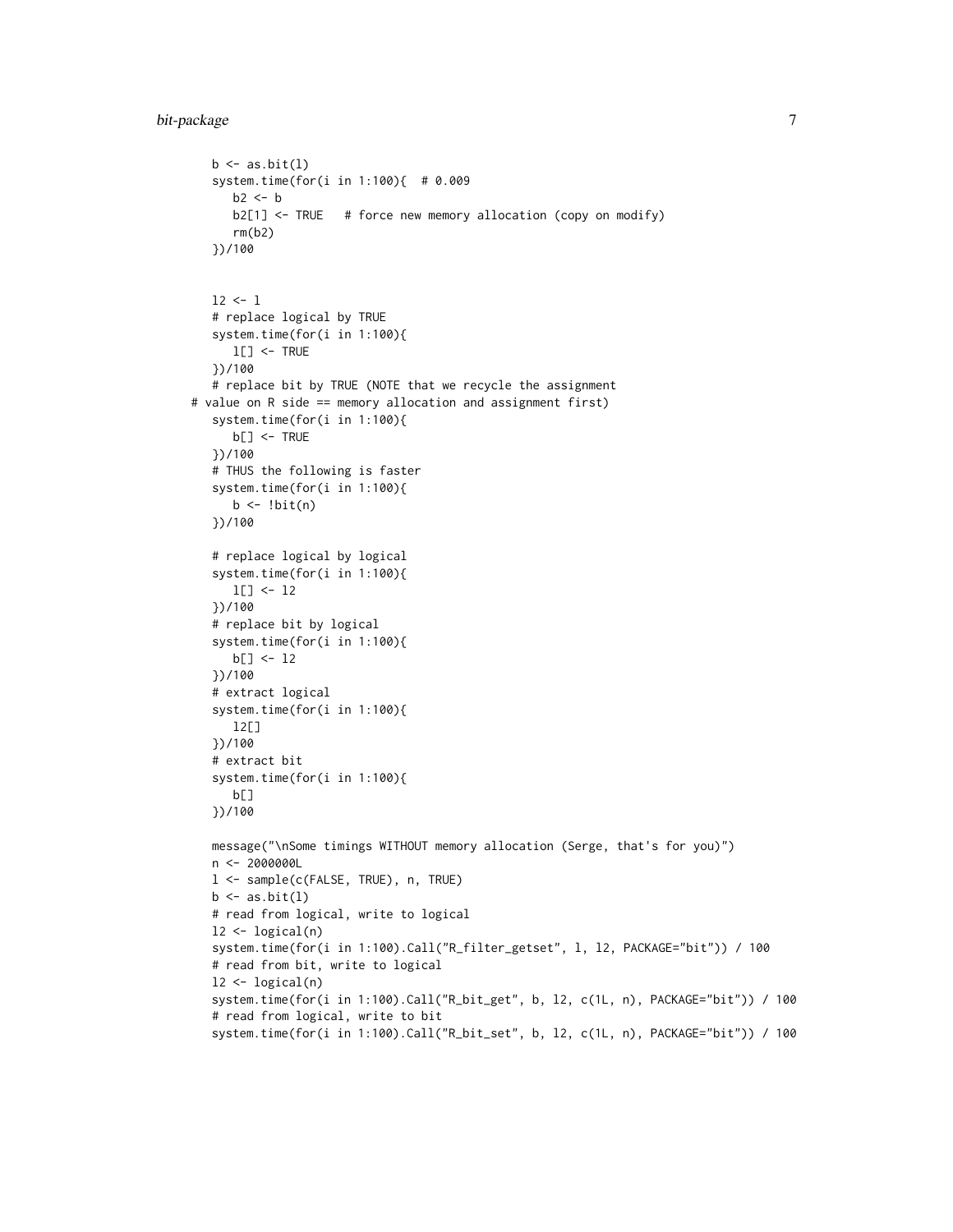<span id="page-7-0"></span>## End(Not run)

<span id="page-7-1"></span>as.bit *Coercing to bit*

#### <span id="page-7-2"></span>Description

Coercing to bit vector

#### Usage

```
as.bit(x, ...)
## S3 method for class 'bit'
as.bit(x, ...)
## S3 method for class 'logical'
as. bit(x, ...)## S3 method for class 'integer'
as.bit(x, \ldots)## S3 method for class 'bitwhich'
as.bit(x, \ldots)## S3 method for class 'which'
as.bit(x, \text{ length}, \ldots)## S3 method for class 'ri'
as. bit(x, ...)
```
#### Arguments

|          | an object of class bit, logical, integer, bitwhich or an integer from as which<br>or a boolean ff |
|----------|---------------------------------------------------------------------------------------------------|
| length   | the length of the new bit vector                                                                  |
| $\cdots$ | further arguments                                                                                 |

#### Details

Coercing to bit is quite fast because we use a double loop that fixes each word in a processor register

# Value

is.bit returns FALSE or TRUE, as.bit returns a vector of class 'bit'

#### Note

Zero is coerced to FALSE, all other numbers including NA are coerced to TRUE. This differs from the NA-to-FALSE coercion in package ff and may change in the future.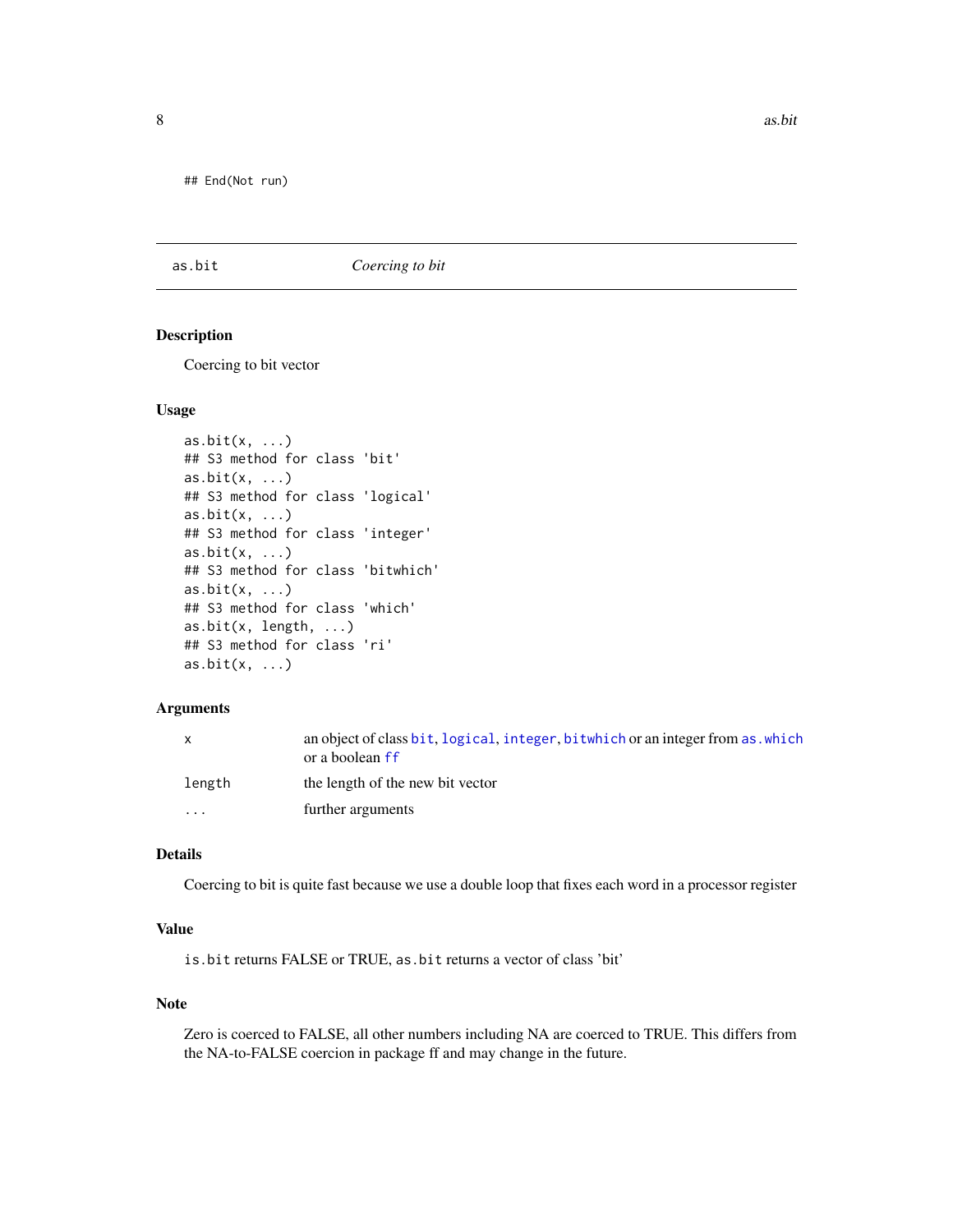#### <span id="page-8-0"></span>as.bitwhich 9

# Author(s)

Jens Oehlschlägel

#### See Also

[bit](#page-2-1), [as.logical](#page-0-0)

# Examples

```
x <- as.bit(c(FALSE, NA, TRUE))
as.bit(x)
as.bit.which(c(1,3,4), 12)
```
<span id="page-8-1"></span>as.bitwhich *Coercing to bitwhich*

# <span id="page-8-2"></span>Description

Functions to coerce to bitwhich

#### Usage

```
as.bitwhich(x, ...)
## S3 method for class 'bitwhich'
as.bitwhich(x, ...)
## S3 method for class 'ri'
as.bitwhich(x, ...)
## S3 method for class 'bit'
as.bitwhich(x, range=NULL, ...)
## S3 method for class 'which'
as.bitwhich(x, maxindex, ...)
## S3 method for class 'integer'
as.bitwhich(x, ...)
## S3 method for class 'double'
as.bitwhich(x, ...)
## S3 method for class 'logical'
as.bitwhich(x, ...)
```
#### Arguments

| x         | An object of class 'bitwhich', 'integer', 'logical' or 'bit' or an integer vector as<br>resulting from 'which' |
|-----------|----------------------------------------------------------------------------------------------------------------|
| maxindex  | the length of the new bitwhich vector                                                                          |
| range     | a ri or an integer vector of length==2 giving a range restriction for chunked<br>processing                    |
| $\ddotsc$ | further arguments                                                                                              |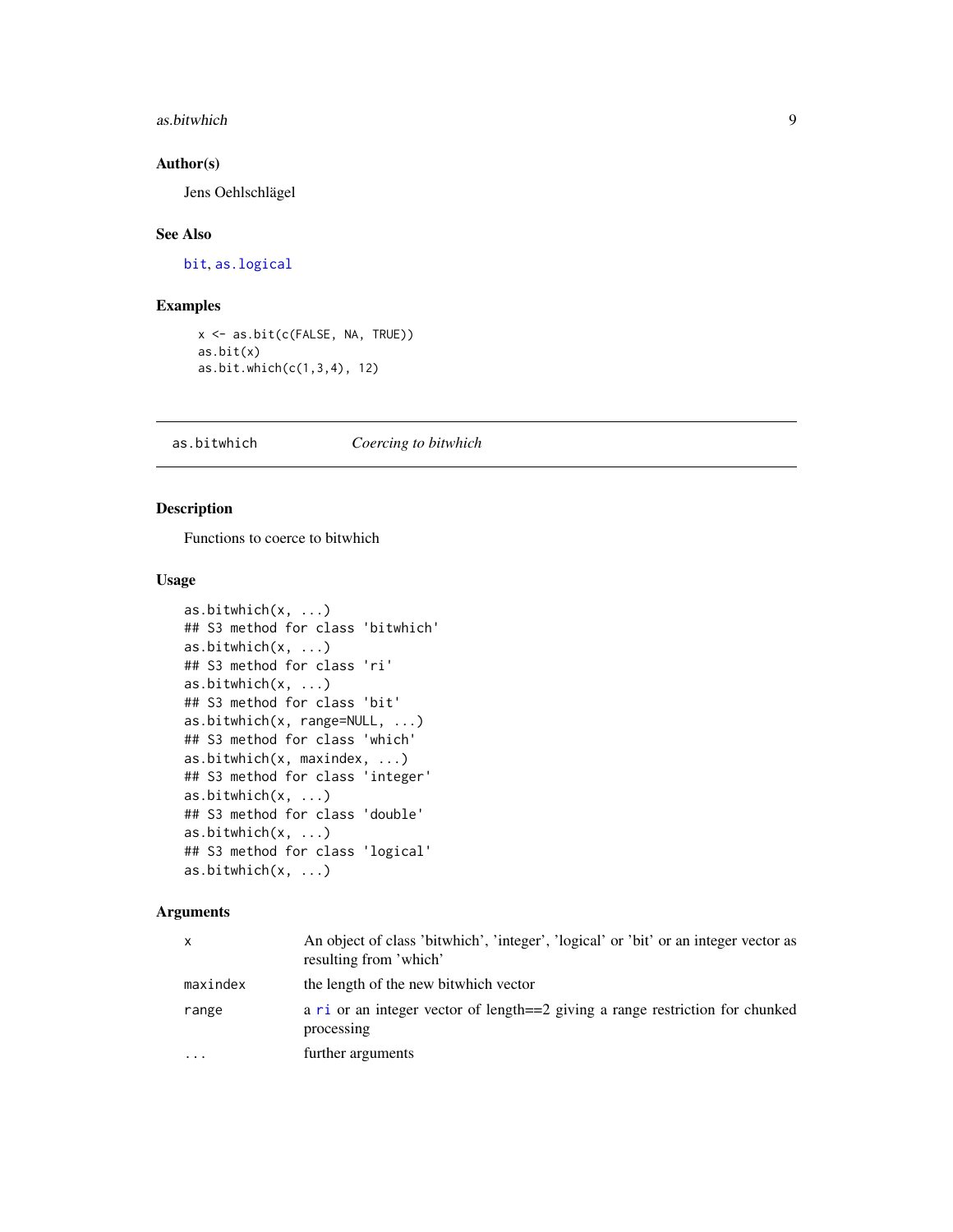#### Value

a value of class [bitwhich](#page-13-1)

# Author(s)

Jens Oehlschlägel

# See Also

[bitwhich](#page-13-1), [as.bit](#page-7-1)

# Examples

```
as.bitwhich(c(FALSE, FALSE, FALSE))
as.bitwhich(c(FALSE, FALSE, TRUE))
as.bitwhich(c(FALSE, TRUE, TRUE))
as.bitwhich(c(TRUE, TRUE, TRUE))
```
<span id="page-9-2"></span>as.logical.bit *Coercion from bit, bitwhich and ri to logical, integer, double*

#### <span id="page-9-1"></span>Description

Coercing from bit to logical, integer, which.

#### Usage

```
## S3 method for class 'bit'
as.logical(x, ...)
## S3 method for class 'bitwhich'
as.logical(x, ...)
## S3 method for class 'ri'
as.logical(x, \ldots)## S3 method for class 'bit'
as.integer(x, ...)
## S3 method for class 'bitwhich'
as.integer(x, ...)
## S3 method for class 'ri'
as.integer(x, \ldots)## S3 method for class 'bit'
as.double(x, ...)## S3 method for class 'bitwhich'
as.double(x, ...)## S3 method for class 'ri'
as.double(x, ...)
```
<span id="page-9-0"></span>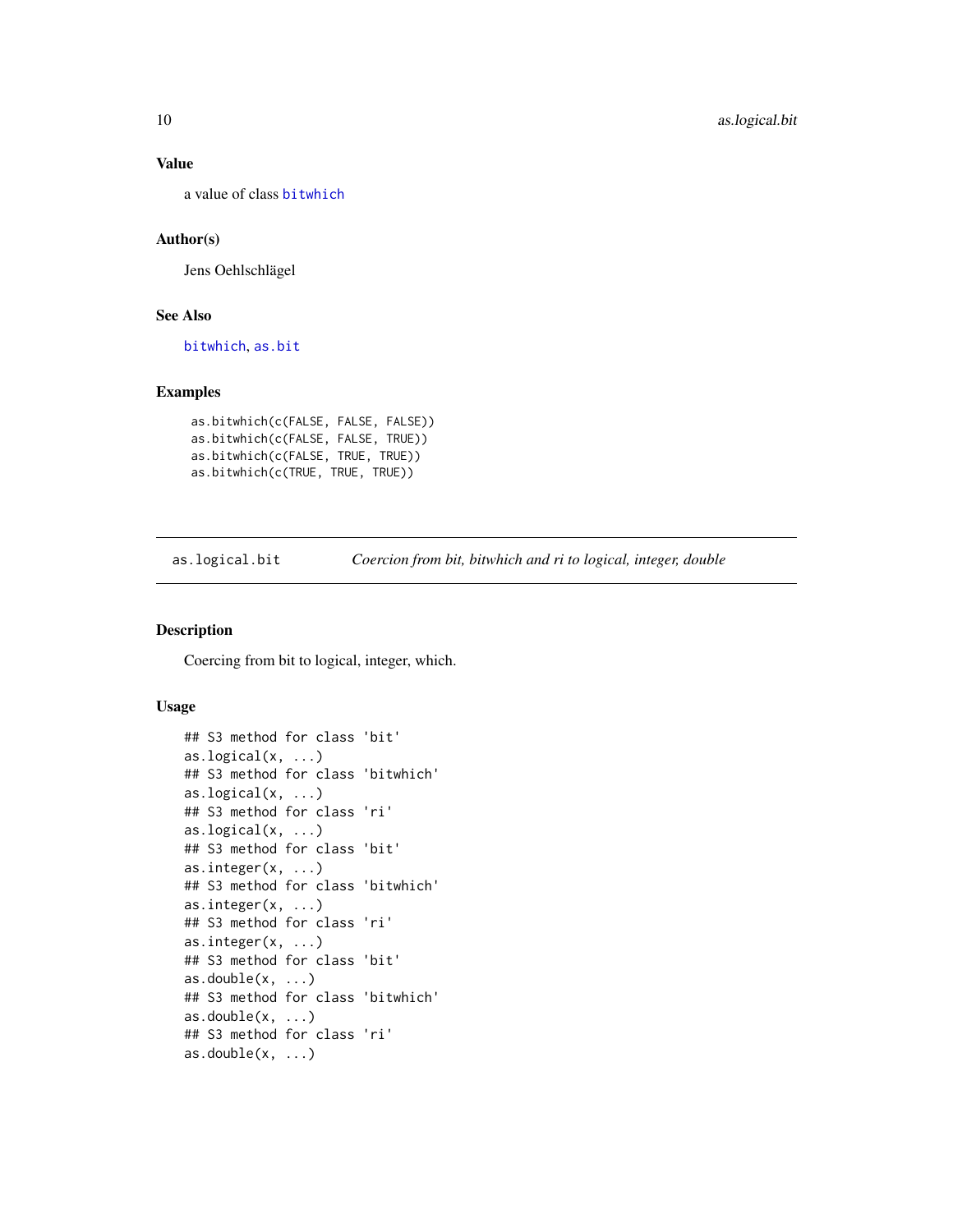#### <span id="page-10-0"></span>as.which 11

#### Arguments

| X                       | an object of class bit, bitwhich or ri |
|-------------------------|----------------------------------------|
| $\cdot$ $\cdot$ $\cdot$ | ignored                                |

#### Details

Coercion from bit is quite fast because we use a double loop that fixes each word in a processor register.

# Value

as. logical returns a vector of FALSE, TRUE, as. integer and as. double return a vector of 0, 1.

#### Author(s)

Jens Oehlschlägel

#### See Also

[as.bit](#page-7-1), [as.which](#page-10-2), [as.bitwhich](#page-8-1), [as.ff](#page-0-0), [as.hi](#page-0-0)

# Examples

```
x \leq -r i(2, 5, 10)y <- as.logical(x)
y
stopifnot(identical(y, as.logical(as.bit(x))))
stopifnot(identical(y, as.logical(as.bitwhich(x))))
y \leftarrow as.integer(x)y
stopifnot(identical(y, as.integer(as.logical(x))))
stopifnot(identical(y, as.integer(as.bit(x))))
stopifnot(identical(y, as.integer(as.bitwhich(x))))
y \leftarrow as.double(x)y
stopifnot(identical(y, as.double(as.logical(x))))
stopifnot(identical(y, as.double(as.bit(x))))
stopifnot(identical(y, as.double(as.bitwhich(x))))
```
<span id="page-10-2"></span>as.which *Coercion to (positive) integer positions*

#### <span id="page-10-1"></span>Description

Coercing to something like the result of which [which](#page-0-0)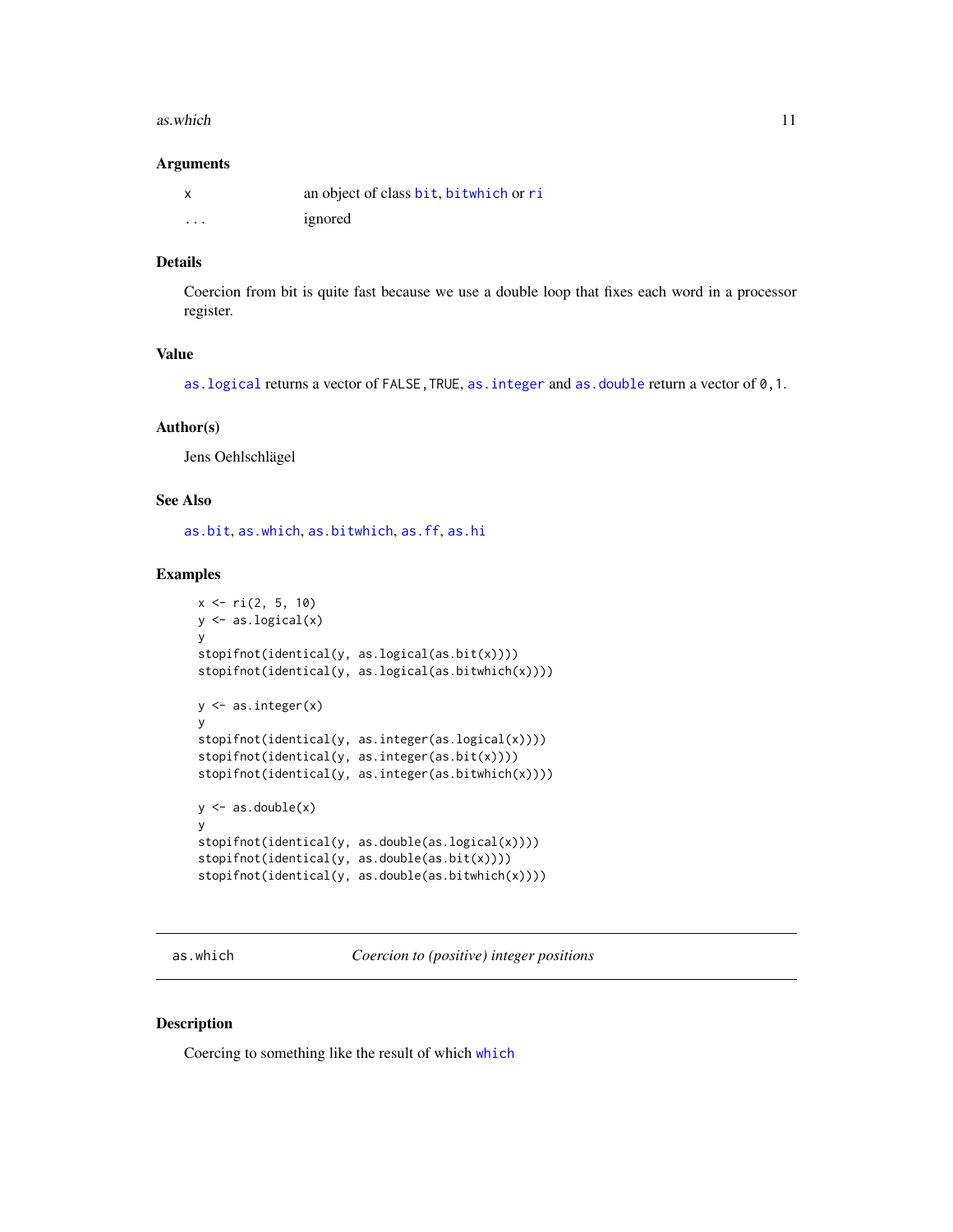# Usage

```
as.which(x, \ldots)## Default S3 method:
as.which(x, \ldots)## S3 method for class 'ri'
as.which(x, \ldots)## S3 method for class 'bit'
as.which(x, range = NULL, ...)## S3 method for class 'bitwhich'
as.which(x, \ldots)
```
# Arguments

| X        | an object of classes bit, bitwhich, ri or something on which which works                    |
|----------|---------------------------------------------------------------------------------------------|
| range    | a ri or an integer vector of length==2 giving a range restriction for chunked<br>processing |
| $\cdots$ | further arguments (passed to which for the default method, ignored otherwise)               |

# Details

as.which.bit returns a vector of subscripts with class 'which'

# Value

a vector of class 'logical' or 'integer'

# Author(s)

Jens Oehlschlägel

# See Also

[as.bit](#page-7-1), [as.logical](#page-0-0), [as.integer](#page-0-0), [as.which](#page-10-2), [as.bitwhich](#page-8-1), [as.ff](#page-0-0), [as.hi](#page-0-0)

```
r <- ri(5, 20, 100)
x \leftarrow as.which(r)x
stopifnot(identical(x, as.which(as.logical(r))))
stopifnot(identical(x, as.which(as.bitwhich(r))))
stopifnot(identical(x, as.which(as.bit(r))))
```
<span id="page-11-0"></span>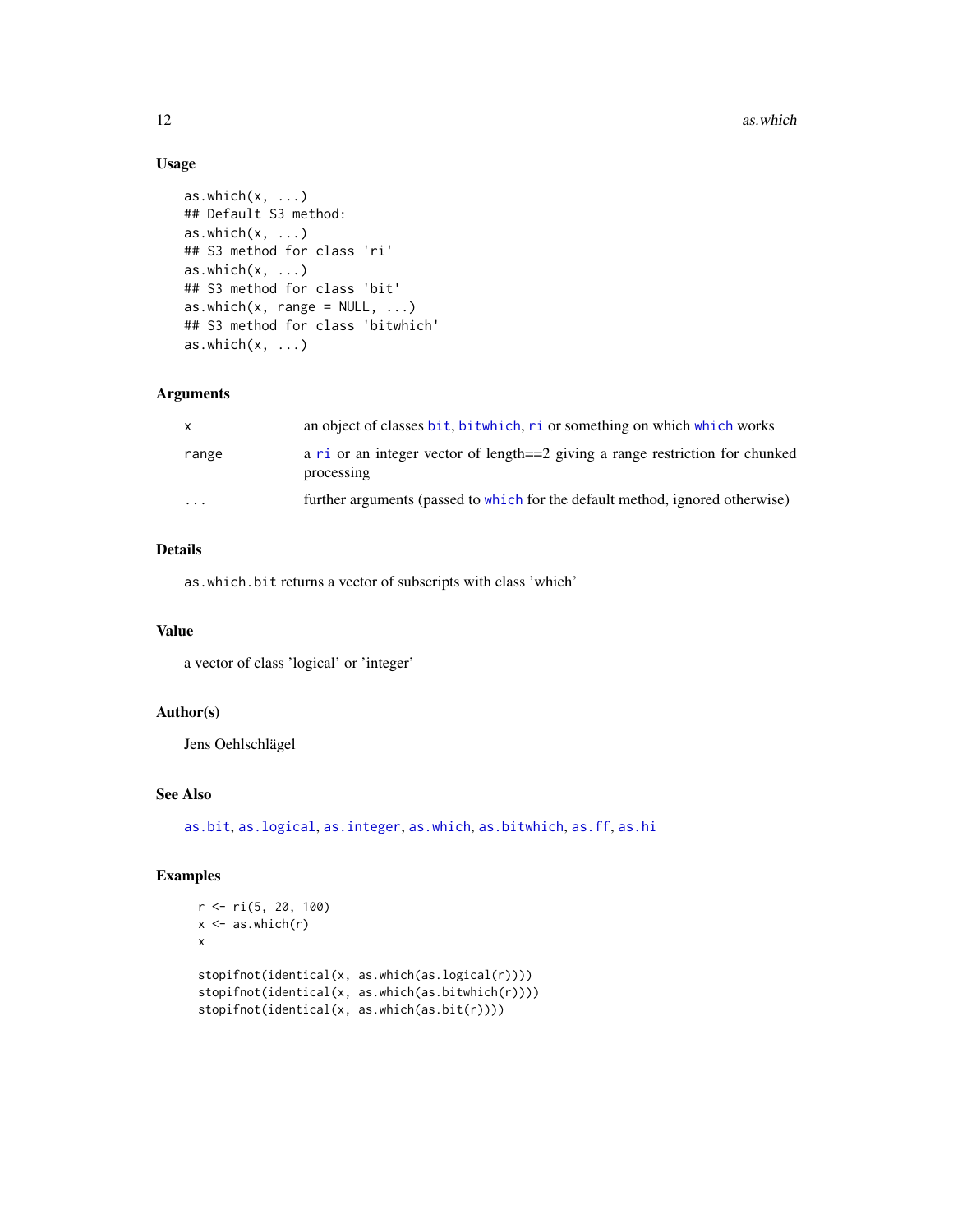<span id="page-12-1"></span><span id="page-12-0"></span>

bbatch calculates batch sizes so that they have rather balanced sizes than very different sizes

# Usage

bbatch(N, B)

# Arguments

| N        | total size         |
|----------|--------------------|
| <b>B</b> | desired batch size |

# Details

Tries to have rb==0 or rb as close to b as possible while guaranteing that  $rb < b$  && (b -rb) <= min(nb,b)

## Value

a list with components

| h  | the batch size        |
|----|-----------------------|
| nh | the number of batches |
| rh | the size of the rest  |

# Author(s)

Jens Oehlschlägel

# See Also

[repfromto](#page-33-1), [ffvecapply](#page-0-0)

# Examples

bbatch(100, 24)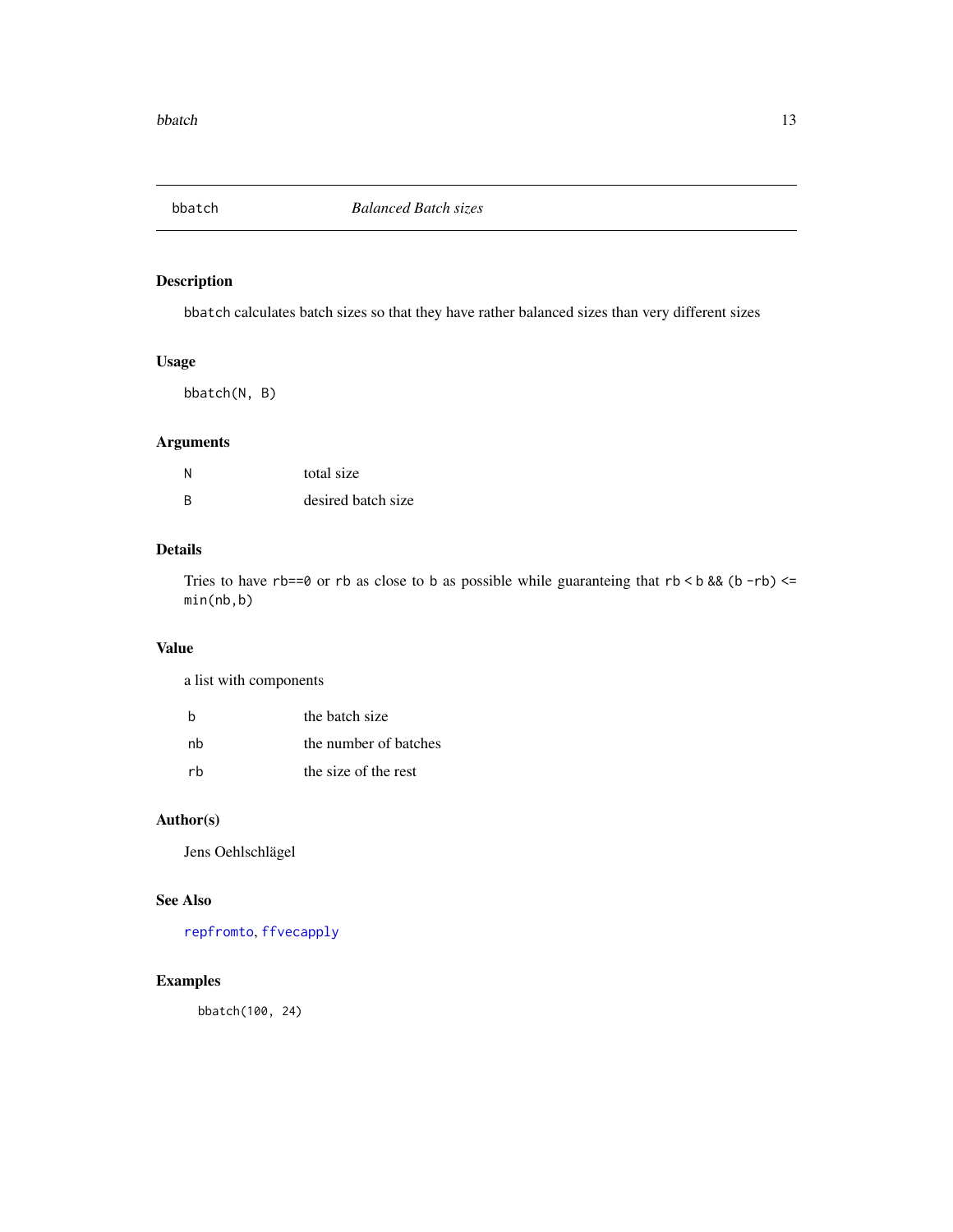<span id="page-13-2"></span><span id="page-13-1"></span><span id="page-13-0"></span>

A bitwhich object like the result of [which](#page-0-0) and [as.which](#page-10-2) does represent integer subscript positions, but bitwhich objects represent some subscripts rather with negative integers, if this needs less space. The extreme cases of selecting all/none subscripts are represented by TRUE/FALSE. This needs less RAM compared to [logical](#page-0-0) (and often less than [as.which](#page-10-2)). Logical operations are fast if the selection is asymetric (only few or almost all selected).

# Usage

```
bitwhich(maxindex, poslength = NULL, x = NULL)
```
#### Arguments

| maxindex  | the length of the vector (sum of all TRUEs and FALSEs)                                   |
|-----------|------------------------------------------------------------------------------------------|
| poslength | Only use if x is not NULL: the sum of all TRUEs                                          |
|           | Default NULL or FALSE or unique negative integers or unique positive integers<br>or TRUE |

#### Details

class 'bitwhich' represents a boolean selection in one of the following ways

- FALSE to select nothing
- TRUE to select everything
- unique positive integers to select those
- unique negative integers to exclude those

#### Value

An object of class 'bitwhich' carrying two attributes

| maxindex  | see above |
|-----------|-----------|
| poslength | see above |

#### Author(s)

Jens Oehlschlägel

# See Also

[as.bitwhich](#page-8-1), [as.which](#page-10-2), [bit](#page-2-1)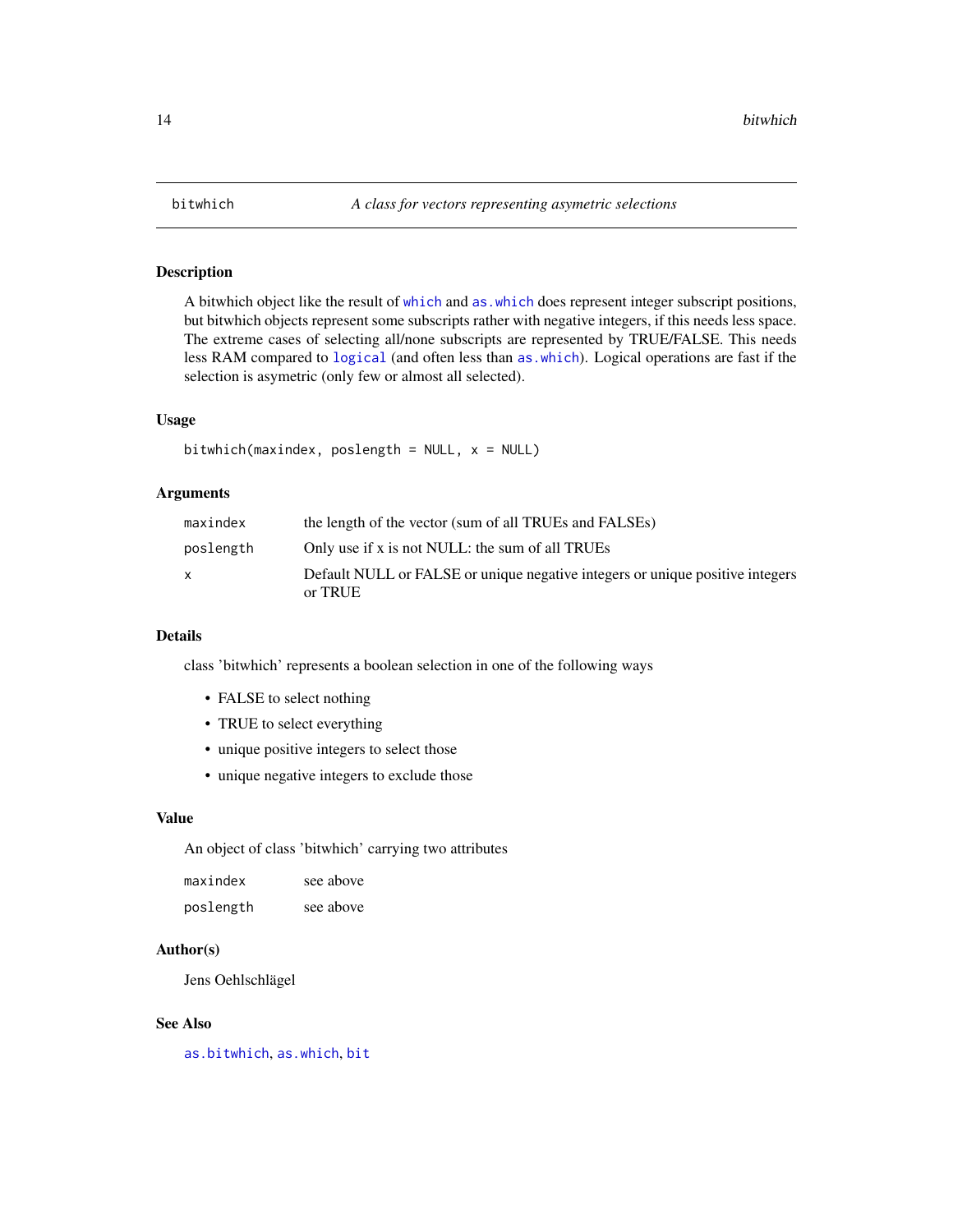#### <span id="page-14-0"></span>bit\_init 15

# Examples

```
bitwhich(12, x=c(1,3), poslength=2)
bitwhich(12, x=-c(1,3), poslength=10)
```
<span id="page-14-1"></span>bit\_init *Initializing bit masks*

# <span id="page-14-2"></span>Description

Functions to allocate (and de-allocate) bit masks

# Usage

bit\_init() bit\_done()

# Details

The C-code operates with bit masks. The memory for these is allocated dynamically. bit\_init is called by [.First.lib](#page-0-0) and bit\_done is called by [.Last.lib](#page-0-0). You don't need to care about these under normal circumstances.

# Value

NULL

# Author(s)

Jens Oehlschlägel

# See Also

[bit](#page-2-1)

# Examples

bit\_done() bit\_init()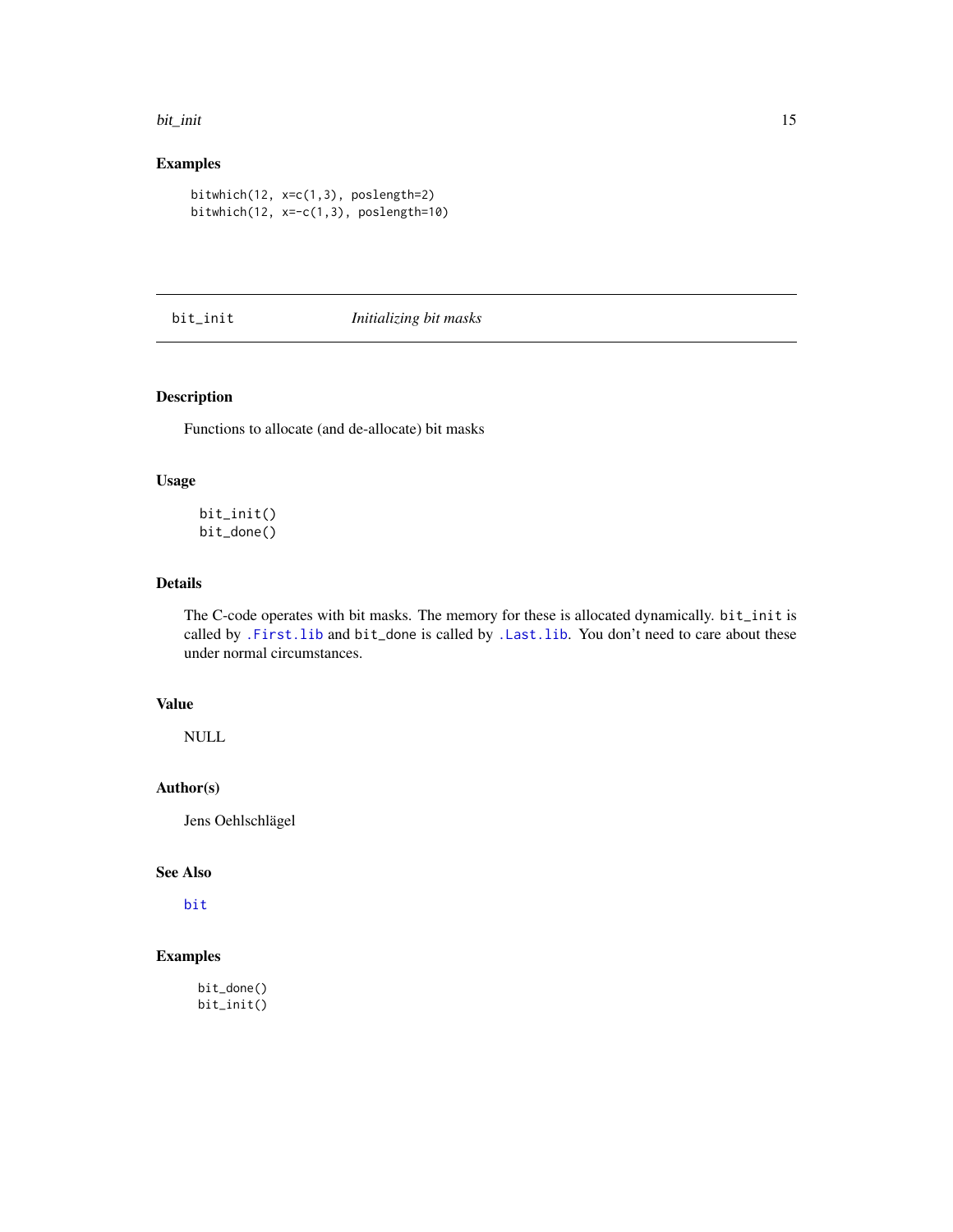<span id="page-15-2"></span><span id="page-15-1"></span><span id="page-15-0"></span>

Creating new bit by concatenating bit vectors

# Usage

```
## S3 method for class 'bit'
c(\ldots)## S3 method for class 'bitwhich'
c(\ldots)
```
#### Arguments

... bit objects

#### Value

An object of class 'bit'

#### Author(s)

Jens Oehlschlägel

#### See Also

[c](#page-0-0), [bit](#page-2-1) , [bitwhich](#page-13-1)

#### Examples

 $c(bit(4), bit(4))$ 

chunk *Chunked range index*

# Description

creates a sequence of range indexes using a syntax not completely unlike 'seq'

#### Usage

```
chunk(...)
## Default S3 method:
chunk(from = NULL, to = NULL, by = NULL, length.out = NULL, along.with = NULL
, overlap = \emptyset L, method = c("bbatch", "seq"), maxindex = NA, ...)
```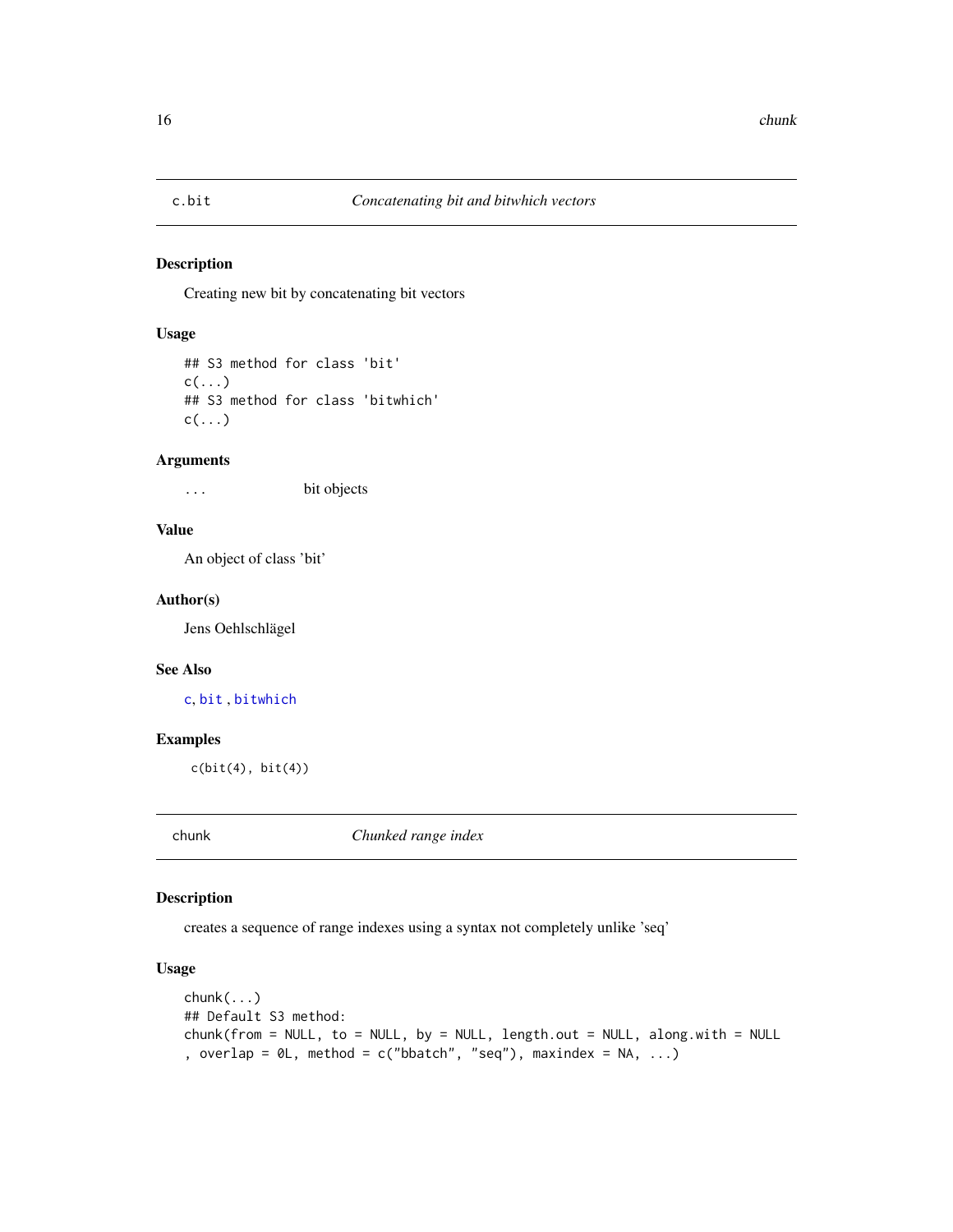#### <span id="page-16-0"></span>chunk 17

#### Arguments

| from       | the starting value of the sequence.                                                                            |
|------------|----------------------------------------------------------------------------------------------------------------|
| to         | the (maximal) end value of the sequence.                                                                       |
| by         | increment of the sequence                                                                                      |
| length.out | desired length of the sequence.                                                                                |
| along.with | take the length from the length of this argument.                                                              |
| overlap    | number of values to overlap (will lower the starting value of the sequence, the<br>first range becomes smaller |
| method     | default 'bbatch' will try to balance the chunk size, see bbatch, 'seq' will create<br>chunks like seq          |
| maxindex   | passed to ri                                                                                                   |
| $\cdots$   | ignored                                                                                                        |

#### Details

chunk is generic, the default method is described here, other methods that automatically consider RAM needs are provided with package 'ff', see for example [chunk.ffdf](#page-0-0)

#### Value

chunk.default returns a list of [ri](#page-34-1) objects representing chunks of subscripts

#### available methods

chunk.default, [chunk.bit](#page-0-0), [chunk.ff\\_vector](#page-0-0), [chunk.ffdf](#page-0-0)

#### Author(s)

Jens Oehlschlägel

#### See Also

[ri](#page-34-1), [seq](#page-0-0), [bbatch](#page-12-1)

```
chunk(1, 100, by=30)
  chunk(1, 100, by=30, method="seq")
  ## Not run:
require(foreach)
m <- 10000
k <- 1000
n \leq -m*kmessage("Four ways to loop from 1 to n. Slowest foreach to fastest chunk is 1700:1
on a dual core notebook with 3GB RAM\n")
z \le -\theta L;
print(k*system.time({it <- icount(m); foreach (i = it) %do% { z <- i; NULL }}))
z
```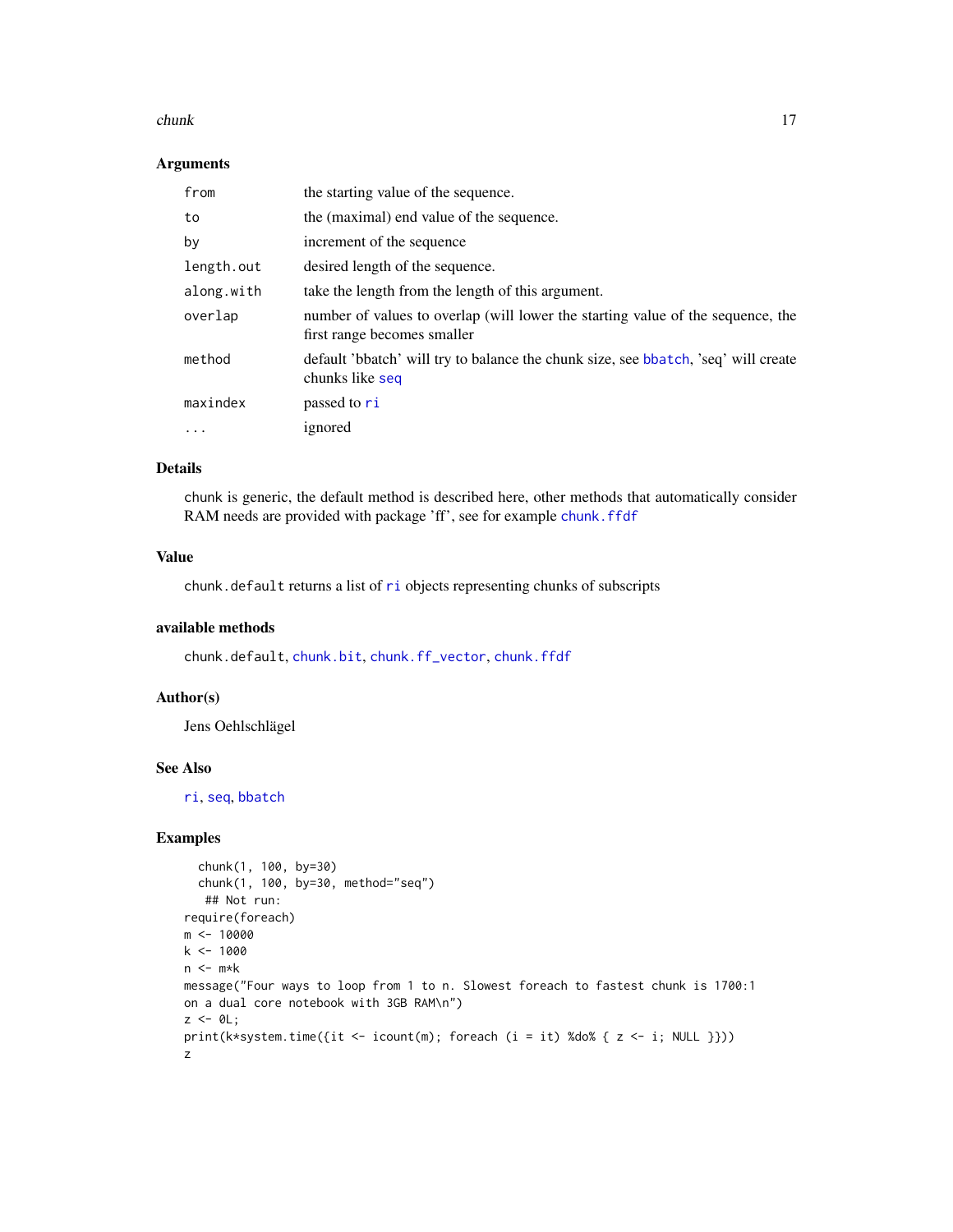```
z < - \emptysetL
print(system.time(\{i \le \theta L; while (i\theta) \{i \le -i + 1L; z \le i\}))
z
z < - \theta Lprint(system.time(for (i \text{ in } 1:n) z \leftarrow i))
z
z <- 0L; n <- m*k;
print(system.time(for (ch in chunk(1, n, by=m)){for (i in ch[1]:ch[2])z <- i}))
z
message("Seven ways to calculate sum(1:n).
Slowest foreach to fastest chunk is 61000:1 on a dual core notebook with 3GB RAM\n")
print(k*system.time({it <- icount(m); foreach (i = it, .combine="+") %do% { i }}))
z \leftarrow 0;
print(k*system.time({it <- icount(m); foreach (i = it) %do% { z <- z + i; NULL }}))
z
z \leftarrow 0; print(system.time({i <- 0L;while (i<n) {i <- i + 1L; z \leftarrow z + i}})); z
z \leftarrow \emptyset; print(system.time(for (i in 1:n) z \leftarrow z + i)); z
print(system.time(sum(as.double(1:n))))
z \leq 0; n \leq -m*kprint(system.time(for (ch in chunk(1, n, by=m)){for (i in ch[1]:ch[2])z <- z + i}))
z
z \le 0; n \le -m*kprint(system.time(for (ch in chunk(1, n, by=m)){z \leftarrow z+sum(as.double(ch[1]:ch[2]))\})z
## End(Not run)
```
clone *Cloning ff and ram objects*

# Description

clone physically duplicates objects and can additionally change some features, e.g. length.

#### Usage

```
clone(x, \ldots)## S3 method for class 'list'
clone(x, \ldots)## Default S3 method:
```
<span id="page-17-0"></span>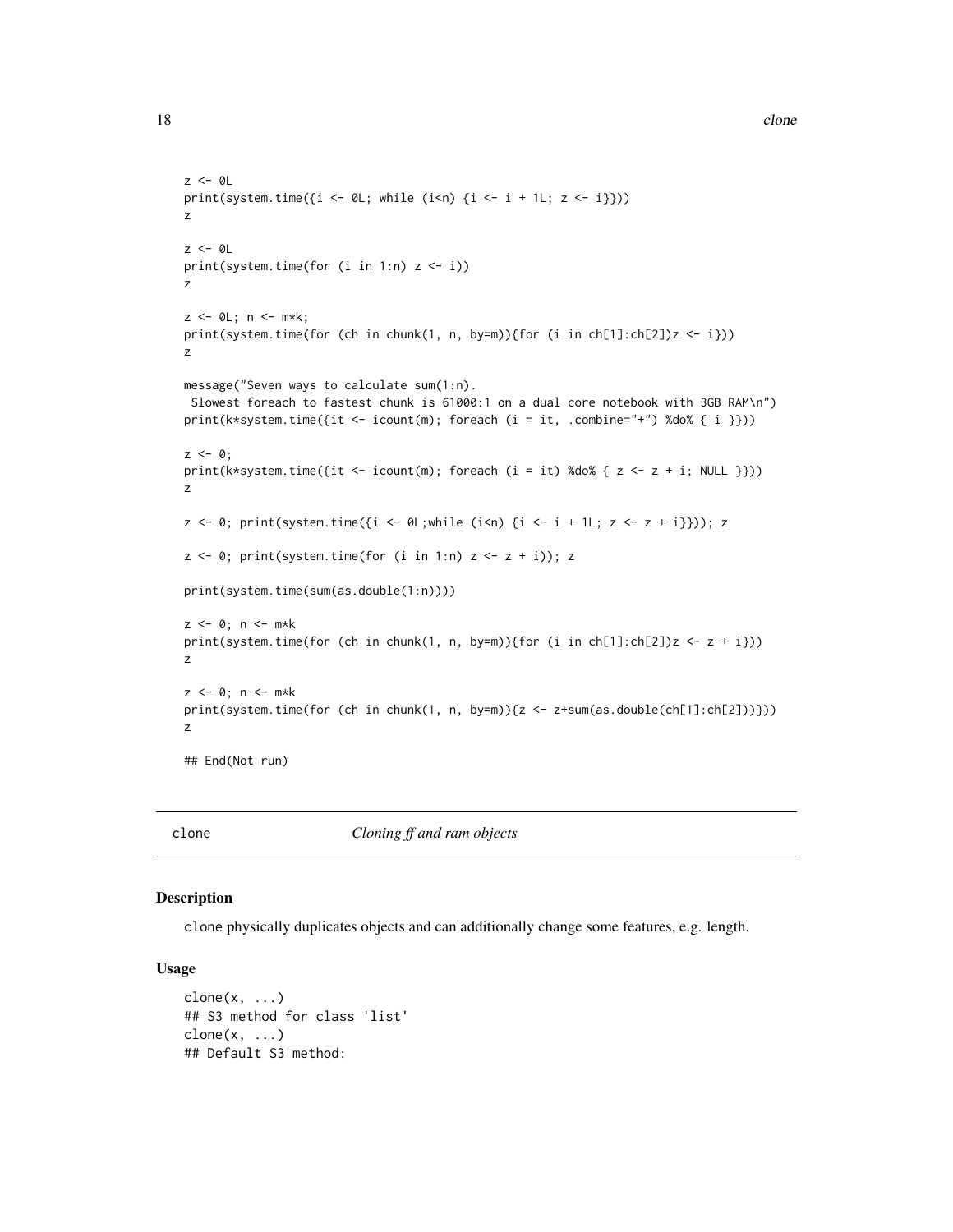#### <span id="page-18-0"></span>Extract 19

 $clone(x, \ldots)$ still.identical(x, y)

# Arguments

x x y y ... further arguments to the generic

# Details

clone is generic. clone.default currently only handles atomics. clone.list recursively clones list elements. still.identical returns TRUE if the two atomic arguments still point to the same memory.

# Value

an object that is a deep copy of x

#### Author(s)

Jens Oehlschlägel

#### See Also

[clone.ff](#page-0-0)

# Examples

```
x \le -1:12y \leq -xstill.identical(x,y)
y[1] <- y[1]
still.identical(x,y)
y \leftarrow clone(x)still.identical(x,y)
rm(x,y); gc()
```
<span id="page-18-2"></span>Extract *Extract or replace part of an bit vector*

# <span id="page-18-1"></span>Description

Operators acting on bit objects to extract or replace parts.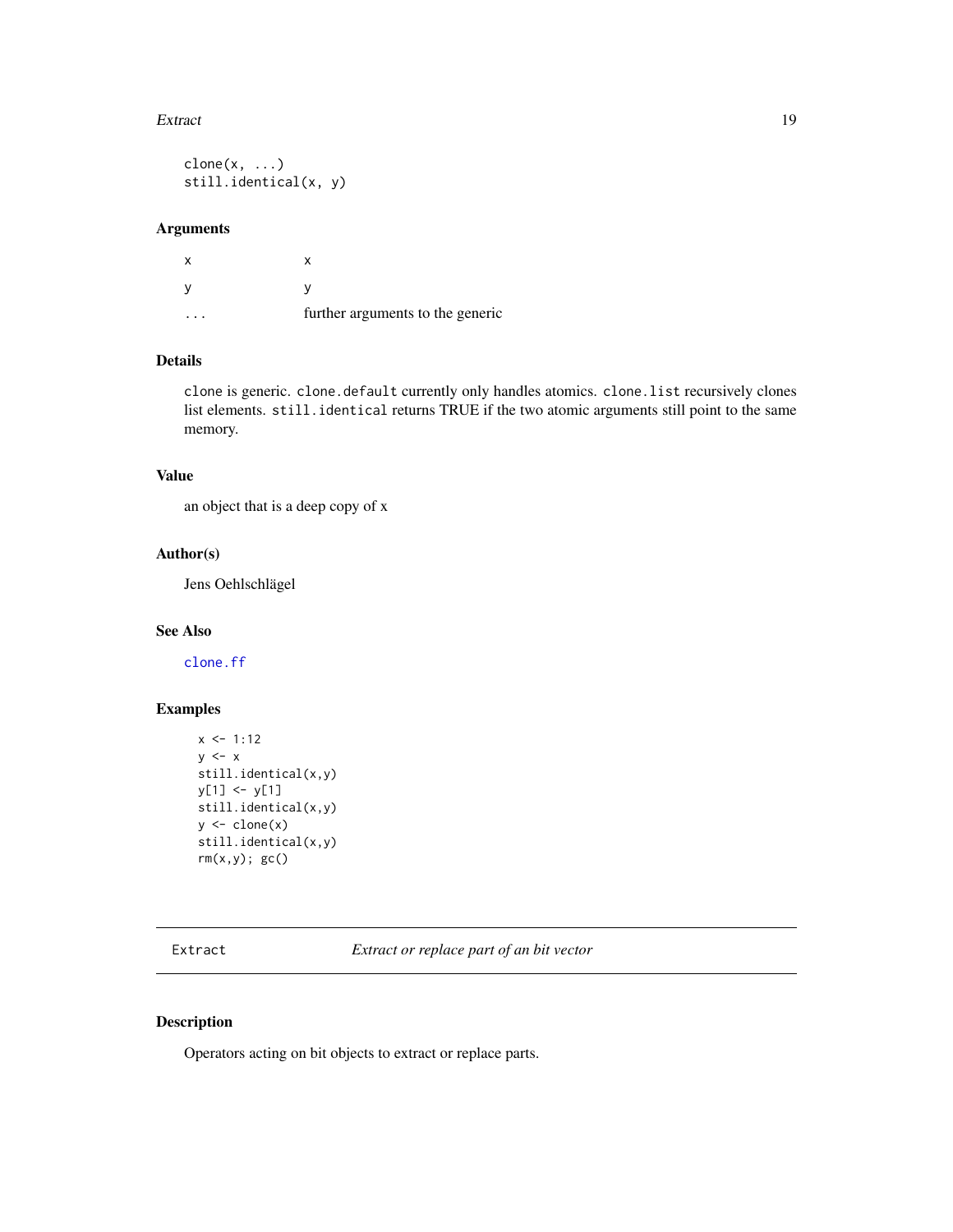20 Extract

#### Usage

```
## S3 method for class 'bit'
x[[i]]
## S3 replacement method for class 'bit'
x[[i]] <- value
## S3 method for class 'bit'
x[i]
## S3 replacement method for class 'bit'
x[i] <- value
```
#### Arguments

| х     | a bit object                  |
|-------|-------------------------------|
|       | positive integer subscript    |
| value | new logical or integer values |

# Details

Since this package was created for high performance purposes, only positive integer subscripts make sense. Negative subscripts are converted to positive ones, beware the RAM consumption. Further subsc[ri](#page-34-1)pt classes allowed for  $\lceil \cdot \rceil$  and  $\lceil \cdot \rceil$  are range indices ri and [bitwhich](#page-13-1). The  $\lceil \cdot \rceil$  and '[<-' methods don't check whether the subscripts are positive integers in the allowed range.

#### Value

The extractors [[ and [ return a logical scalar or vector. The replacment functions return a bit object.

# Author(s)

Jens Oehlschlägel

#### See Also

[bit](#page-2-1), [Extract](#page-18-2)

```
x <- as.bit(c(FALSE, NA, TRUE))
x[] <- c(FALSE, NA, TRUE)
x[1:2]
x[-3]
x[ri(1,2)]
x[as.bitwhich(c(TRUE,TRUE,FALSE))]
x[[1]]
x[] \leftarrow \text{TRUE}x[1:2] <- FALSE
x[[1]] <- TRUE
```
<span id="page-19-0"></span>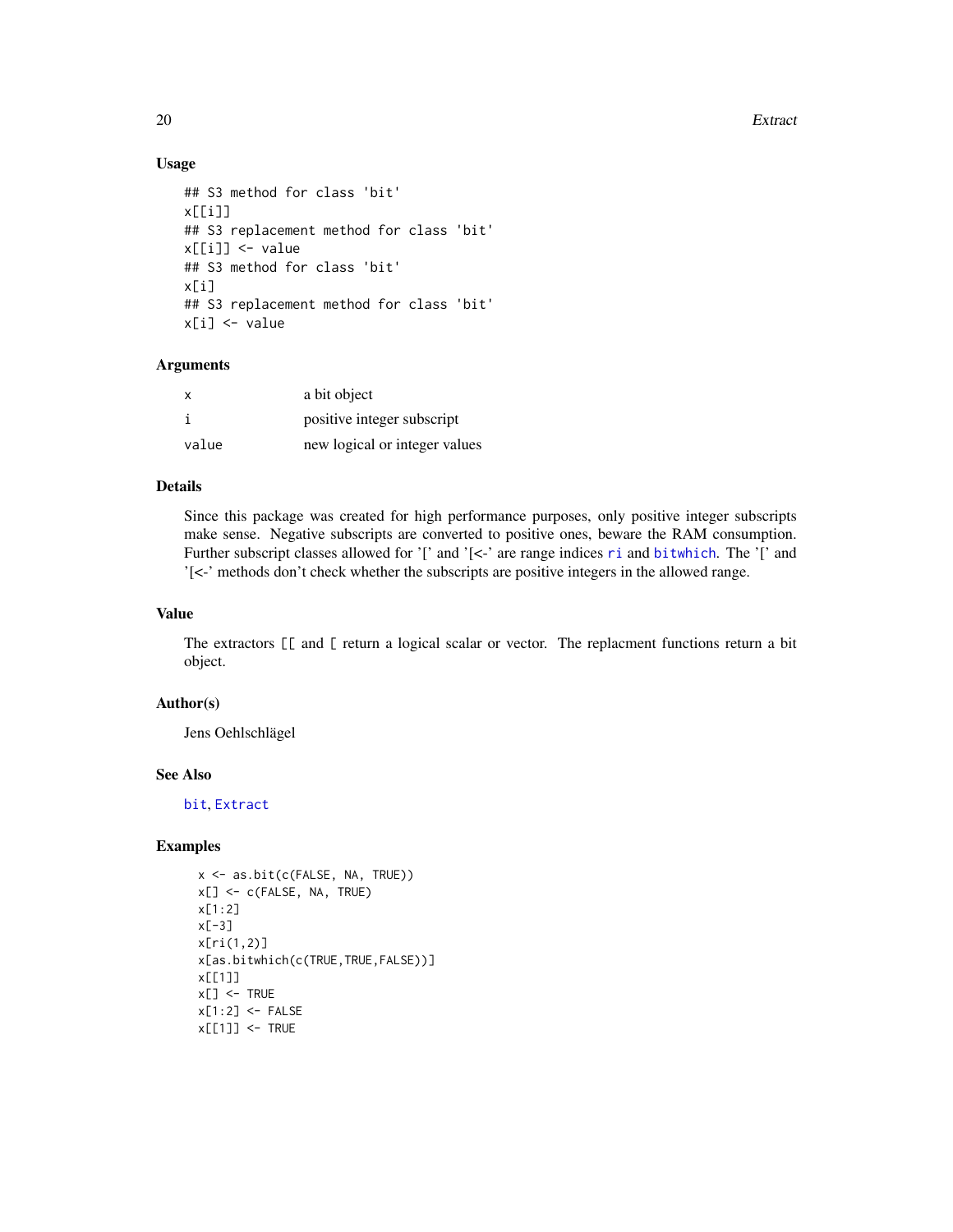<span id="page-20-1"></span><span id="page-20-0"></span>

These C-coded utilitites speed up index preprocessing considerably

#### Usage

```
intrle(x)
intisasc(x)
intisdesc(x)
```
#### Arguments

x an integer vector

#### Details

intrle is by factor 50 faster and needs less RAM (2x its input vector) compared to [rle](#page-0-0) which needs 9x the RAM of its input vector. This is achieved because we allow the C-code of intrle to break when it turns out, that rle-packing will not achieve a compression factor of 3 or better. intisasc is a faster version of [is.unsorted](#page-0-0): it checks whether  $x$  is sorted and returns NA  $x$ contains NAs.

intisdesc checks for being sorted descending and assumes that the input x contains no NAs (is used after intisasc and does not check for NAs).

#### Value

intrle returns an object of class [rle](#page-0-0) or NULL, if rle-compression is not efficient (compression factor  $<3$  or length(x) $<3$ ).

intisasc returns one of FALSE, NA, TRUE

intisdesc returns one of FALSE, TRUE (if the input contains NAs, the output is undefined)

# Author(s)

Jens Oehlschlägel

#### See Also

[hi](#page-0-0), [rle](#page-0-0), [is.unsorted](#page-0-0), [is.sorted](#page-22-1)

```
intrle(sample(1:100))
intrle(diff(1:100))
intisasc(1:100)
intisasc(100:1)
```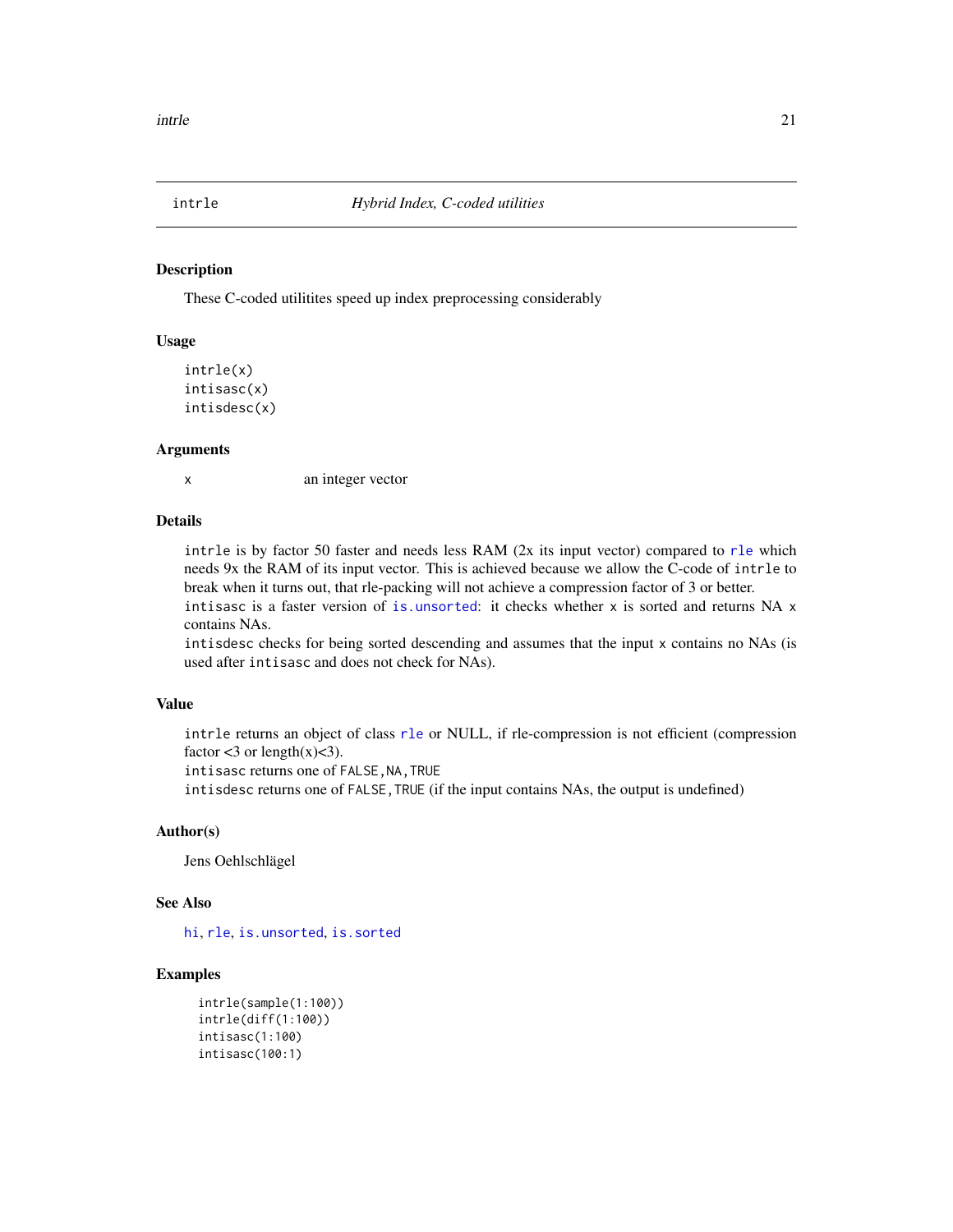<span id="page-21-0"></span>

```
intisasc(c(NA, 1:100))
intisdesc(1:100)
intisdesc(100:1)
```
#### <span id="page-21-1"></span>is.bit *Testing for bit, bitwhich and ri selection classes*

# <span id="page-21-2"></span>Description

Test whether an object inherits from 'ri', 'bit' or 'bitwhich'

# Usage

is.ri(x) is.bit(x) is.bitwhich(x)

#### Arguments

x an R object of unknown type

# Value

TRUE or FALSE

# Author(s)

Jens Oehlschlägel

# See Also

[is.logical](#page-0-0), [bit](#page-2-1), [bitwhich](#page-13-1)

```
is.ri(TRUE)
is.ri(ri(1,4,12))
is.bit(TRUE)
is.bitwhich(TRUE)
is.bit(as.bit(TRUE))
is.bitwhich(as.bitwhich(TRUE))
```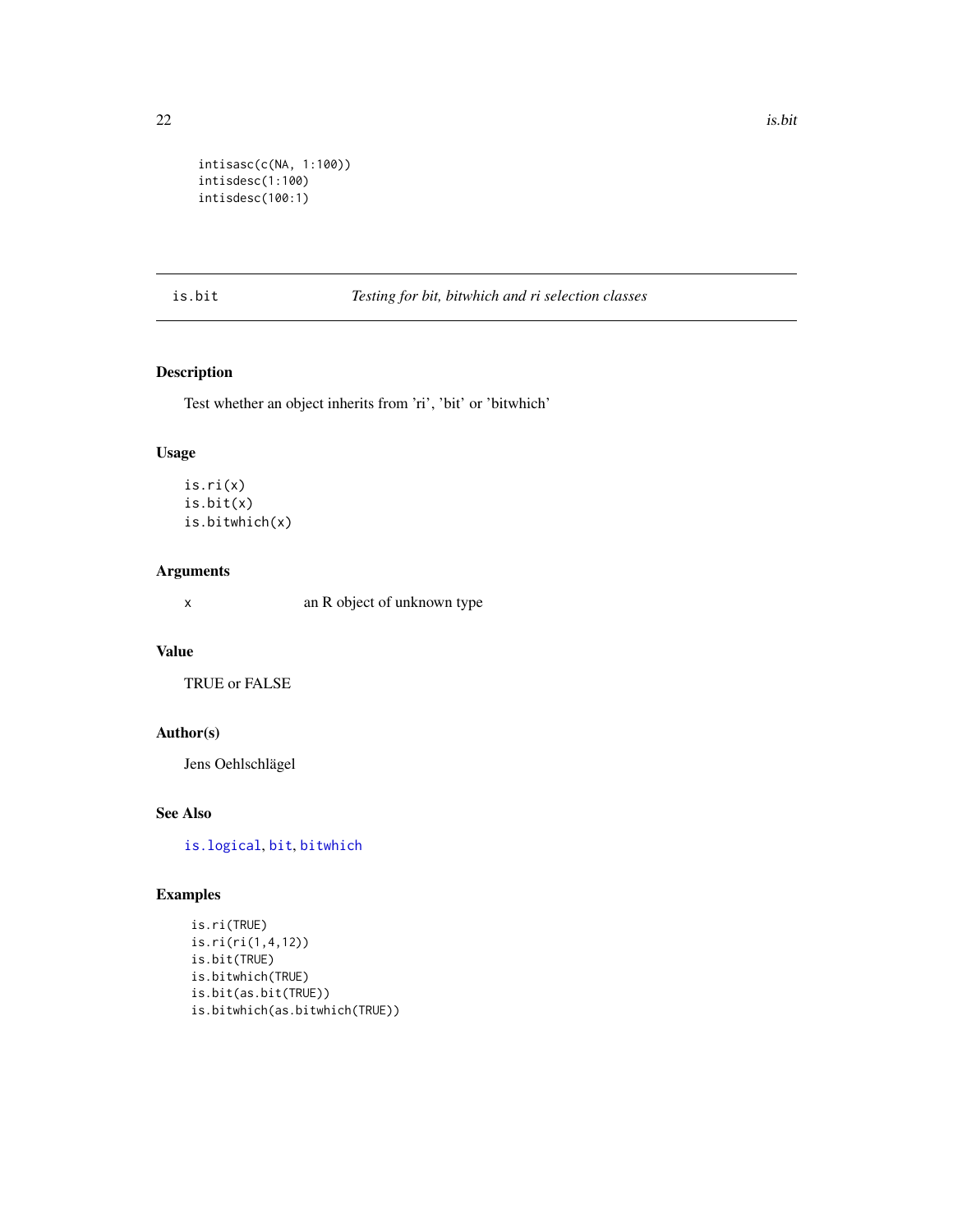<span id="page-22-1"></span><span id="page-22-0"></span>

These generics are packaged here for methods in packages bit64 and ff.

# Usage

```
is.sorted(x, ...)
is.sorted(x, \ldots) <- value
na.count(x, ...)na.count(x, ...) \leftarrow valuenvalid(x, \ldots)nunique(x, \ldots)nunique(x, \ldots) \leq valuenties(x, ...)
nties(x, \ldots) \leq value
```
# Arguments

| $\boldsymbol{\mathsf{x}}$ | some object                                  |
|---------------------------|----------------------------------------------|
| value                     | value assigned on responsibility of the user |
| .                         | ignored                                      |

# Details

see help of the available methods

#### Value

see help of the available methods

# Author(s)

Jens Oehlschlägel <Jens.Oehlschlaegel@truecluster.com>

# See Also

[is.sorted.integer64](#page-0-0), [na.count.integer64](#page-0-0), [nvalid.integer64](#page-0-0), [nunique.integer64](#page-0-0), [nties.integer64](#page-0-0)

# Examples

methods("na.count")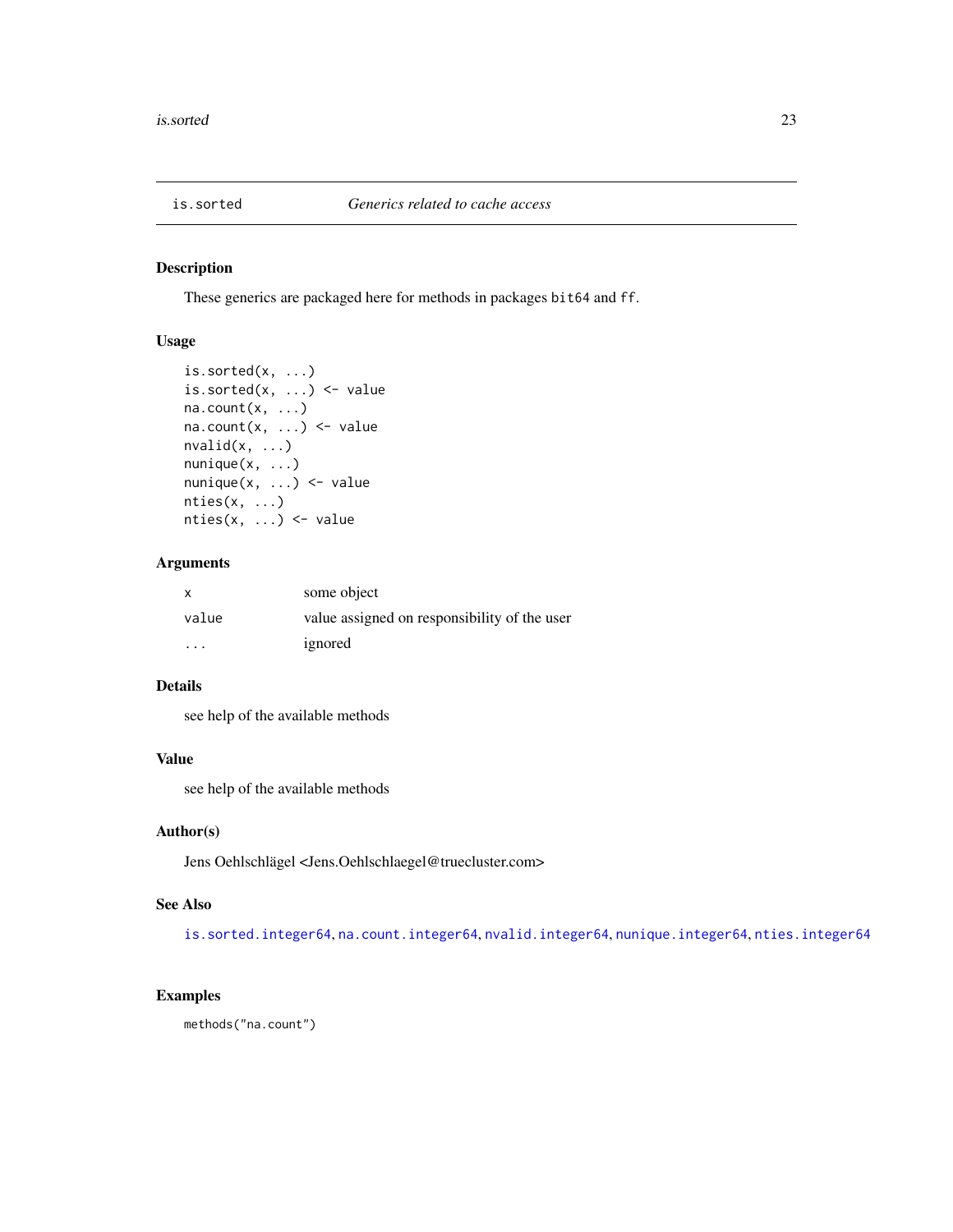Query the number of bits in a [bit](#page-2-1) vector or change the number of bits in a bit vector. Query the number of bits in a [bitwhich](#page-13-1) vector or change the number of bits in a bit vector.

#### Usage

```
## S3 method for class 'ri'
length(x)
## S3 method for class 'bit'
length(x)
## S3 method for class 'bitwhich'
length(x)
## S3 replacement method for class 'bit'
length(x) <- value
## S3 replacement method for class 'bitwhich'
length(x) <- value
```
#### Arguments

| X     | a bit, bitwhich or ri object |
|-------|------------------------------|
| value | the new number of bits       |

# Details

NOTE that the length does NOT reflect the number of selected (TRUE) bits, it reflects the sum of both, TRUE and FALSE bits. Increasing the length of a [bit](#page-2-1) object will set new bits to FALSE. The behaviour of increasing the length of a [bitwhich](#page-13-1) object is different and depends on the content of the object:

- TRUEall included, new bits are set to TRUE
- positive integerssome included, new bits are set to FALSE
- negative integerssome excluded, new bits are set to TRUE
- FALSEall excluded:, new bits are set to FALSE

Decreasing the length of bit or bitwhich removes any previous information about the status bits above the new length.

#### Value

the length A bit vector with the new length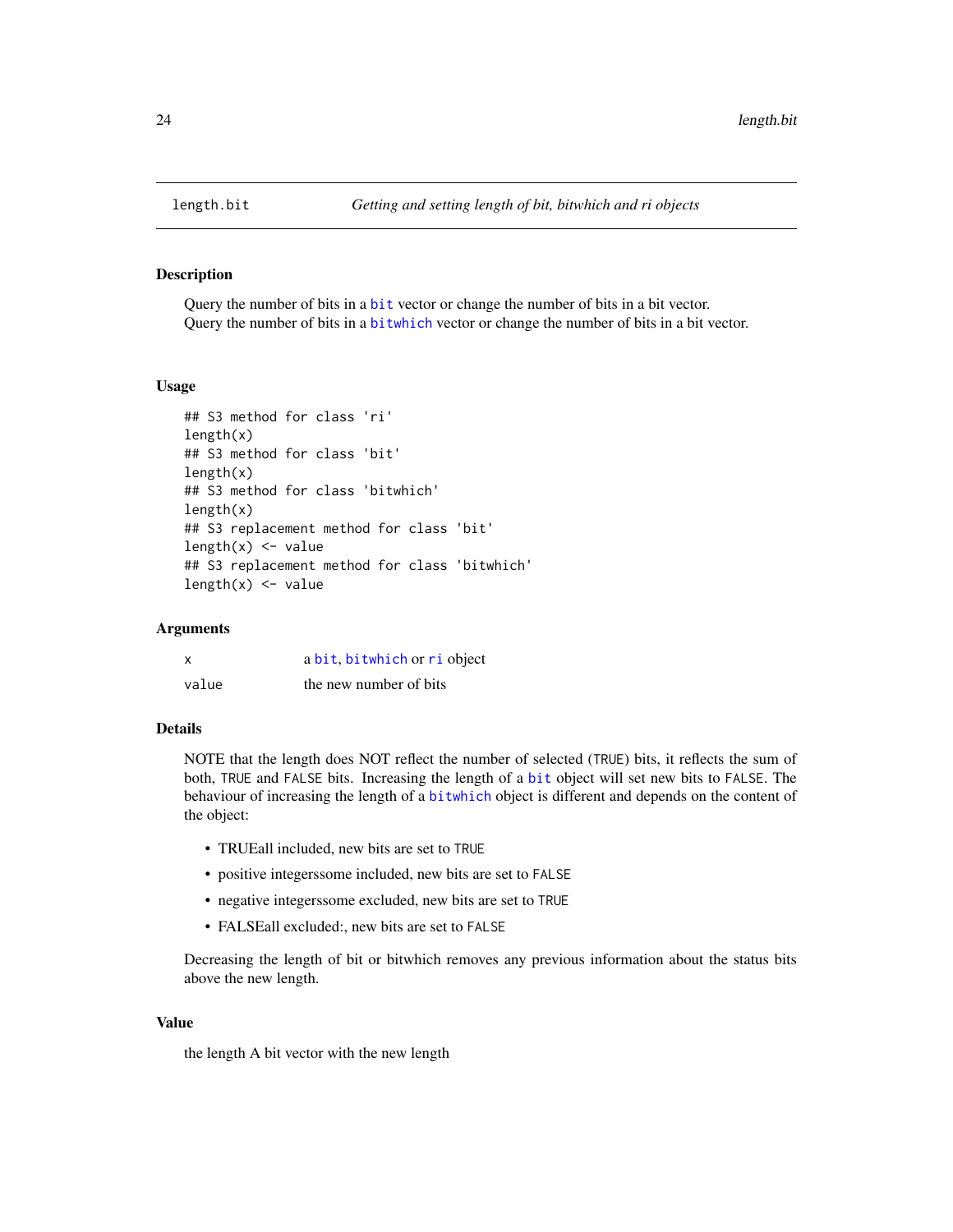#### <span id="page-24-0"></span>length.bit 25

# Author(s)

Jens Oehlschlägel

# See Also

[length](#page-0-0) , [sum](#page-38-1) , [poslength](#page-0-0) , [maxindex](#page-0-0)

```
stopifnot(length(ri(1, 1, 32))==32)
x <- as.bit(ri(32, 32, 32))
stopifnot(length(x)==32)
stopifnot(sum(x)==1)
length(x) <- 16
stopifnot(length(x)==16)
stopifnot(sum(x)==0)
length(x) <- 32
stopifnot(length(x)==32)
stopifnot(sum(x)==0)
x <- as.bit(ri(1, 1, 32))
stopifnot(length(x)==32)
stopifnot(sum(x)==1)
length(x) < -16stopifnot(length(x)==16)
stopifnot(sum(x)==1)
length(x) <- 32
stopifnot(length(x)==32)
stopifnot(sum(x)==1)
x <- as.bitwhich(bit(32))
stopifnot(length(x)==32)
stopifnot(sum(x)==0)
length(x) <- 16
stopifnot(length(x)==16)
stopifnot(sum(x)==0)
length(x) < -32stopifnot(length(x)==32)
stopifnot(sum(x)==0)
x \leftarrow as.bitwhich(!bit(32))
stopifnot(length(x)==32)
stopifnot(sum(x)==32)
length(x) < -16stopifnot(length(x)==16)
stopifnot(sum(x)==16)
length(x) < -32stopifnot(length(x)==32)
stopifnot(sum(x)==32)
x <- as.bitwhich(ri(32, 32, 32))
```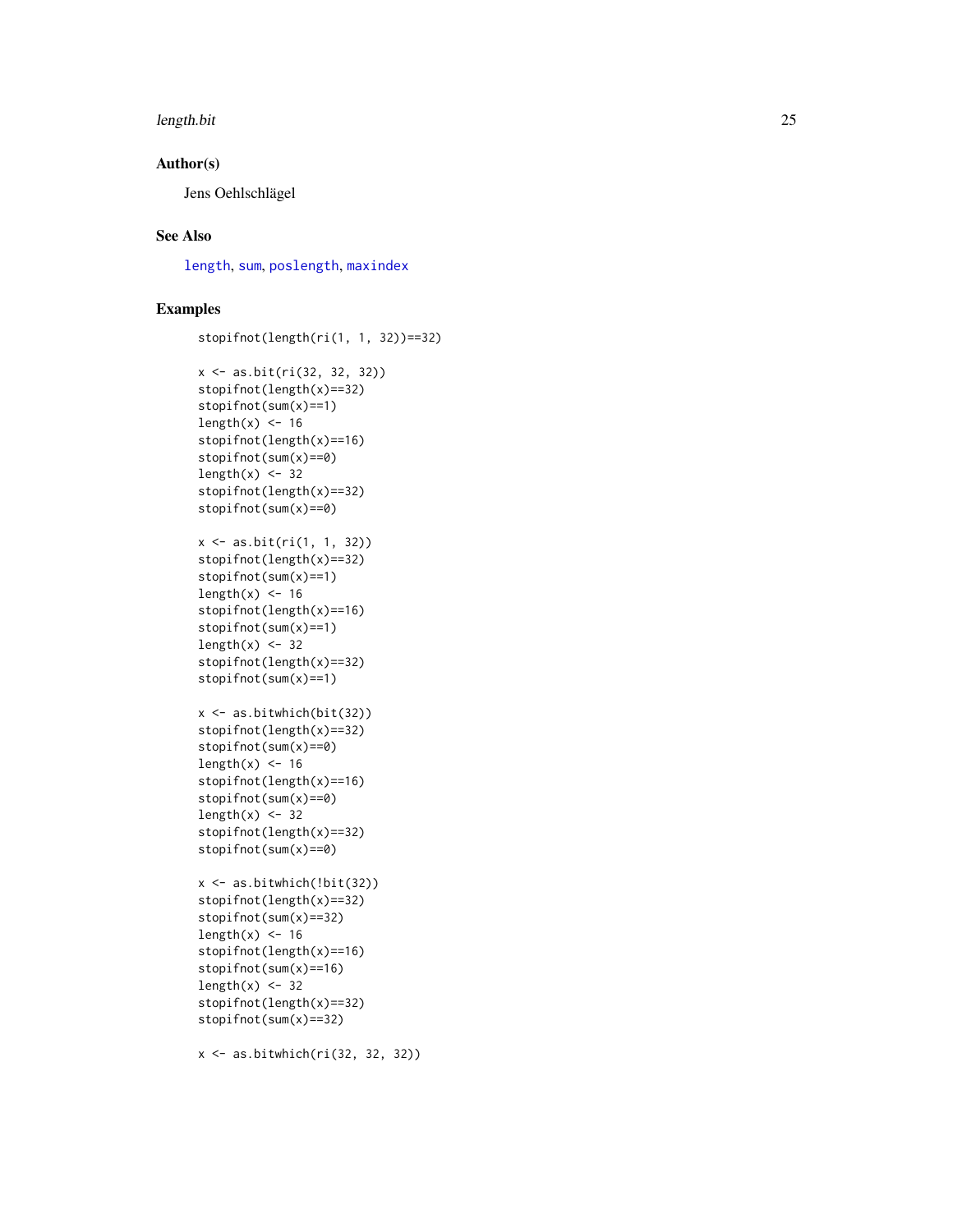26 **LogicBit** 

```
stopifnot(length(x)==32)
stopifnot(sum(x)==1)
length(x) < -16stopifnot(length(x)==16)
stopifnot(sum(x)==0)
length(x) < -32stopifnot(length(x)==32)
stopifnot(sum(x)==0)
x \leftarrow as.bitwhich(ri(2, 32, 32))stopifnot(length(x)==32)
stopifnot(sum(x)==31)
length(x) <- 16
stopifnot(length(x)==16)
stopifnot(sum(x)==15)
length(x) < -32stopifnot(length(x)==32)
stopifnot(sum(x)==31)
x \leftarrow as.bitwhich(ri(1, 1, 32))
stopifnot(length(x)==32)
stopifnot(sum(x)==1)
length(x) < -16stopifnot(length(x)==16)
stopifnot(sum(x)==1)
length(x) < -32stopifnot(length(x)==32)
stopifnot(sum(x)==1)
x <- as.bitwhich(ri(1, 31, 32))
stopifnot(length(x)==32)
stopifnot(sum(x)==31)
message("NOTE the change from 'some excluded' to 'all excluded' here")
length(x) <- 16
stopifnot(length(x)==16)
stopifnot(sum(x)==16)
length(x) < -32stopifnot(length(x)==32)
stopifnot(sum(x)==32)
```
LogicBit *Boolean operators and functions for class bit*

#### <span id="page-25-1"></span>Description

Boolean 'negation', 'and', 'or' and 'exclusive or'.

#### Usage

## S3 method for class 'bit'

<span id="page-25-0"></span>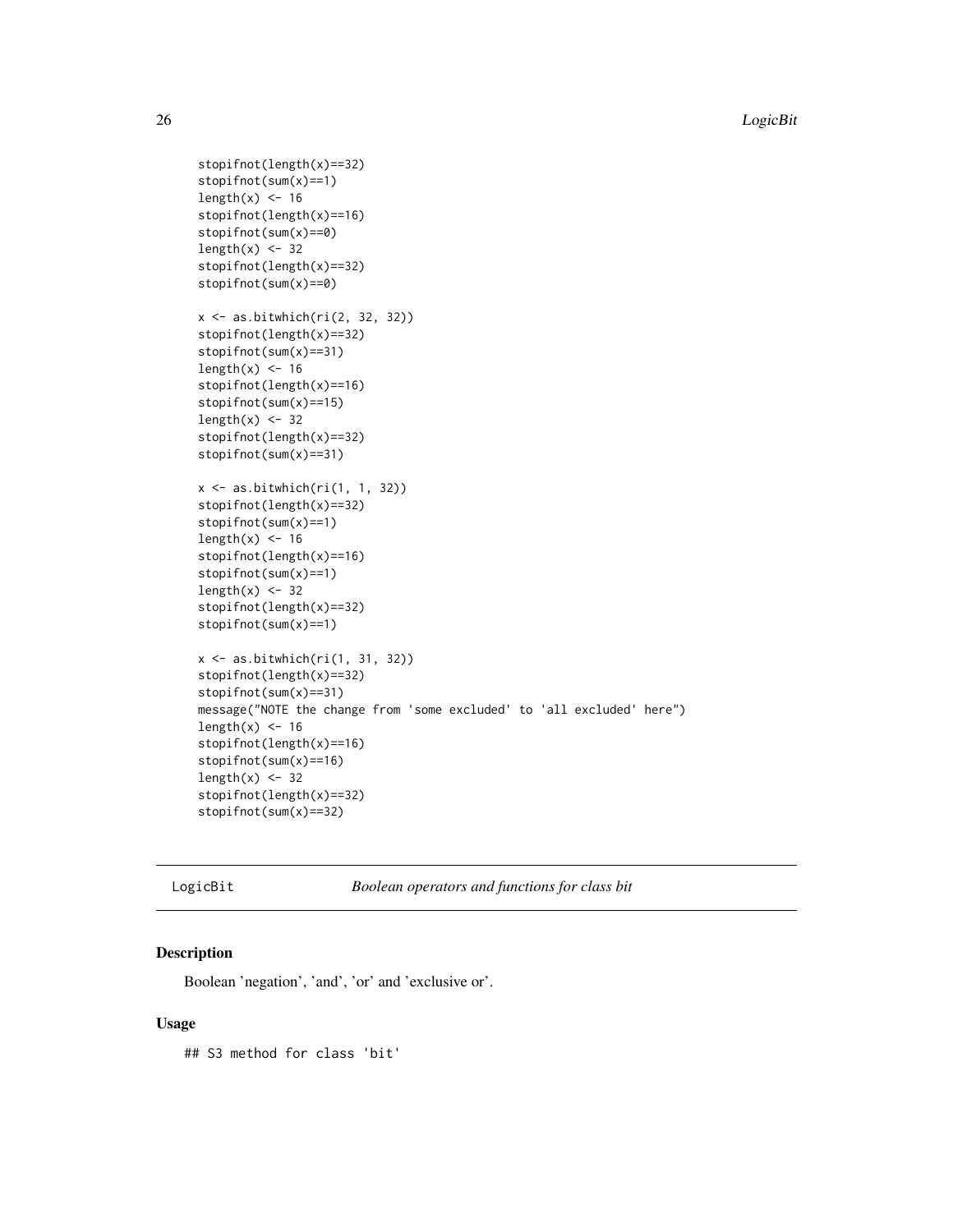#### LogicBit 27

```
!x
## S3 method for class 'bitwhich'
!x
## S3 method for class 'bit'
e1 & e2
## S3 method for class 'bitwhich'
e1 & e2
## S3 method for class 'bit'
e1 | e2
## S3 method for class 'bitwhich'
e1 | e2
## S3 method for class 'bit'
e1 == e2## S3 method for class 'bitwhich'
e1 == e2## S3 method for class 'bit'
e1 != e2## S3 method for class 'bitwhich'
e1 != e2xor(x, y)## Default S3 method:
xor(x, y)## S3 method for class 'bit'
xor(x, y)## S3 method for class 'bitwhich'
xor(x, y)
```
#### Arguments

|                | a bit vector (or one logical vector in binary operators) |
|----------------|----------------------------------------------------------|
|                | a bit vector or an logical vector                        |
| e1             | a bit vector or an logical vector                        |
| e <sup>2</sup> | a bit vector or an logical vector                        |

#### Details

Binary operators and function xor can combine 'bit' objects and 'logical' vectors. They do not recycle, thus the lengths of objects must match. Boolean operations on bit vectors are extremely fast because they are implemented using C's bitwise operators. If one argument is 'logical' it is converted to 'bit'.

Binary operators and function xor can combine 'bitwhich' objects and other vectors. They do not recycle, thus the lengths of objects must match. Boolean operations on bitwhich vectors are fast if the distribution of TRUE and FALSE is very asymetric. If one argument is not 'bitwhich' it is converted to 'bitwhich'.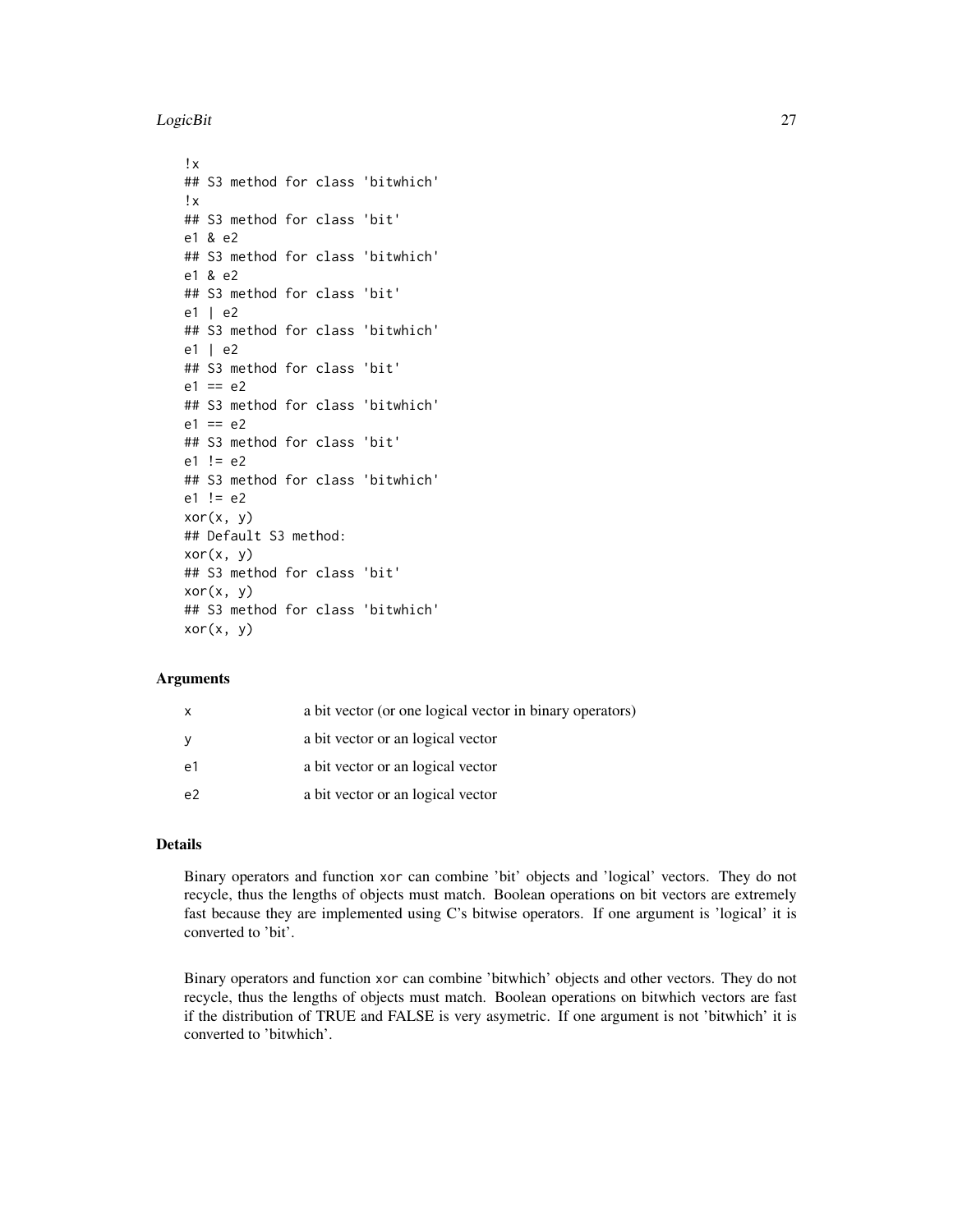The xor function has been made generic and xor.default has been implemented much faster than R's standard [xor](#page-25-1). This was possible because actually boolean function xor and comparison operator ! = do the same (even with NAs), and ! = is much faster than the multiple calls in  $(x | y)$  & !(x & y)

#### Value

An object of class 'bit' (or 'bitwhich')

# Author(s)

Jens Oehlschlägel

#### See Also

[bit](#page-2-1), [Logic](#page-0-0)

```
x <- as.bit(c(FALSE, FALSE, FALSE, NA, NA, NA, TRUE, TRUE, TRUE))
yl <- c(FALSE, NA, TRUE, FALSE, NA, TRUE, FALSE, NA, TRUE)
y \leftarrow as.bit(yl)!x
x & y
x | y
xor(x, y)
x != yx == yx & yl
x | yl
xor(x, yl)
x != y1x == y1x <- as.bitwhich(c(FALSE, FALSE, FALSE, NA, NA, NA, TRUE, TRUE, TRUE))
yl <- c(FALSE, NA, TRUE, FALSE, NA, TRUE, FALSE, NA, TRUE)
y <- as.bitwhich(yl)
!x
x & y
x | y
xor(x, y)
x != yx == yx & yl
x | yl
xor(x, yl)
x != y1x == y1
```
<span id="page-27-0"></span>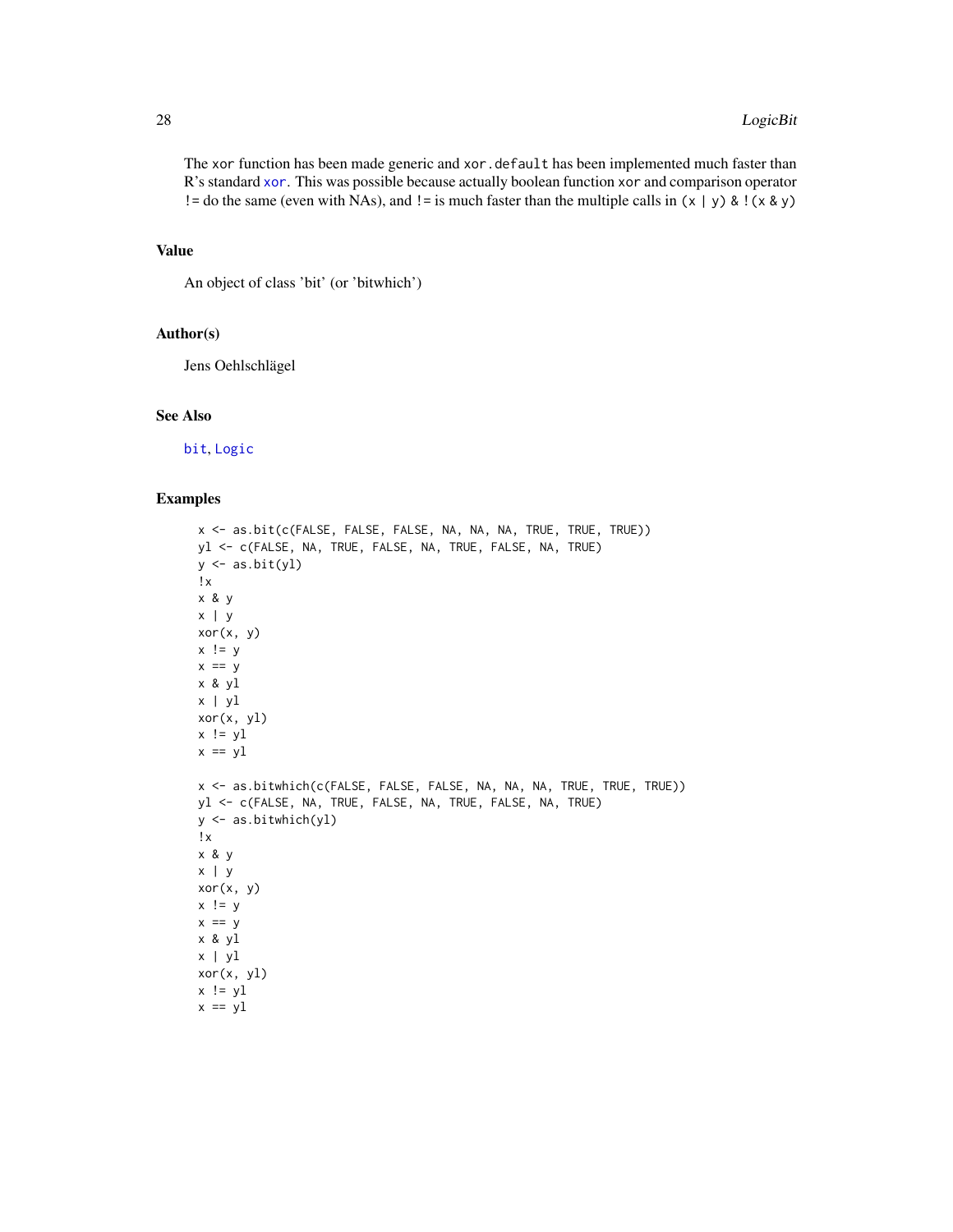<span id="page-28-0"></span>

Compatibility functions (to package ff) for getting and setting physical and virtual attributes.

#### Usage

```
physical(x)
virtual(x)
physical(x) <- value
virtual(x) <- value
## Default S3 method:
physical(x)
## Default S3 method:
virtual(x)
## Default S3 replacement method:
physical(x) <- value
## Default S3 replacement method:
virtual(x) \leftarrow value## S3 method for class 'physical'
print(x, \ldots)## S3 method for class 'virtual'
print(x, \ldots)
```
#### Arguments

| x                       | a ff or ram object         |
|-------------------------|----------------------------|
| value                   | a list with named elements |
| $\cdot$ $\cdot$ $\cdot$ | further arguments          |

# Details

ff objects have physical and virtual attributes, which have different copying semantics: physical attributes are shared between copies of ff objects while virtual attributes might differ between copies. as. ram will retain some physical and virtual atrributes in the ram clone, such that as. ff can restore an ff object with the same attributes.

# Value

physical and virtual returns a list with named elements

# Author(s)

Jens Oehlschlägel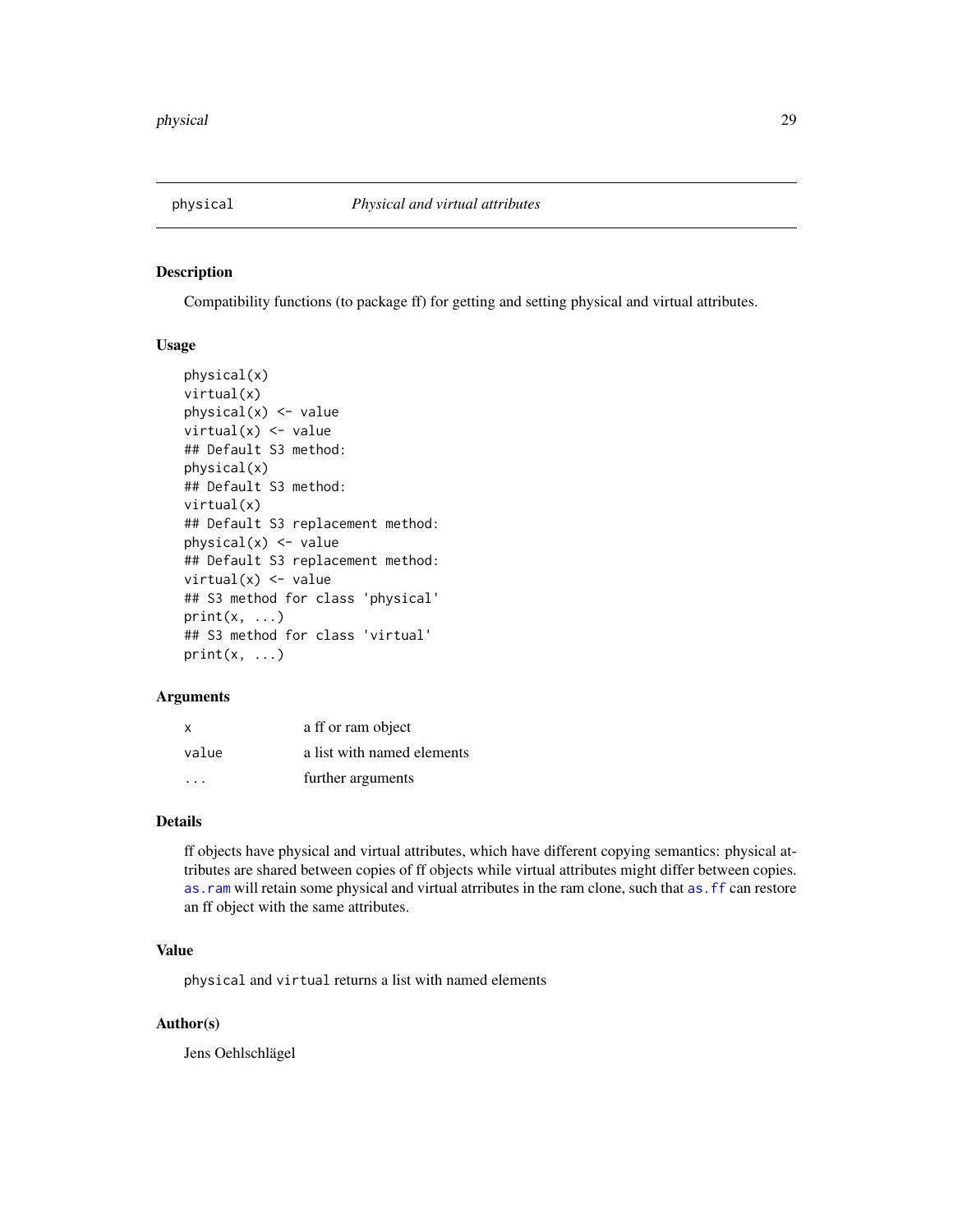#### 30 ramsort

# See Also

[physical.ff](#page-0-0), [physical.ffdf](#page-0-0)

# Examples

physical(bit(12)) virtual(bit(12))

<span id="page-29-1"></span>ramsort *Generics for in-RAM sorting and ordering*

# <span id="page-29-2"></span>Description

These are generic stubs for low-level sorting and ordering methods implemented in packages 'bit64' and 'ff'. The ..sortorder methods do sorting and ordering at once, which requires more RAM than ordering but is (almost) as fast as as sorting.

#### Usage

```
ramsort(x, ...)
ramorder(x, i, ...)ramsortorder(x, i, ...)
mergesort(x, ...)
mergeorder(x, i, ...)mergesortorder(x, i, ...)
quicksort(x, ...)
quickorder(x, i, ...)
quicksortorder(x, i, ...)
shellsort(x, ...)
shellorder(x, i, ...)
shellsortorder(x, i, ...)
radixsort(x, ...)
radixorder(x, i, ...)
radixsortorder(x, i, ...)
keysort(x, ...)
keyorder(x, i, ...)
keysortorder(x, i, ...)
```
#### Arguments

| $\mathsf{x}$            | a vector to be sorted by ramsort and ramsort order, i.e. the output of sort                                                   |
|-------------------------|-------------------------------------------------------------------------------------------------------------------------------|
| $\mathbf{1}$            | integer positions to be modified by ramorder and ramsortorder, default is 1:n,<br>in this case the output is similar to order |
| $\cdot$ $\cdot$ $\cdot$ | further arguments to the sorting methods                                                                                      |

<span id="page-29-0"></span>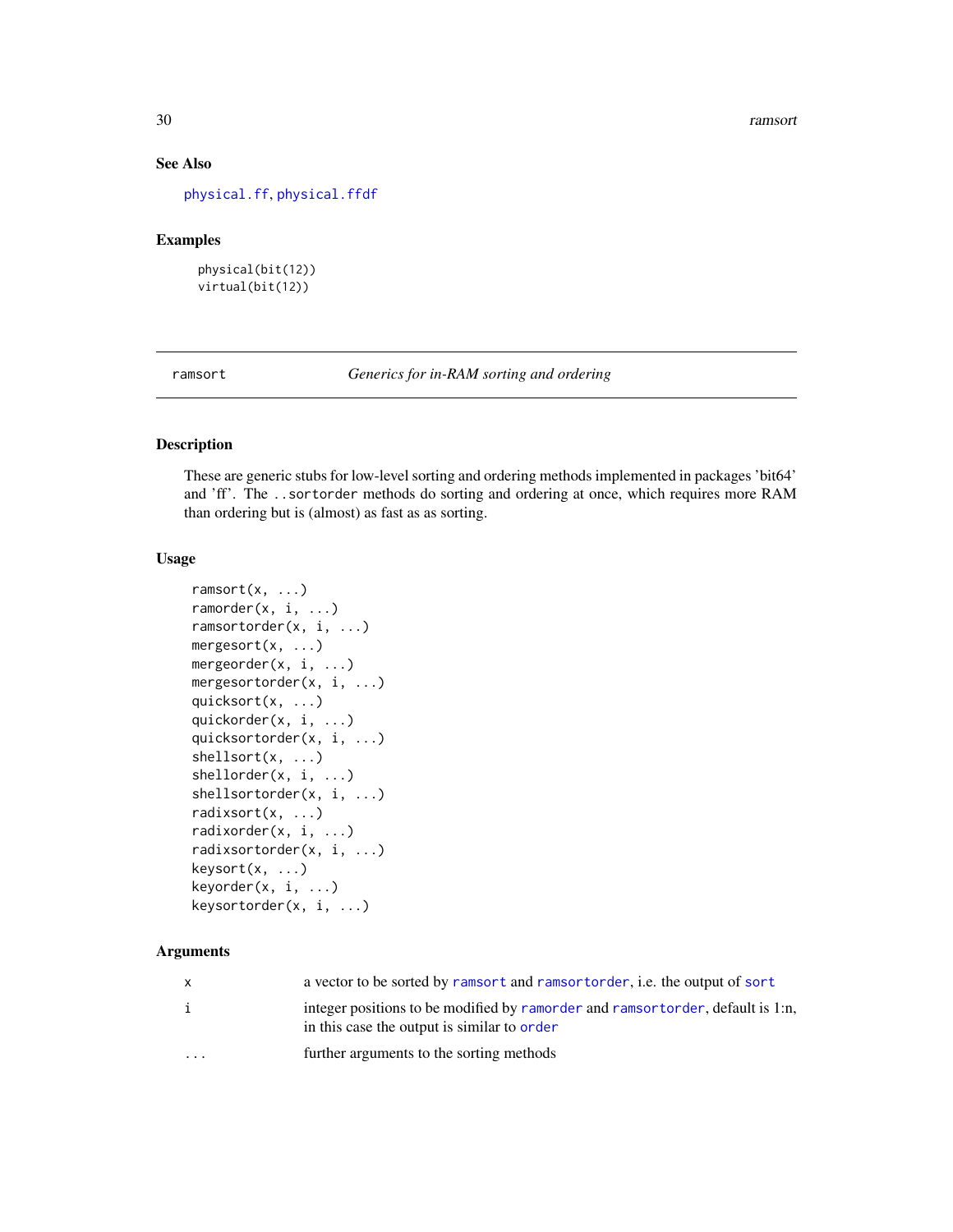#### <span id="page-30-0"></span>ramsort 31

#### Details

The sort generics do sort their argument 'x', some methods need temporary RAM of the same size as 'x'. The order generics do order their argument 'i' leaving 'x' as it was, some methods need temporary RAM of the same size as 'i'. The sortorder generics do sort their argument 'x' and order their argument 'i', this way of ordering is much faster at the price of requiring temporary RAM for both, 'x' and 'i', if the method requires temporary RAM. The ram generics are high-level functions containing an optimizer that chooses the 'best' algorithms given some context.

# Value

These functions return the number of NAs found or assumed during sorting

#### Index of implemented methods

| generic        | ff                 | bit <sub>64</sub>        |
|----------------|--------------------|--------------------------|
| ramsort        | ramsort.default    | ramsort.integer64        |
| shellsort      | shellsort.default  | shellsort.integer64      |
| quicksort      |                    | quicksort.integer64      |
| mergesort      | mergesort.default  | mergesort.integer64      |
| radixsort      | radixsort.default  | radixsort.integer64      |
| keysort        | keysort.default    |                          |
| generic        | ff                 | bit <sub>64</sub>        |
| ramorder       | ramorder.default   | ramorder.integer64       |
| shellorder     | shellorder.default | shellorder.integer64     |
| quickorder     |                    | quickorder.integer64     |
| mergeorder     | mergeorder.default | mergeorder.integer64     |
| radixorder     | radixorder.default | radixorder.integer64     |
| keyorder       | keyorder.default   |                          |
| generic        | ff                 | bit <sub>64</sub>        |
| ramsortorder   |                    | ramsortorder.integer64   |
| shellsortorder |                    | shellsortorder.integer64 |
| quicksortorder |                    | quicksortorder.integer64 |
| mergesortorder |                    | mergesortorder.integer64 |
| radixsortorder |                    | radixsortorder.integer64 |
| keysortorder   |                    |                          |

#### Note

Note that these methods purposely violate the functional programming paradigm: they are called for the side-effect of changing some of their arguments. The rationale behind this is that sorting is very RAM-intensive and in certain situations we might not want to allocate additional memory if not necessary to do so. The sort-methods change x, the order-methods change i, and the sortodermethods change both x and i You as the user are responsible to create copies of the input data 'x'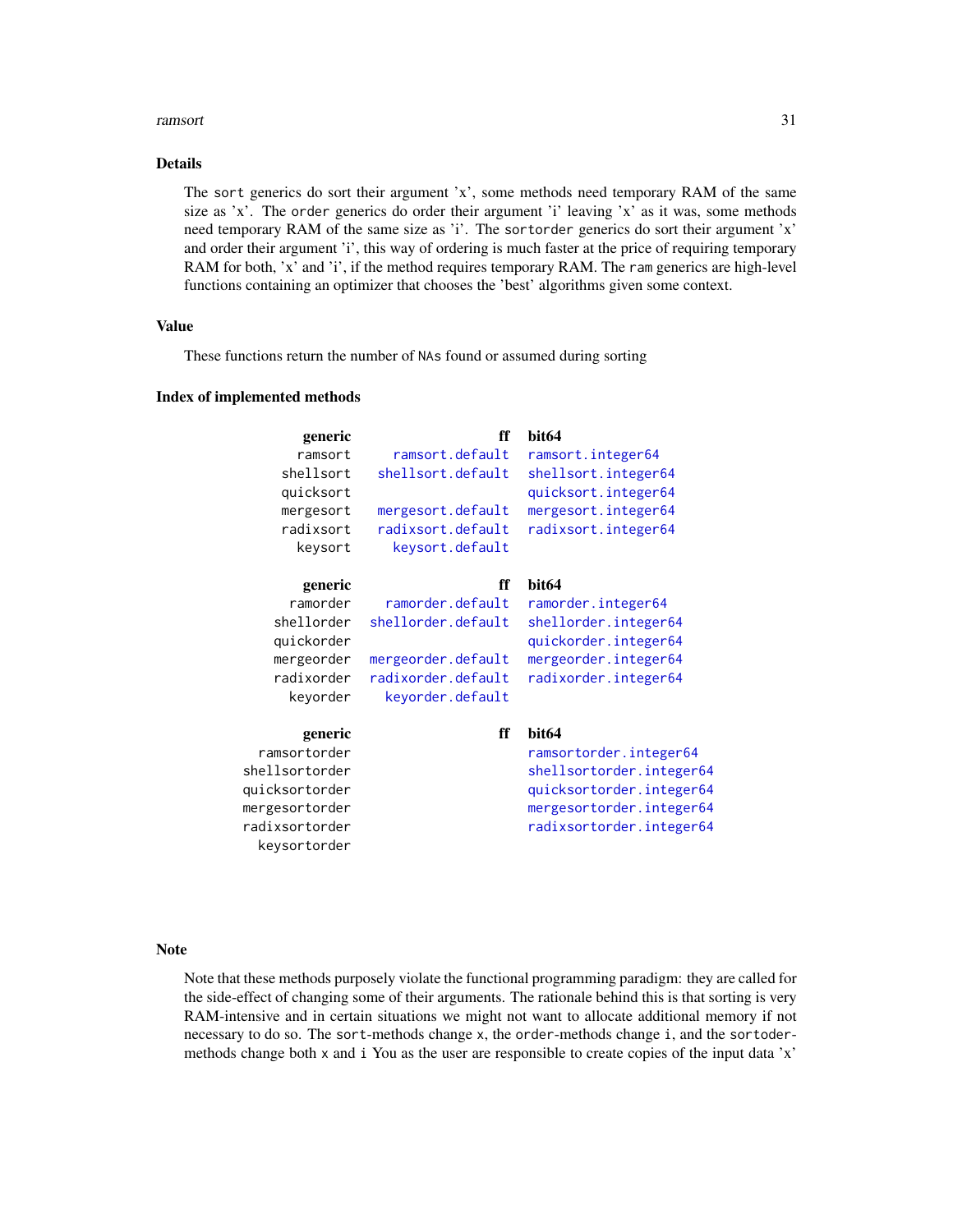<span id="page-31-0"></span>and 'i' if you need non-modified versions.

# Author(s)

Jens Oehlschlägel <Jens.Oehlschlaegel@truecluster.com>

# See Also

[sort](#page-0-0) and [order](#page-0-0) in base R

<span id="page-31-1"></span>regtest.bit *Regressiontests for bit*

# Description

Test package bit for correctness

# Usage

 $regtest.bit(N = 100)$ 

#### Arguments

N number of random test runs

#### Details

random data of random length are generated and correctness of package functions tested on these

# Value

```
a vector of class 'logical' or 'integer'
```
#### Author(s)

Jens Oehlschlägel

# See Also

[bit](#page-2-1), [as.bit](#page-7-1), [as.logical](#page-0-0), [as.integer](#page-0-0), [which](#page-0-0)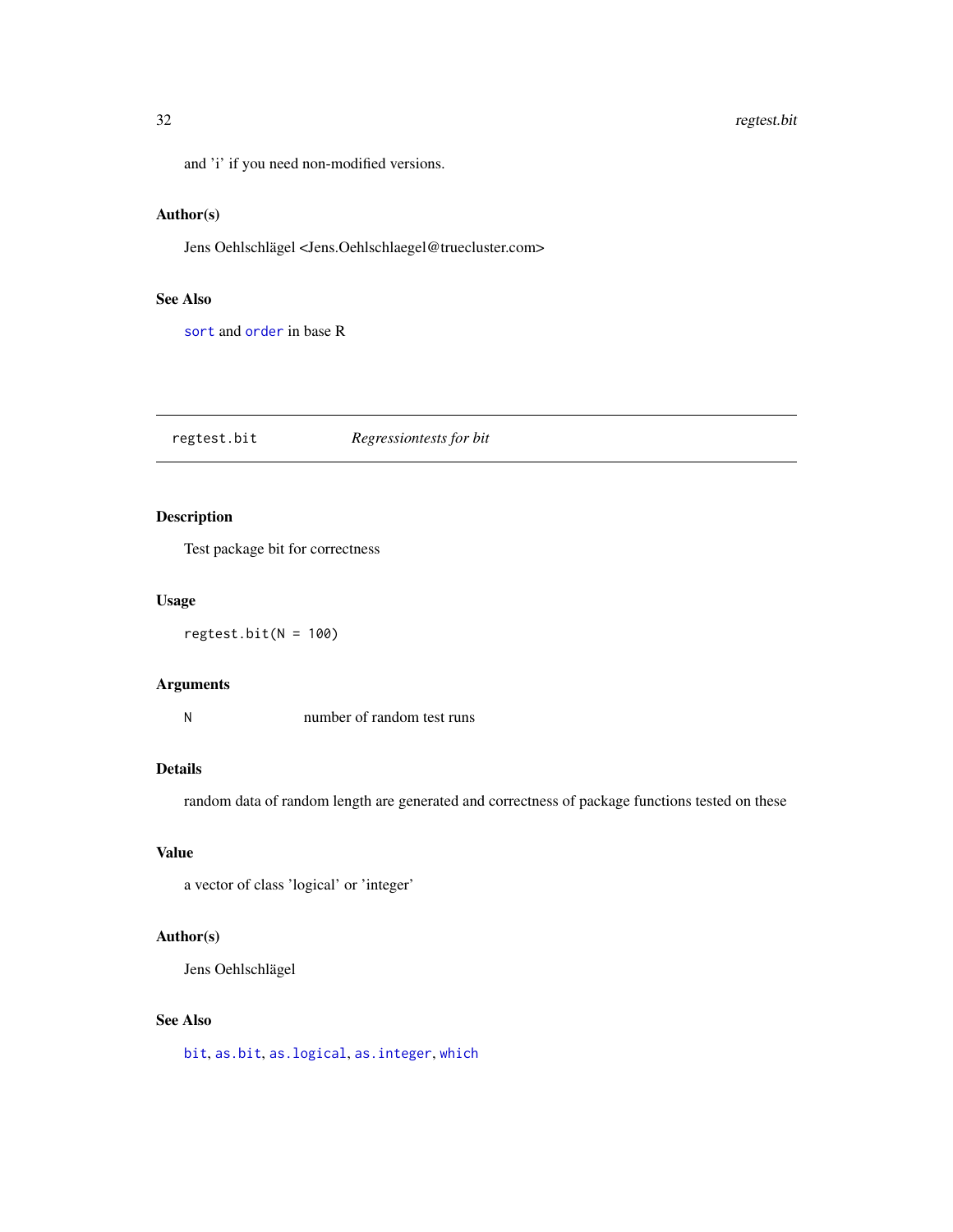# <span id="page-32-0"></span>repeat.time 33

# Examples

```
if (regtest.bit()){
 message("regtest.bit is OK")
}else{
 message("regtest.bit failed")
}
## Not run:
 regtest.bit(10000)
```
## End(Not run)

repeat.time *Adaptive timer*

# Description

Repeats timing expr until minSec is reached

# Usage

```
repeat.time(expr, gcFirst = TRUE, minSec = 0.5, envir=parent.frame())
```
# Arguments

| expr    | Valid R expression to be timed.                                                                         |
|---------|---------------------------------------------------------------------------------------------------------|
| gcFirst | Logical - should a garbage collection be performed immediately before the tim-<br>ing? Default is TRUE. |
| minSec  | number of seconds to repeat at least                                                                    |
| envir   | the environment in which to evaluate expr (by default the calling frame)                                |

# Value

A object of class "proc\_time": see [proc.time](#page-0-0) for details.

#### Author(s)

Jens Oehlschlägel <Jens.Oehlschlaegel@truecluster.com>

# See Also

# [system.time](#page-0-0)

```
system.time(1+1)
repeat.time(1+1)
system.time(sort(runif(1e6)))
repeat.time(sort(runif(1e6)))
```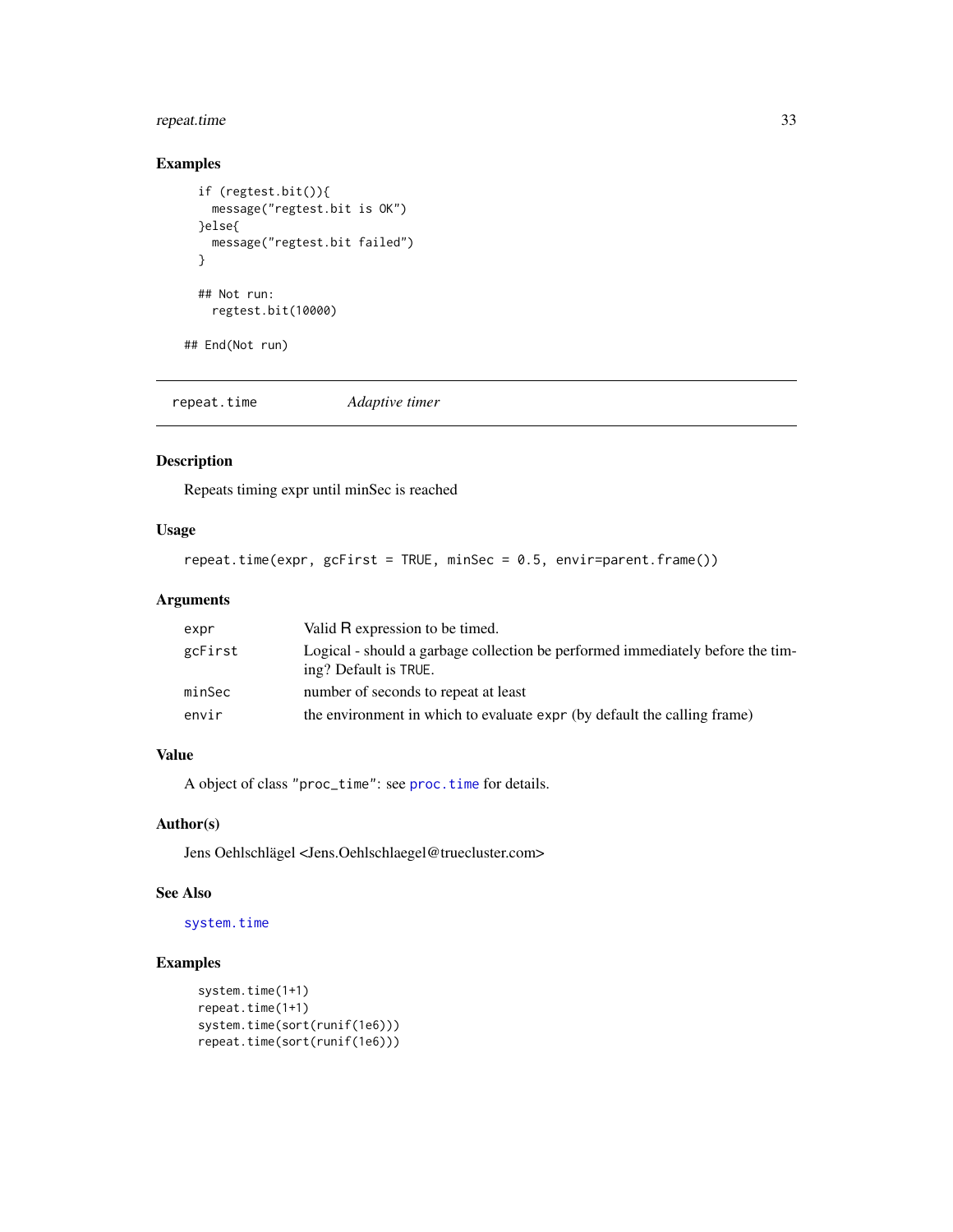<span id="page-33-1"></span><span id="page-33-0"></span>

repfromto virtually recylcles object x and cuts out positions from .. to

#### Usage

repfromto(x, from, to)  $repfromto(x, from, to) < - value$ 

# Arguments

| X     | an object from which to recycle |
|-------|---------------------------------|
| from  | first position to return        |
| to    | last position to return         |
| value | value to assign                 |

#### Details

[rep](#page-0-0)fromto is a generalization of rep, where rep(x,n) == repfromto(x,1,n). You can see this as an R-side (vector) solution of the mod\_iterate macro in arithmetic.c

# Value

a vector of length from -to + 1

#### Author(s)

Jens Oehlschlägel

#### See Also

[rep](#page-0-0), [ffvecapply](#page-0-0)

# Examples

message("a simple example") repfromto(0:9, 11, 20)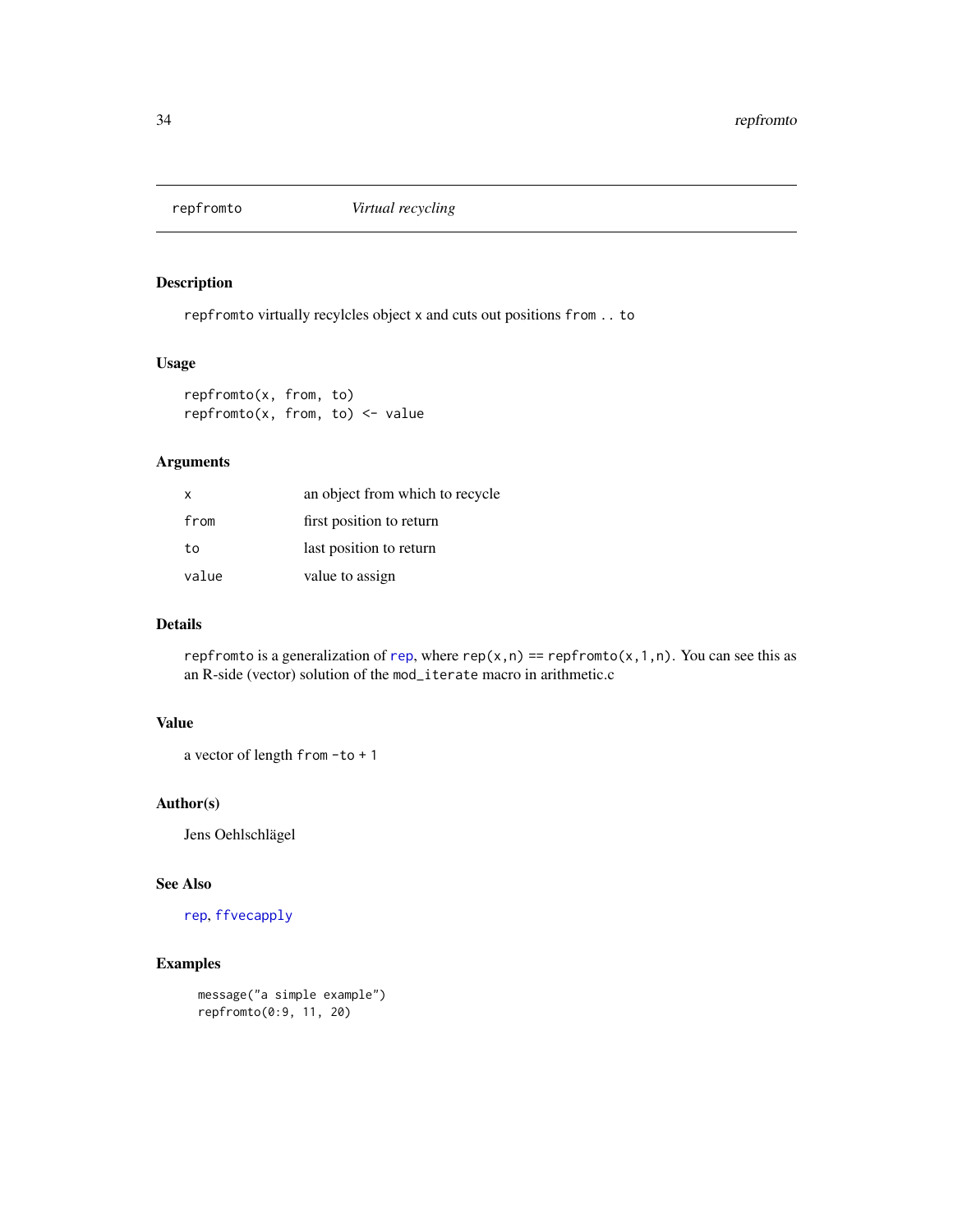<span id="page-34-2"></span><span id="page-34-1"></span><span id="page-34-0"></span>A range index can be used to extract or replace a continuous ascending part of the data

# Usage

```
ri(from, to = NULL, maxindex=NA)
## S3 method for class 'ri'
print(x, \ldots)
```
# Arguments

| from     | first position                                                |
|----------|---------------------------------------------------------------|
| to       | last posistion                                                |
| x        | an object of class 'ri'                                       |
| maxindex | the maximal length of the object-to-be-subscripted (if known) |
|          | further arguments                                             |

# Value

A two element integer vector with class 'ri'

# Author(s)

Jens Oehlschlägel

# See Also

[as.hi.ri](#page-0-0)

# Examples

bit(12)[ri(1,6)]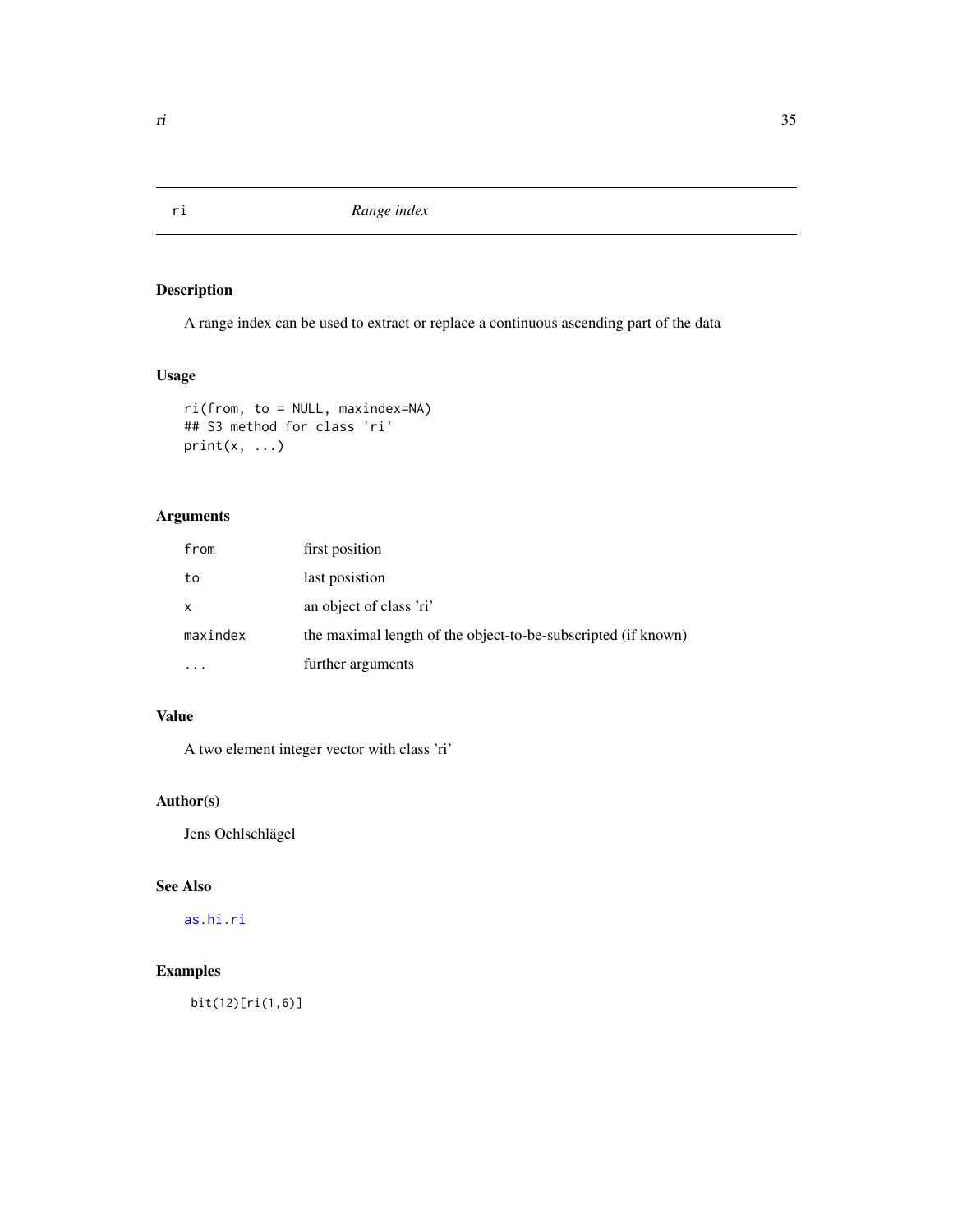<span id="page-35-0"></span>

Basic utilities for rle packing and unpacking and apropriate methods for [rev](#page-0-0) and [unique](#page-0-0).

# Usage

```
rlepack(x, ...)
## S3 method for class 'integer'
rlepack(x, pack = TRUE, ...)rleunpack(x)
## S3 method for class 'rlepack'
rleunpack(x)
## S3 method for class 'rlepack'
rev(x)
## S3 method for class 'rlepack'
unique(x, incomparables = FALSE, ...)## S3 method for class 'rlepack'
anyDuplicated(x, incomparables = FALSE, ...)
```
# Arguments

| $\mathsf{x}$ | in 'rlepack' an integer vector, in the other functions an object of class 'rlepack' |
|--------------|-------------------------------------------------------------------------------------|
| pack         | FALSE to suppress packing                                                           |
|              | incomparables just to keep R CMD CHECK quiet (not used)                             |
| $\cdot$      | just to keep R CMD CHECK quiet (not used)                                           |

# Value

A list with components

| first | the first element of the packed sequence                                                        |
|-------|-------------------------------------------------------------------------------------------------|
| dat   | either an object of class r1e or the complete input vector x if rle-packing is not<br>efficient |
| last  | the last element of the packed sequence                                                         |

# Author(s)

Jens Oehlschlägel

# See Also

[hi](#page-0-0), [intrle](#page-20-1), [rle](#page-0-0), [rev](#page-0-0), [unique](#page-0-0)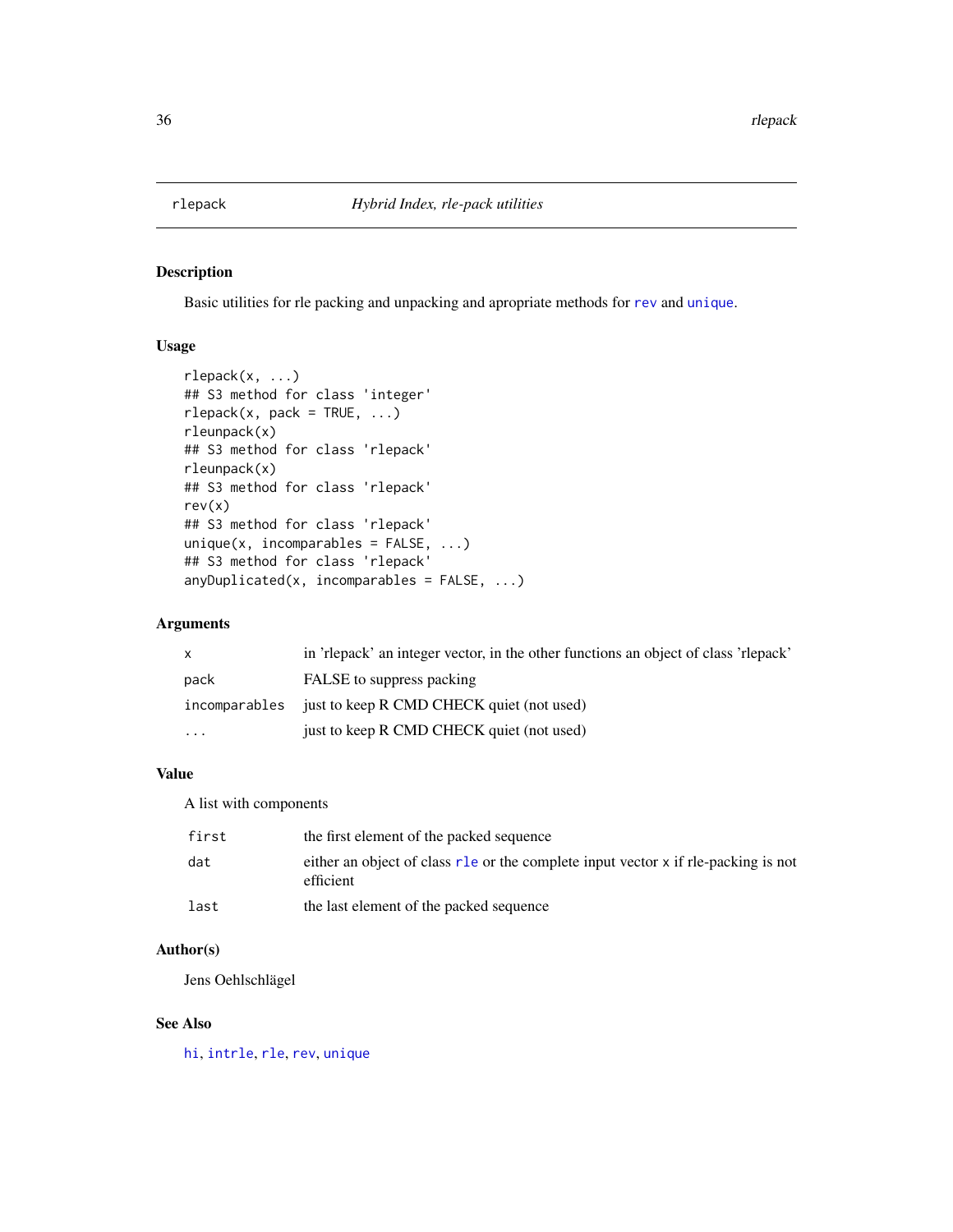#### <span id="page-36-0"></span>setattributes 37

# Examples

x <- rlepack(rep(0L, 10))

<span id="page-36-1"></span>setattributes *Attribute setting by reference*

#### Description

Function setattr sets a singe attribute and function setattributes sets a list of attributes.

#### Usage

setattr(x, which, value) setattributes(x, attributes)

#### Arguments

| X          |                                                           |
|------------|-----------------------------------------------------------|
| which      | name of the attribute                                     |
| value      | value of the attribute, use NULL to remove this attribute |
| attributes | a named list of attribute values                          |

#### Details

The attributes of 'x' are changed in place without copying x. function setattributes does only change the named attributes, it does not delete the non-names attributes like [attributes](#page-0-0) does.

# Value

invisible(), we do not return the changed object to remind you of the fact that this function is called for its side-effect of changing its input object.

#### Author(s)

Jens Oehlschlägel

# References

Writing R extensions – System and foreign language interfaces – Handling R objects in  $C - At$ tributes (Version 2.11.1 (2010-06-03 ) R Development)

#### See Also

[attr](#page-0-0) [unattr](#page-41-1)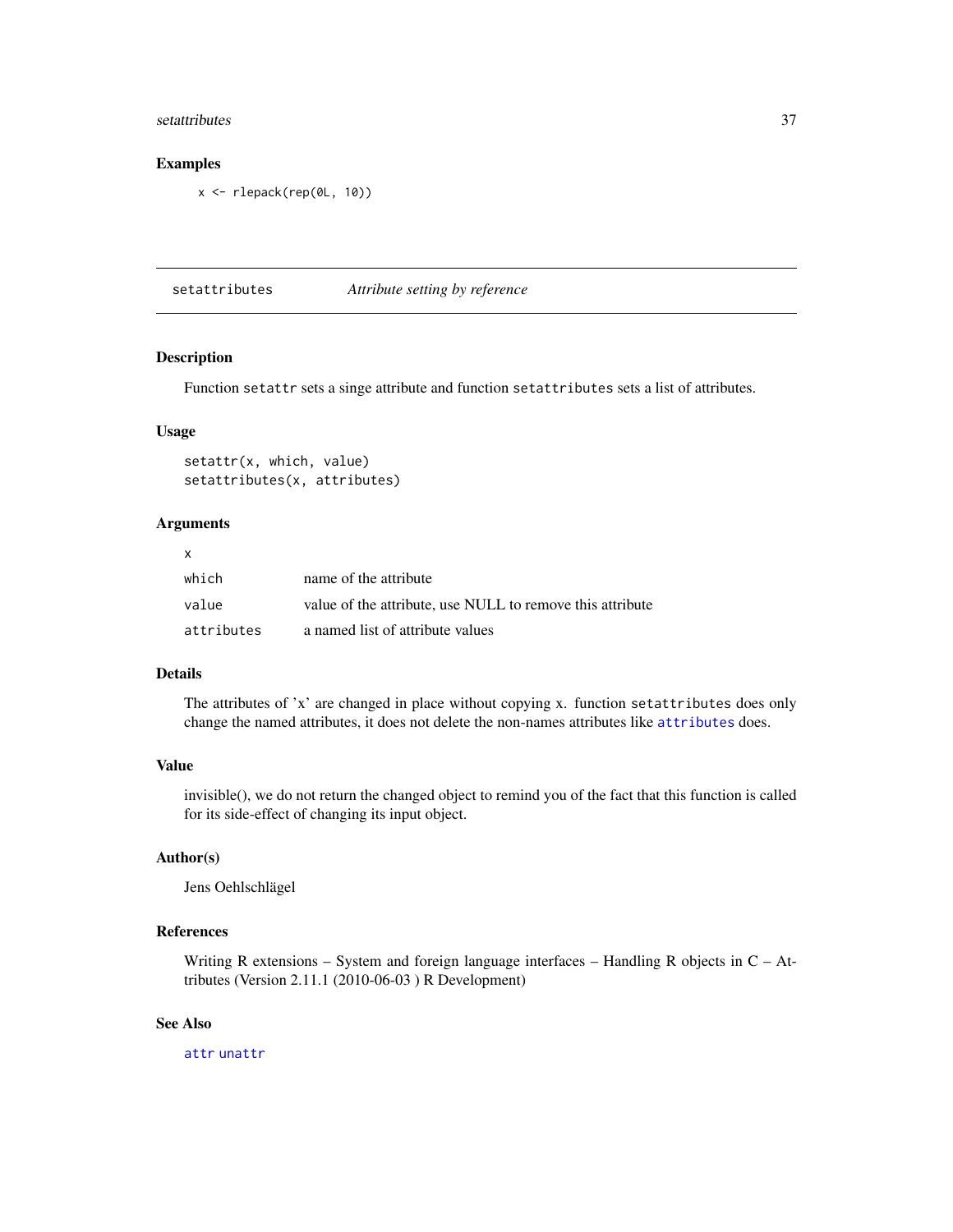```
x <- as.single(runif(10))
 attr(x, "Csingle")
 f \leftarrow function(x)attr(x, "Csingle") \leftarrow NULLg <- function(x)setattr(x, "Csingle", NULL)
 f(x)x
 g(x)x
## Not run:
 # restart R
 library(bit)
 mysingle \leq function(length = 0){
  ret <- double(length)
  setattr(ret, "Csingle", TRUE)
   ret
 }
 # show that mysinge gives exactly the same result as single
 identical(single(10), mysingle(10))
 # look at the speedup and memory-savings of mysingle compared to single
 system.time(mysingle(1e7))
 memory.size(max=TRUE)
 system.time(single(1e7))
 memory.size(max=TRUE)
 # look at the memory limits
 # on my win32 machine the first line fails beause of not enough RAM, the second works
 x \leftarrow single(1e8)
 x <- mysingle(1e8)
 # .g. performance with factors
 x <- rep(factor(letters), length.out=1e7)
 x[1:10]
 # look how fast one can do this
 system.time(setattr(x, "levels", rev(letters)))
 x[1:10]
 # look at the performance loss in time caused by the non-needed copying
 system.time(levels(x) <- letters)
 x[1:10]
 # restart R
 library(bit)
 simplefactor <- function(n){
```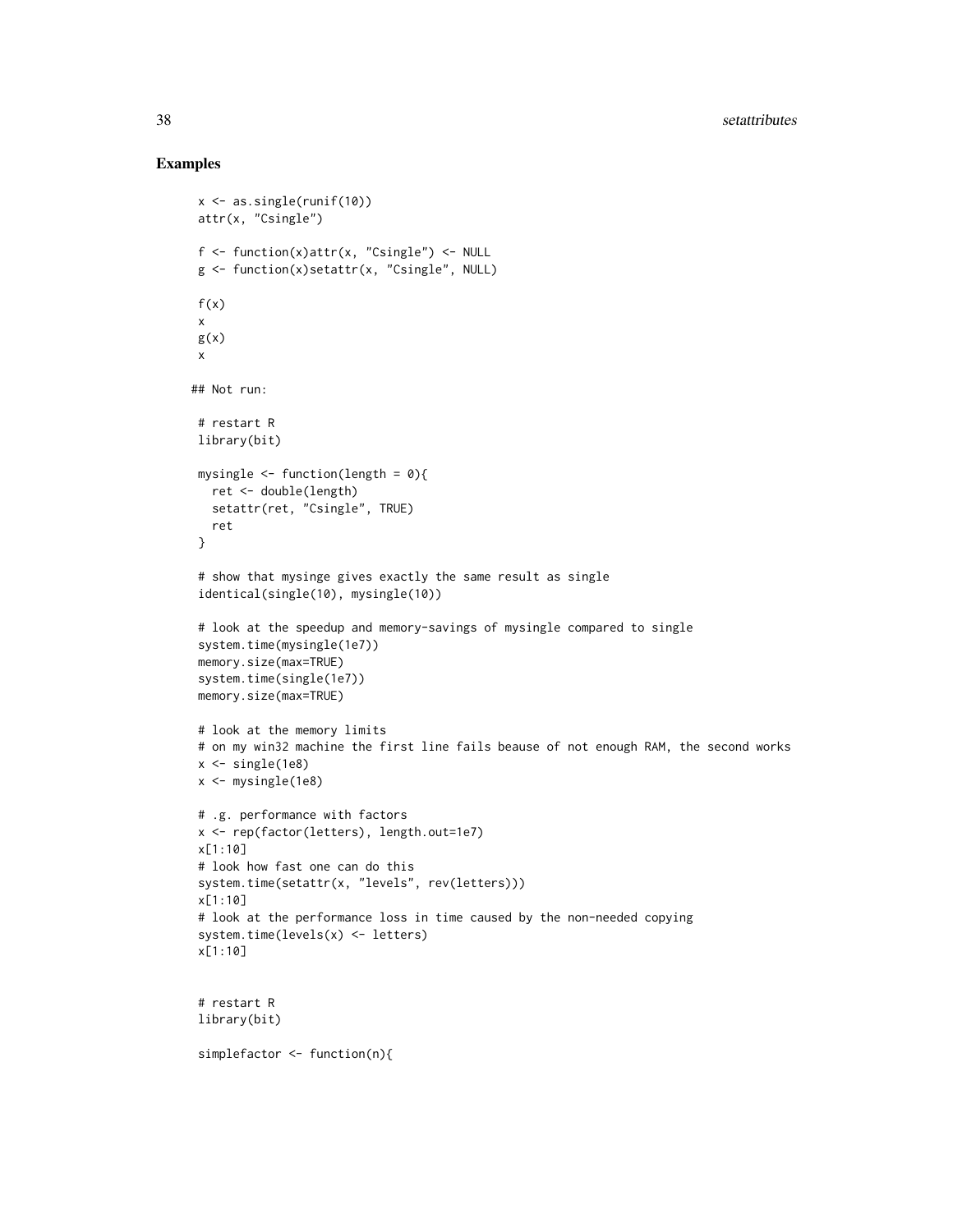```
factor(rep(1:2, length.out=n))
}
mysimplefactor <- function(n){
 ret <- rep(1:2, length.out=n)
 setattr(ret, "levels", as.character(1:2))
 setattr(ret, "class", "factor")
 ret
}
identical(simplefactor(10), mysimplefactor(10))
system.time(x <- mysimplefactor(1e7))
memory.size(max=TRUE)
system.time(setattr(x, "levels", c("a","b")))
memory.size(max=TRUE)
x[1:4]
memory.size(max=TRUE)
rm(x)
gc()
system.time(x <- simplefactor(1e7))
memory.size(max=TRUE)
system.time(levels(x) <- c("x","y"))
memory.size(max=TRUE)
x[1:4]
memory.size(max=TRUE)
rm(x)gc()
```
## End(Not run)

Summary *Summaries of bit vectors*

#### <span id="page-38-1"></span>Description

Fast aggregation functions for bit vectors.

#### Usage

```
## S3 method for class 'bit'
all(x, range = NULL, ...)## S3 method for class 'bit'
any(x, range = NULL, ...)## S3 method for class 'bit'
min(x, range = NULL, ...)## S3 method for class 'bit'
```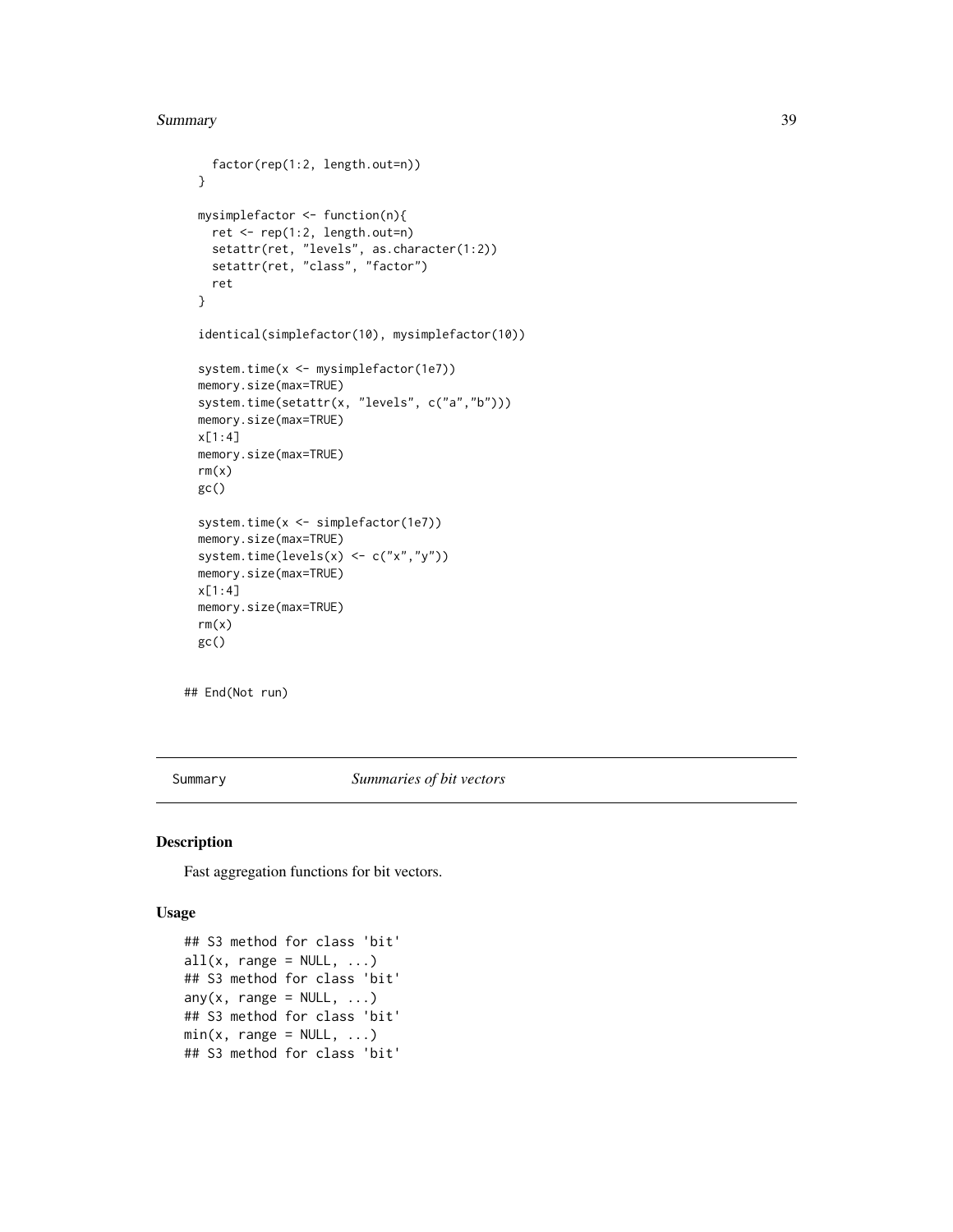40 Summary

```
max(x, range = NULL, ...)## S3 method for class 'bit'
range(x, range = NULL, ...)## S3 method for class 'bit'
sum(x, range = NULL, ...)## S3 method for class 'bit'
summary(object, range = NULL, ...)## S3 method for class 'bitwhich'
all(x, \ldots)## S3 method for class 'bitwhich'
any(x, \ldots)## S3 method for class 'bitwhich'
min(x, \ldots)## S3 method for class 'bitwhich'
max(x, \ldots)## S3 method for class 'bitwhich'
range(x, \ldots)## S3 method for class 'bitwhich'
sum(x, \ldots)## S3 method for class 'bitwhich'
summary(object, ...)
## S3 method for class 'ri'
all(x, \ldots)## S3 method for class 'ri'
any(x, \ldots)## S3 method for class 'ri'
min(x, \ldots)## S3 method for class 'ri'
max(x, \ldots)## S3 method for class 'ri'
range(x, \ldots)## S3 method for class 'ri'
sum(x, \ldots)## S3 method for class 'ri'
summary(object, ...)
```
#### Arguments

| x                       | an object of class bit or bitwhich                                                          |
|-------------------------|---------------------------------------------------------------------------------------------|
| object                  | an object of class bit                                                                      |
| range                   | a ri or an integer vector of length==2 giving a range restriction for chunked<br>processing |
| $\cdot$ $\cdot$ $\cdot$ | formally required but not used                                                              |

#### Details

Bit summaries are quite fast because we use a double loop that fixes each word in a processor register. Furthermore we break out of looping as soon as possible.

<span id="page-39-0"></span>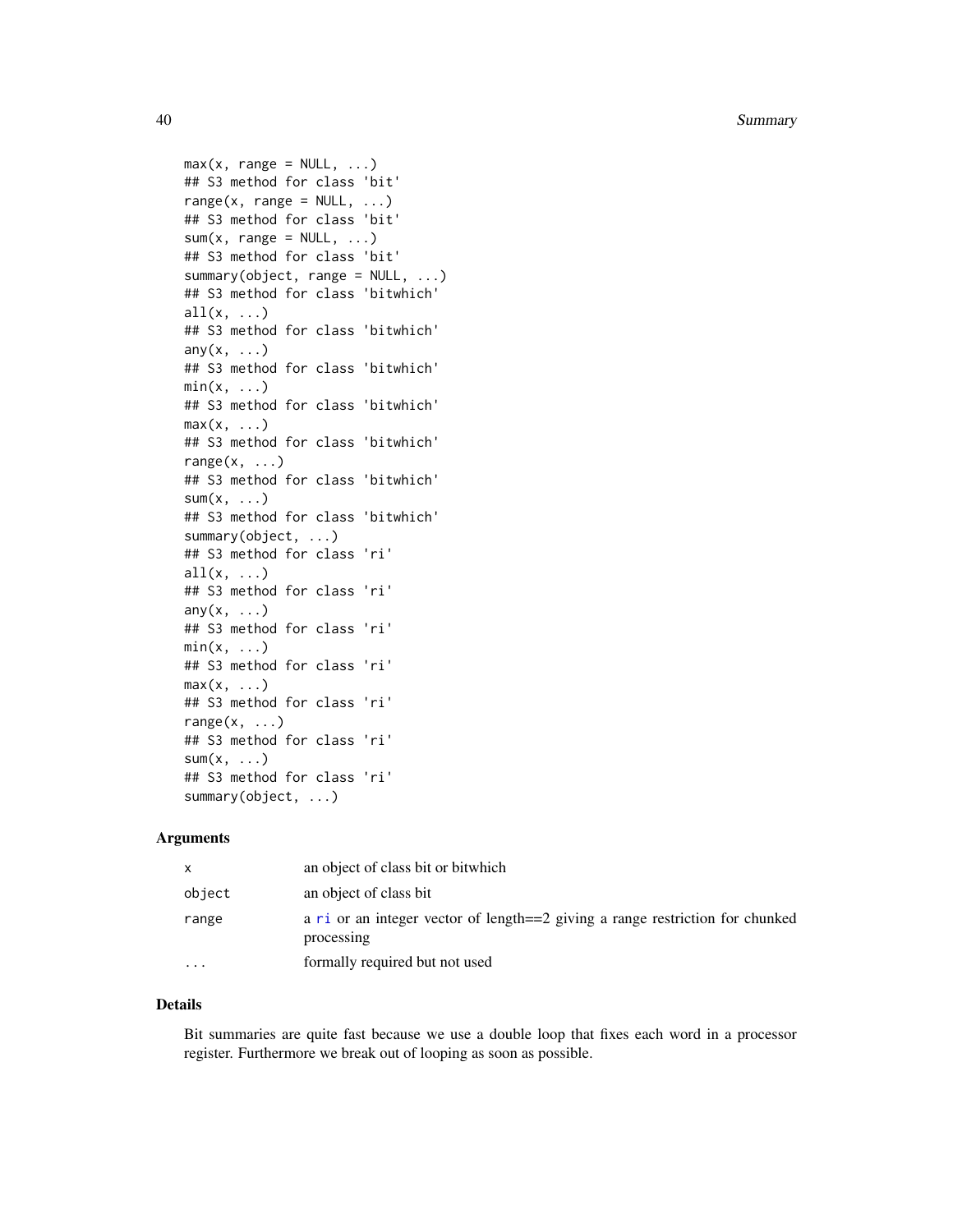#### <span id="page-40-0"></span>Summary **41**

# Value

as expected

# Author(s)

Jens Oehlschlägel

# See Also

[bit](#page-2-1), [all](#page-0-0), [any](#page-0-0), [min](#page-0-0), [max](#page-0-0), [range](#page-0-0), [sum](#page-0-0), [summary](#page-0-0)

# Examples

```
x <- as.bit(c(TRUE, TRUE))
 all(x)any(x)min(x)
 max(x)range(x)
 sum(x)summary(x)
 x <- as.bitwhich(c(TRUE, TRUE))
 all(x)any(x)
 min(x)
 max(x)range(x)
 sum(x)summary(x)
## Not run:
  n <- .Machine$integer.max
  x \leftarrow !bit(n)N <- 1000000L # batchsize
  B <- n %/% N # number of batches
  R <- n %% N # rest
  message("Batched sum (52.5 sec on Centrino duo)")
  system.time({
    s < - \theta Lfor (b \text{ in } 1:B)s \leq s + sum(x[((b-1L)*N+1L):(b*N)]}
    if (R)
       s \leq -s + \text{sum}(x[(n-R+1L):n])})
   message("Batched sum saving repeated memory allocation for the return vector
```
(44.4 sec on Centrino duo)") system.time({  $s < - \emptyset$ L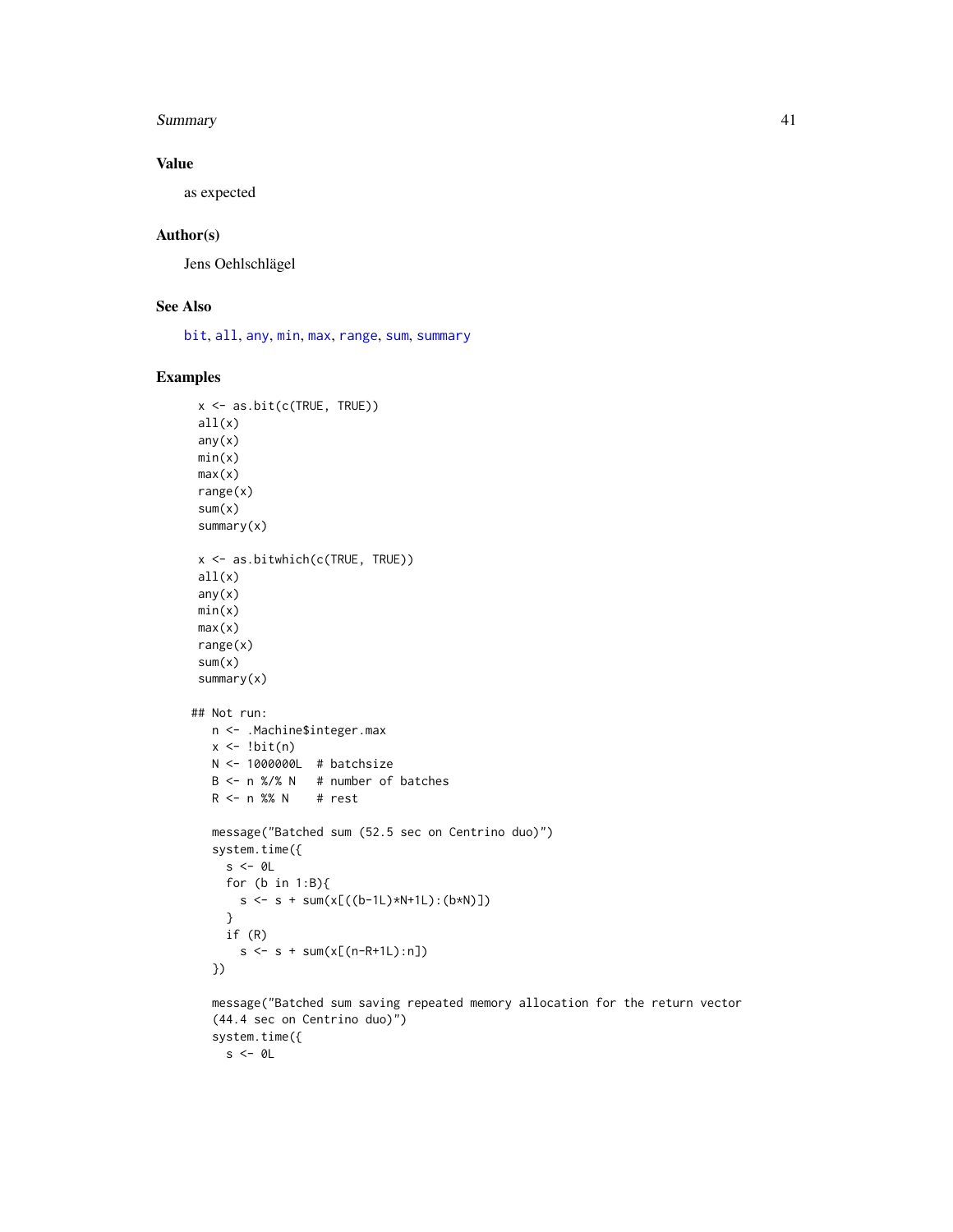```
l \leftarrow logical(N)
      for (b in 1:B){
        .Call("R_bit_extract", x, length(x), ((b-1L)*N+1L):(b*N), l, PACKAGE = "bit")
        s \leq s + sum(1)}
      if (R)
        s \leq s + sum(x[(n-R+1L):n])})
   message("C-coded sum (3.1 sec on Centrino duo)")
    system.time(sum(x))
## End(Not run)
```

```
unattr Attribute removal
```
Returns object with attributes removed

#### Usage

unattr(x)

# Arguments

x any R object

# Details

attribute removal copies the object as usual

#### Value

a similar object with attributes removed

# Author(s)

Jens Oehlschlägel

# See Also

[attributes](#page-0-0), [setattributes](#page-36-1), [unclass](#page-0-0)

# Examples

bit(2)[] unattr(bit(2)[])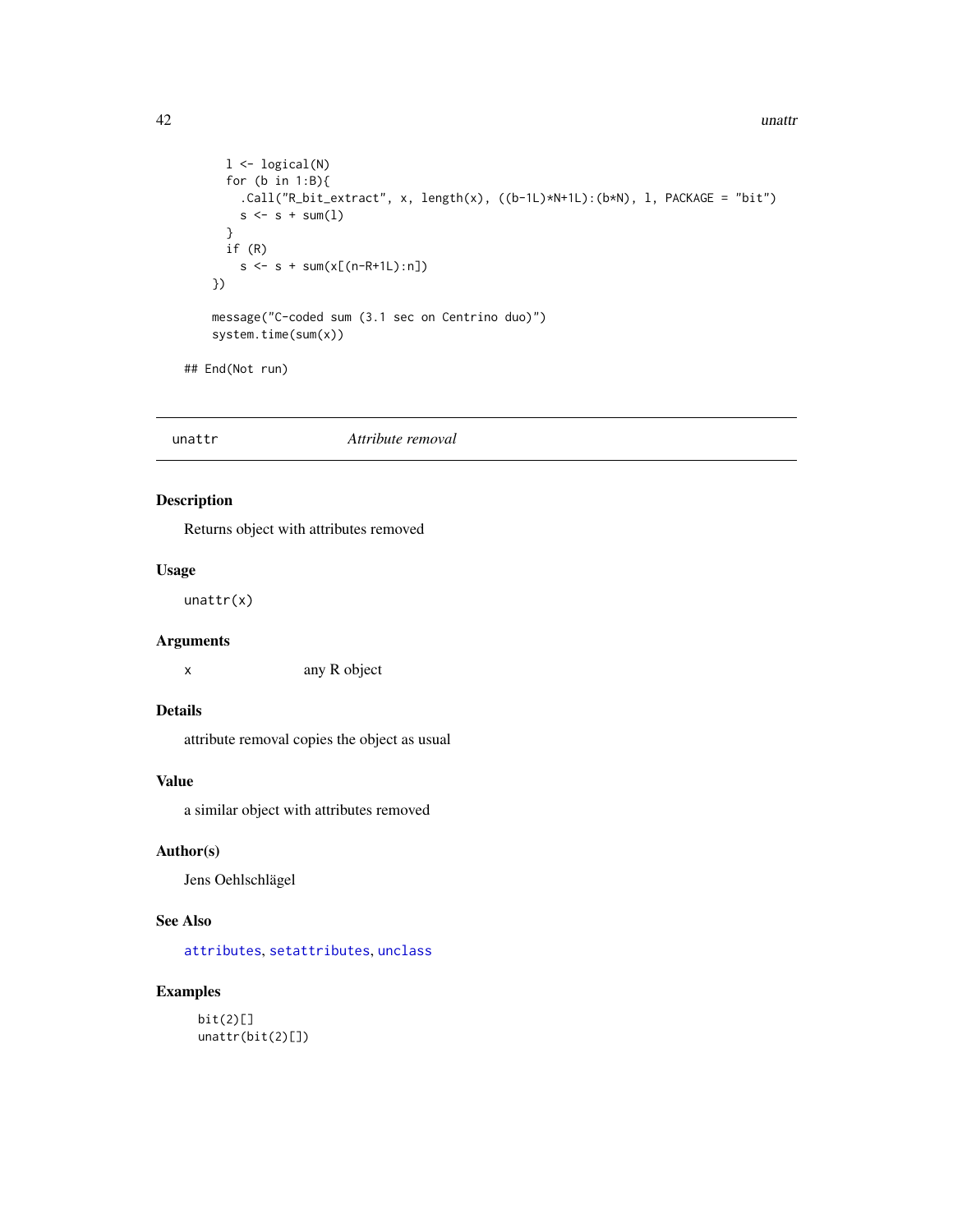<span id="page-42-0"></span>

vecseq returns concatenated multiple sequences

#### Usage

```
vecseq(x, y=NULL, concat=TRUE, eval=TRUE)
```
# Arguments

| $\mathsf{x}$ | vector of sequence start points                                                                        |
|--------------|--------------------------------------------------------------------------------------------------------|
| У            | vector of sequence end points (if is $null(y)$ then x are taken as endpoints, all<br>starting at $1$ ) |
| concat       | vector of sequence end points (if is $null(y)$ then x are taken as endpoints, all<br>starting at $1$ ) |
| eval         | vector of sequence end points (if is $null(y)$ then x are taken as endpoints, all<br>starting at 1)    |

# Details

This is a generalization of [sequence](#page-0-0) in that you can choose sequence starts other than 1 and also have options to no concat and/or return a call instead of the evaluated sequence.

#### Value

if concat==FALSE and eval==FALSE a list with n calls that generate sequences if concat==FALSE and eval==TRUE a list with n sequences if concat==TRUE and eval==FALSE a single call generating the concatenated sequences if concat==TRUE and eval==TRUE an integer vector of concatentated sequences

#### Author(s)

Angelo Canty, Jens Oehlschlägel

# See Also

[:](#page-0-0), [seq](#page-0-0), [sequence](#page-0-0)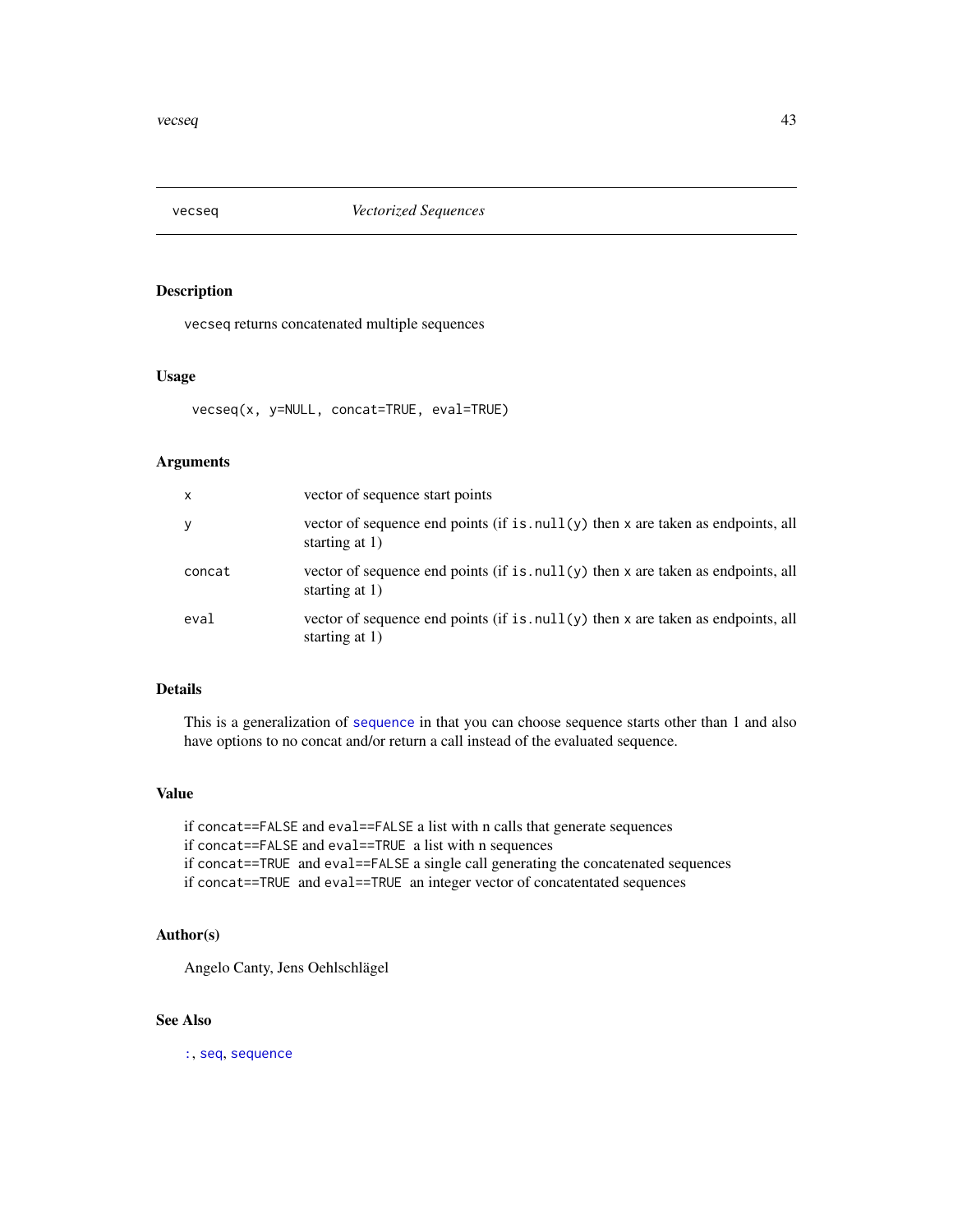44 vecseq

```
sequence(c(3,4))
vecseq(c(3,4))vecseq(c(1,11), c(5, 15))
vecseq(c(1,11), c(5, 15), concat=FALSE, eval=FALSE)
vecseq(c(1,11), c(5, 15), concat=FALSE, eval=TRUE)
vecseq(c(1,11), c(5, 15), concat=TRUE, eval=FALSE)
vecseq(c(1,11), c(5, 15), concat=TRUE, eval=TRUE)
```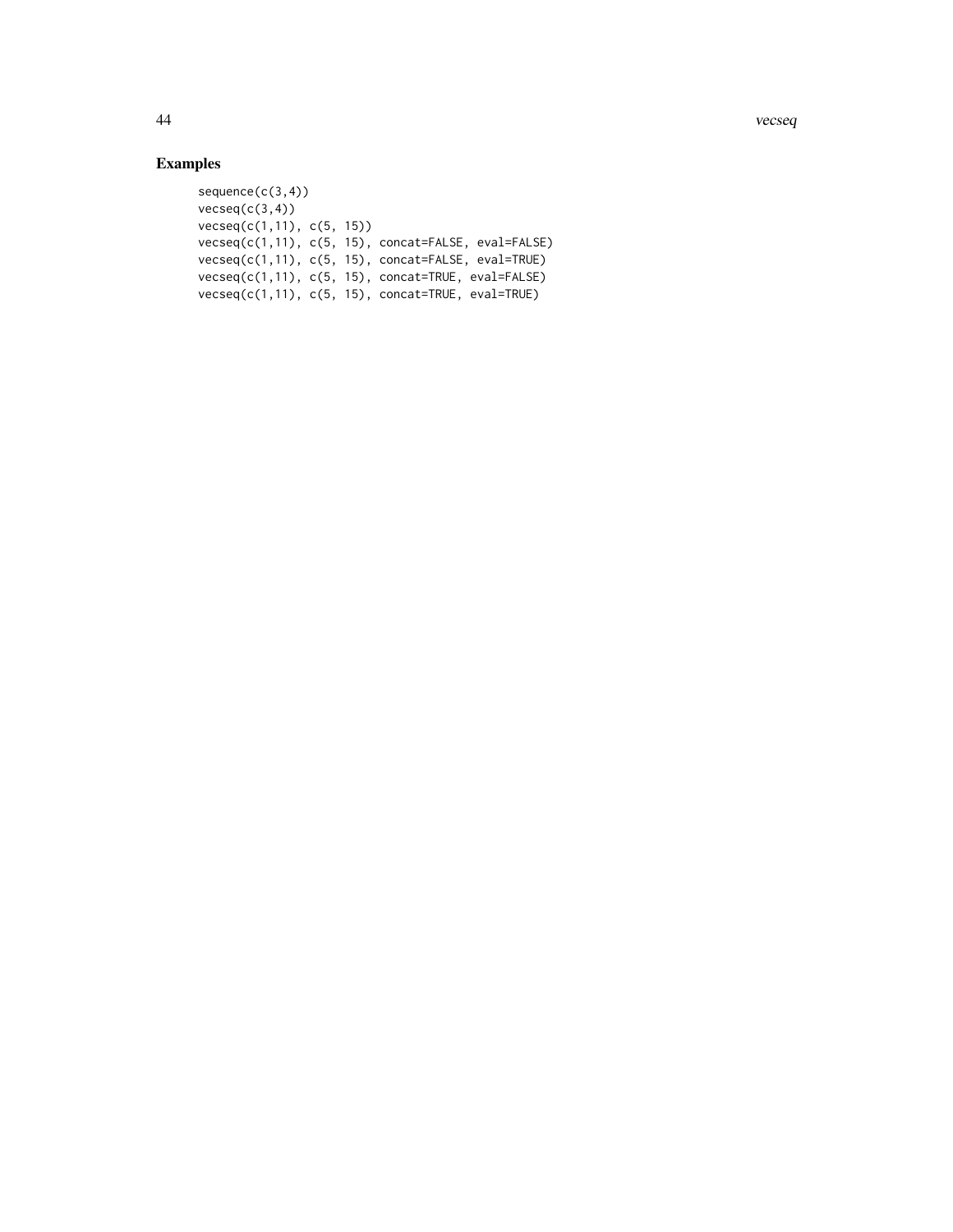# <span id="page-44-0"></span>Index

!.bit *(*LogicBit*)*, [26](#page-25-0) !.bitwhich *(*LogicBit*)*, [26](#page-25-0) !=.bit *(*LogicBit*)*, [26](#page-25-0) !=.bitwhich *(*LogicBit*)*, [26](#page-25-0) ∗Topic IO bbatch, [13](#page-12-0) clone, [18](#page-17-0) intrle, [21](#page-20-0) physical, [29](#page-28-0) repfromto, [34](#page-33-0) rlepack, [36](#page-35-0) ∗Topic arith ramsort, [30](#page-29-0) ∗Topic attributes setattributes, [37](#page-36-0) ∗Topic attribute physical, [29](#page-28-0) unattr, [42](#page-41-0) ∗Topic classes as.bit, [8](#page-7-0) as.bitwhich, [9](#page-8-0) as.logical.bit, [10](#page-9-0) as.which, [11](#page-10-0) bit-package, [3](#page-2-0) bit\_init, [15](#page-14-0) bitwhich, [14](#page-13-0) c.bit, [16](#page-15-0) Extract, [19](#page-18-0) is.bit, [22](#page-21-0) length.bit, [24](#page-23-0) LogicBit, [26](#page-25-0) regtest.bit, [32](#page-31-0) ri, [35](#page-34-0) Summary, [39](#page-38-0) ∗Topic data bbatch, [13](#page-12-0) chunk, [16](#page-15-0) clone, [18](#page-17-0) intrle, [21](#page-20-0)

physical, [29](#page-28-0) repfromto, [34](#page-33-0) rlepack, [36](#page-35-0) ∗Topic environment is.sorted, [23](#page-22-0) ∗Topic logic as.bit, [8](#page-7-0) as.bitwhich, [9](#page-8-0) as.logical.bit, [10](#page-9-0) as.which, [11](#page-10-0) bit-package, [3](#page-2-0) bit\_init, [15](#page-14-0) bitwhich, [14](#page-13-0) c.bit, [16](#page-15-0) Extract, [19](#page-18-0) is.bit, [22](#page-21-0) length.bit, [24](#page-23-0) LogicBit, [26](#page-25-0) regtest.bit, [32](#page-31-0) ri, [35](#page-34-0) Summary, [39](#page-38-0) ∗Topic manip ramsort, [30](#page-29-0) vecseq, [43](#page-42-0) ∗Topic methods is.sorted, [23](#page-22-0) ∗Topic package bit-package, [3](#page-2-0) ∗Topic univar ramsort, [30](#page-29-0) ∗Topic utilities repeat.time, [33](#page-32-0) .BITS *(*bit\_init*)*, [15](#page-14-0) .Call, *[5](#page-4-0)* .First.lib, *[4](#page-3-0)*, *[15](#page-14-0)* .Last.lib, *[4](#page-3-0)*, *[15](#page-14-0)* :, *[43](#page-42-0)* ==, *[4](#page-3-0)* ==.bit, *[4](#page-3-0)*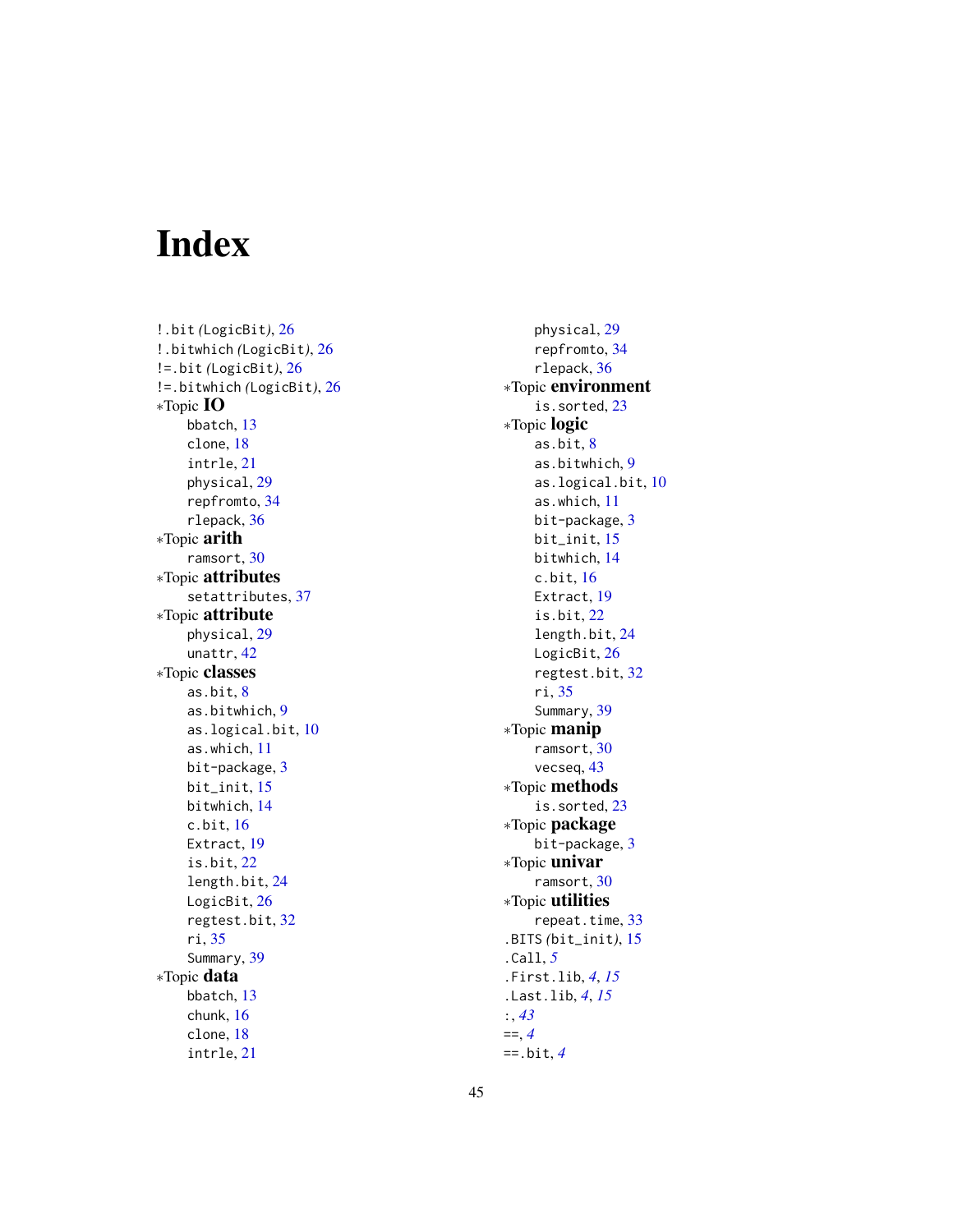```
==.bit (LogicBit), 26
==.bitwhich, 4
==.bitwhich (LogicBit), 26
[, 4
[.bit, 4
[.bit (Extract), 19
4][<-.bit, 4
[<-.bit (Extract), 19
[[, 4
[[.bit, 4
[[.bit (Extract), 19
[[<4
[[<-.bit, 4
[[<-.bit (Extract), 19
&, 4
&.bit, 4
&.bit (LogicBit), 26
&.bitwhich, 4
&.bitwhich (LogicBit), 26
all, 4, 41
all.bit, 4
all.bit (Summary), 39
all.bitwhich, 4
all.bitwhich (Summary), 39
all.ri, 4
all.ri (Summary), 39
any, 4, 41
any.bit, 4
any.bit (Summary), 39
any.bitwhich, 4
any.bitwhich (Summary), 39
any.ri, 4
any.ri (Summary), 39
anyDuplicated.rlepack (rlepack), 36
as.bit, 4, 8, 10–12, 32
as.bit.bit, 4
as.bit.bitwhich, 4
as.bit.double, 4
as.bit.ff, 4
as.bit.hi, 4
as.bit.integer, 4
as.bit.logical, 4
as.bit.ri, 4
as.bit.which, 4
as.bitwhich, 4, 9, 11, 12, 14
as.bitwhich.bit, 4
as.bitwhich.bitwhich, 4
```
as.bitwhich.double, *[4](#page-3-0)* as.bitwhich.hi, *[4](#page-3-0)* as.bitwhich.integer, *[4](#page-3-0)* as.bitwhich.logical, *[4](#page-3-0)* as.bitwhich.ri, *[4](#page-3-0)* as.bitwhich.which, *[4](#page-3-0)* as.double, *[4](#page-3-0)*, *[11](#page-10-0)* as.double.bit, *[4](#page-3-0)* as.double.bit *(*as.logical.bit*)*, [10](#page-9-0) as.double.bitwhich, *[4](#page-3-0)* as.double.bitwhich *(*as.logical.bit*)*, [10](#page-9-0) as.double.ri, *[4](#page-3-0)* as.double.ri *(*as.logical.bit*)*, [10](#page-9-0) as.ff, *[4](#page-3-0)*, *[11,](#page-10-0) [12](#page-11-0)*, *[29](#page-28-0)* as.ff.bit, *[4](#page-3-0)* as.hi, *[4](#page-3-0)*, *[11,](#page-10-0) [12](#page-11-0)* as.hi.bit, *[4](#page-3-0)* as.hi.bitwhich, *[4](#page-3-0)* as.hi.ri, *[4](#page-3-0)*, *[35](#page-34-0)* as.integer, *[4](#page-3-0)*, *[11,](#page-10-0) [12](#page-11-0)*, *[32](#page-31-0)* as.integer.bit, *[4](#page-3-0)* as.integer.bit *(*as.logical.bit*)*, [10](#page-9-0) as.integer.bitwhich, *[4](#page-3-0)* as.integer.bitwhich *(*as.logical.bit*)*, [10](#page-9-0) as.integer.ri, *[4](#page-3-0)* as.integer.ri *(*as.logical.bit*)*, [10](#page-9-0) as.logical, *[4](#page-3-0)*, *[9](#page-8-0)*, *[11,](#page-10-0) [12](#page-11-0)*, *[32](#page-31-0)* as.logical.bit, *[4](#page-3-0)*, [10](#page-9-0) as.logical.bitwhich, *[4](#page-3-0)* as.logical.bitwhich *(*as.logical.bit*)*, [10](#page-9-0) as.logical.ri, *[4](#page-3-0)* as.logical.ri *(*as.logical.bit*)*, [10](#page-9-0) as.ram, *[29](#page-28-0)* as.which, *[4](#page-3-0)*, *[8](#page-7-0)*, *[11](#page-10-0)*, [11,](#page-10-0) *[12](#page-11-0)*, *[14](#page-13-0)* as.which.bit, *[4](#page-3-0)* as.which.bitwhich, *[4](#page-3-0)* as.which.ri, *[4](#page-3-0)* attr, *[37](#page-36-0)* attributes, *[37](#page-36-0)*, *[42](#page-41-0)* bbatch, [13,](#page-12-0) *[17](#page-16-0)* bit, *[4](#page-3-0)*, *[8,](#page-7-0) [9](#page-8-0)*, *[11,](#page-10-0) [12](#page-11-0)*, *[14](#page-13-0)[–16](#page-15-0)*, *[20](#page-19-0)*, *[22](#page-21-0)*, *[24](#page-23-0)*, *[28](#page-27-0)*, *[32](#page-31-0)*, *[41](#page-40-0)* bit *(*bit-package*)*, [3](#page-2-0) bit-package, [3](#page-2-0) bit\_done, *[4](#page-3-0)* bit\_done *(*bit\_init*)*, [15](#page-14-0) bit\_init, *[4](#page-3-0)*, [15](#page-14-0) bitwhich, *[4](#page-3-0)*, *[8](#page-7-0)*, *[10](#page-9-0)[–12](#page-11-0)*, [14,](#page-13-0) *[16](#page-15-0)*, *[20](#page-19-0)*, *[22](#page-21-0)*, *[24](#page-23-0)*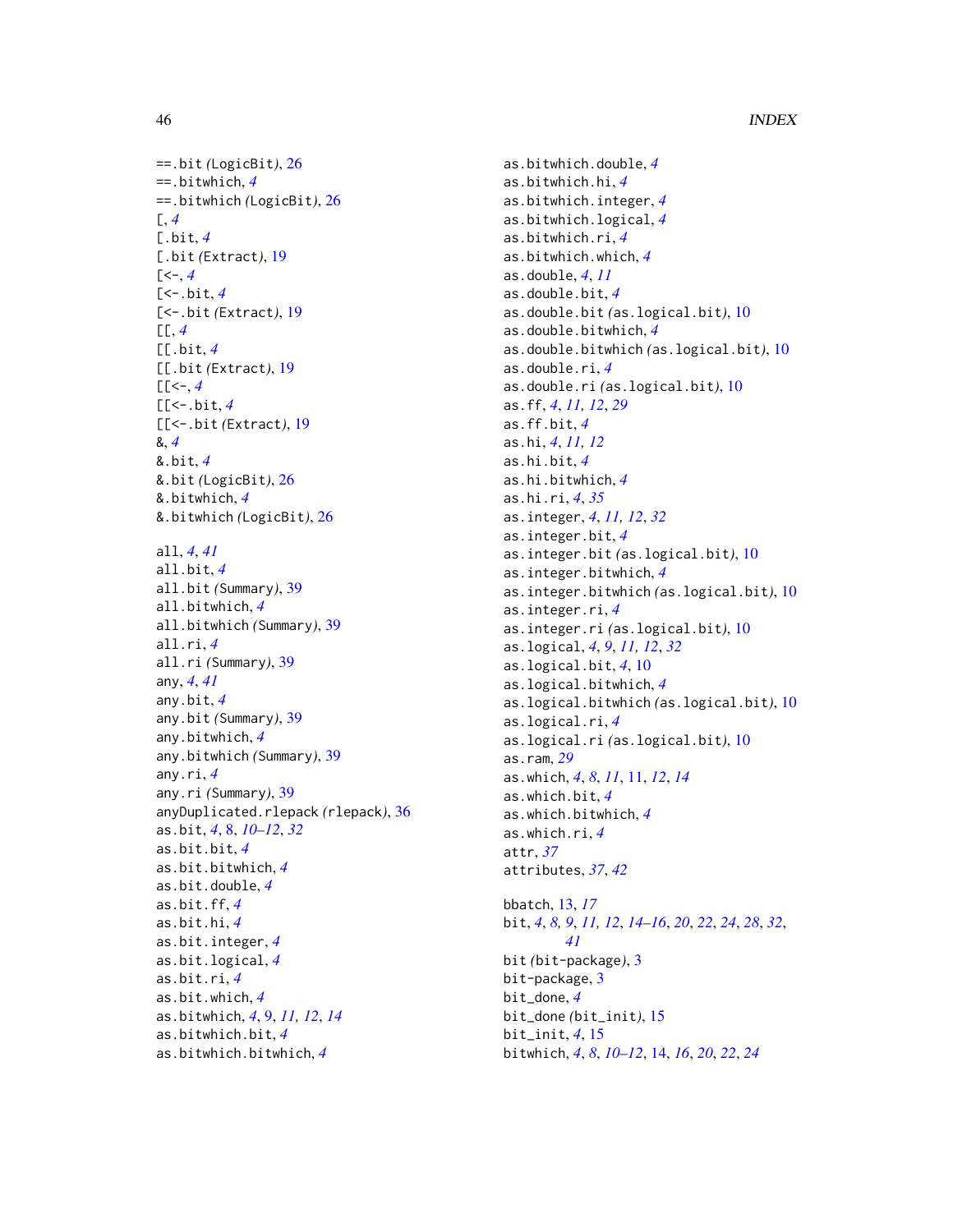#### INDEX 47

c, *[4](#page-3-0)*, *[16](#page-15-0)* c.bit , *[4](#page-3-0)* , [16](#page-15-0) c.bitwhich , *[4](#page-3-0)* c.bitwhich *(*c.bit *)* , [16](#page-15-0) chunk , [16](#page-15-0) chunk.bit , *[17](#page-16-0)* chunk.ff\_vector , *[17](#page-16-0)* chunk.ffdf , *[17](#page-16-0)* clone , [18](#page-17-0) clone.ff , *[19](#page-18-0)* double , *[4](#page-3-0)* Extract , [19](#page-18-0) , *[20](#page-19-0)* ff , *[4](#page-3-0)* , *[8](#page-7-0)* ffvecapply , *[13](#page-12-0)* , *[34](#page-33-0)* globalenv , *[4](#page-3-0)* hi , *[21](#page-20-0)* , *[36](#page-35-0)* integer , *[4](#page-3-0)* , *[8](#page-7-0)* intisasc *(*intrle *)* , [21](#page-20-0) intisdesc *(*intrle *)* , [21](#page-20-0) intrle , [21](#page-20-0) , *[36](#page-35-0)* is.bit , *[4](#page-3-0)* , [22](#page-21-0) is.bitwhich , *[4](#page-3-0)* is.bitwhich *(*is.bit *)* , [22](#page-21-0) is.logical , *[4](#page-3-0)* , *[22](#page-21-0)* is.ri , *[4](#page-3-0)* is.ri *(*is.bit *)* , [22](#page-21-0) is.sorted , *[21](#page-20-0)* , [23](#page-22-0) is.sorted.integer64 , *[23](#page-22-0)* is.sorted<- *(*is.sorted *)* , [23](#page-22-0) is.unsorted , *[21](#page-20-0)* keyorder *(*ramsort *)* , [30](#page-29-0) keyorder.default , *[31](#page-30-0)* keysort *(*ramsort *)* , [30](#page-29-0) keysort.default , *[31](#page-30-0)* keysortorder *(*ramsort *)* , [30](#page-29-0) length , *[4](#page-3-0)* , *[25](#page-24-0)* length.bit , *[4](#page-3-0)* , [24](#page-23-0) length.bitwhich , *[4](#page-3-0)* length.bitwhich *(*length.bit *)* , [24](#page-23-0) length.ri , *[4](#page-3-0)* length.ri *(*length.bit *)* , [24](#page-23-0) length<- , *[4](#page-3-0)*

length<-.bit , *[4](#page-3-0)* length<-.bitwhich , *[4](#page-3-0)* length<-.bit *(*length.bit *)* , [24](#page-23-0) length<-.bitwhich *(*length.bit *)* , [24](#page-23-0) Logic , *[28](#page-27-0)* logical , *[4](#page-3-0) , [5](#page-4-0)* , *[8](#page-7-0)* , *[14](#page-13-0)* LogicBit, [26](#page-25-0) max , *[4](#page-3-0)* , *[41](#page-40-0)* max.bit , *[4](#page-3-0)* max.bit *(*Summary *)* , [39](#page-38-0) max.bitwhich , *[4](#page-3-0)* max.bitwhich *(*Summary *)* , [39](#page-38-0) max.ri , *[4](#page-3-0)* max.ri *(*Summary *)* , [39](#page-38-0) maxindex , *[25](#page-24-0)* mergeorder *(*ramsort *)* , [30](#page-29-0) mergeorder.default , *[31](#page-30-0)* mergeorder.integer64 , *[31](#page-30-0)* mergesort *(*ramsort *)* , [30](#page-29-0) mergesort.default , *[31](#page-30-0)* mergesort.integer64 , *[31](#page-30-0)* mergesortorder *(*ramsort *)* , [30](#page-29-0) mergesortorder.integer64 , *[31](#page-30-0)* min , *[4](#page-3-0)* , *[41](#page-40-0)* min.bit , *[4](#page-3-0)* min.bit *(*Summary *)* , [39](#page-38-0) min.bitwhich , *[4](#page-3-0)* min.bitwhich *(*Summary *)* , [39](#page-38-0) min.ri , *[4](#page-3-0)* min.ri *(*Summary *)* , [39](#page-38-0) na.count *(*is.sorted *)* , [23](#page-22-0) na.count.integer64 , *[23](#page-22-0)* na.count<- *(*is.sorted *)* , [23](#page-22-0) nties *(*is.sorted *)* , [23](#page-22-0) nties.integer64 , *[23](#page-22-0)* nties<- *(*is.sorted *)* , [23](#page-22-0) nunique *(*is.sorted *)* , [23](#page-22-0) nunique.integer64 , *[23](#page-22-0)* nunique<- *(*is.sorted *)* , [23](#page-22-0) nvalid *(*is.sorted *)* , [23](#page-22-0) nvalid.integer64 , *[23](#page-22-0)* order , *[30](#page-29-0)* , *[32](#page-31-0)* physical , [29](#page-28-0) physical.ff , *[30](#page-29-0)* physical.ffdf , *[30](#page-29-0)*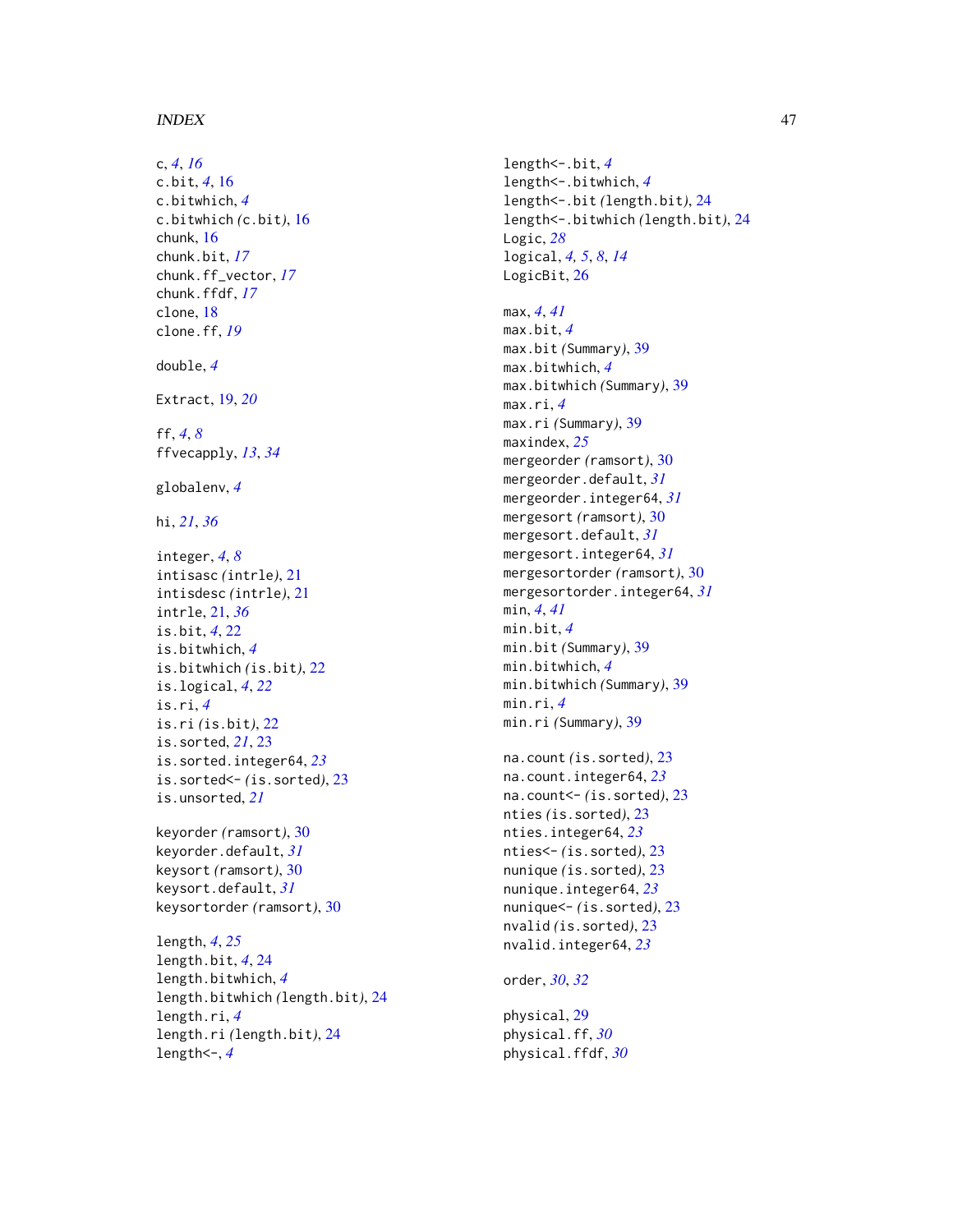#### 48 INDEX

physical<- *(*physical *)* , [29](#page-28-0) poslength , *[25](#page-24-0)* print , *[4](#page-3-0)* print.bit , *[4](#page-3-0)* print.bit *(*bit-package *)* , [3](#page-2-0) print.bitwhich , *[4](#page-3-0)* print.bitwhich *(*bitwhich *)* , [14](#page-13-0) print.physical *(*physical *)* , [29](#page-28-0) print.ri , *[4](#page-3-0)* print.ri *(*ri *)* , [35](#page-34-0) print.virtual *(*physical *)* , [29](#page-28-0) proc.time , *[33](#page-32-0)*

quickorder *(*ramsort *)* , [30](#page-29-0) quickorder.integer64 , *[31](#page-30-0)* quicksort *(*ramsort *)* , [30](#page-29-0) quicksort.integer64 , *[31](#page-30-0)* quicksortorder *(*ramsort *)* , [30](#page-29-0) quicksortorder.integer64 , *[31](#page-30-0)*

radixorder *(*ramsort *)* , [30](#page-29-0) radixorder.default , *[31](#page-30-0)* radixorder.integer64 , *[31](#page-30-0)* radixsort *(*ramsort *)* , [30](#page-29-0) radixsort.default , *[31](#page-30-0)* radixsort.integer64 , *[31](#page-30-0)* radixsortorder *(*ramsort *)* , [30](#page-29-0) radixsortorder.integer64 , *[31](#page-30-0)* ramorder , *[30](#page-29-0)* ramorder *(*ramsort *)* , [30](#page-29-0) ramorder.default , *[31](#page-30-0)* ramorder.integer64 , *[31](#page-30-0)* ramsort , *[30](#page-29-0)* , [30](#page-29-0) ramsort.default , *[31](#page-30-0)* ramsort.integer64 , *[31](#page-30-0)* ramsortorder , *[30](#page-29-0)* ramsortorder *(*ramsort *)* , [30](#page-29-0) ramsortorder.integer64 , *[31](#page-30-0)* range , *[4](#page-3-0)* , *[41](#page-40-0)* range.bit , *[4](#page-3-0)* range.bit *(*Summary *)* , [39](#page-38-0) range.bitwhich , *[4](#page-3-0)* range.bitwhich *(*Summary *)* , [39](#page-38-0) range.ri , *[4](#page-3-0)* range.ri *(*Summary *)* , [39](#page-38-0) regtest.bit , *[5](#page-4-0)* , [32](#page-31-0) rep , *[34](#page-33-0)* repeat.time, [33](#page-32-0) repfromto , *[13](#page-12-0)* , [34](#page-33-0)

repfromto<- *(*repfromto *)* , [34](#page-33-0) rev , *[36](#page-35-0)* rev.rlepack *(*rlepack *)* , [36](#page-35-0) ri , *[4](#page-3-0)* , *[9](#page-8-0)* , *[11](#page-10-0) , [12](#page-11-0)* , *[17](#page-16-0)* , *[20](#page-19-0)* , *[24](#page-23-0)* , [35](#page-34-0) , *[40](#page-39-0)* rle , *[21](#page-20-0)* , *[36](#page-35-0)* rlepack , [36](#page-35-0) rleunpack *(*rlepack *)* , [36](#page-35-0)

seq , *[17](#page-16-0)* , *[43](#page-42-0)* sequence , *[43](#page-42-0)* setattr *(*setattributes *)* , [37](#page-36-0) setattributes , [37](#page-36-0) , *[42](#page-41-0)* shellorder *(*ramsort *)* , [30](#page-29-0) shellorder.default , *[31](#page-30-0)* shellorder.integer64 , *[31](#page-30-0)* shellsort *(*ramsort *)* , [30](#page-29-0) shellsort.default , *[31](#page-30-0)* shellsort.integer64 , *[31](#page-30-0)* shellsortorder *(*ramsort *)* , [30](#page-29-0) shellsortorder.integer64 , *[31](#page-30-0)* sort , *[30](#page-29-0)* , *[32](#page-31-0)* still.identical *(*clone *)* , [18](#page-17-0) sum , *[5](#page-4-0)* , *[25](#page-24-0)* , *[41](#page-40-0)* sum.bit , *[5](#page-4-0)* sum.bit *(*Summary *)* , [39](#page-38-0) sum.bitwhich , *[5](#page-4-0)* sum.bitwhich *(*Summary *)* , [39](#page-38-0) sum.ri , *[5](#page-4-0)* sum.ri *(*Summary *)* , [39](#page-38-0) Summary, [39](#page-38-0) summary , *[41](#page-40-0)* summary.bit , *[5](#page-4-0)* summary.bit *(*Summary *)* , [39](#page-38-0) summary.bitwhich , *[5](#page-4-0)* summary.bitwhich *(*Summary *)* , [39](#page-38-0) summary.ri , *[5](#page-4-0)* summary.ri *(*Summary *)* , [39](#page-38-0) system.time , *[33](#page-32-0)*

#### tabulate , *[5](#page-4-0)*

```
unattr
, 37
, 42
unclass
, 42
unique
, 36
unique.rlepack
(rlepack
)
, 36
UseMethod
,
4
```
vecseq , [43](#page-42-0) virtual *(*physical *)* , [29](#page-28-0)